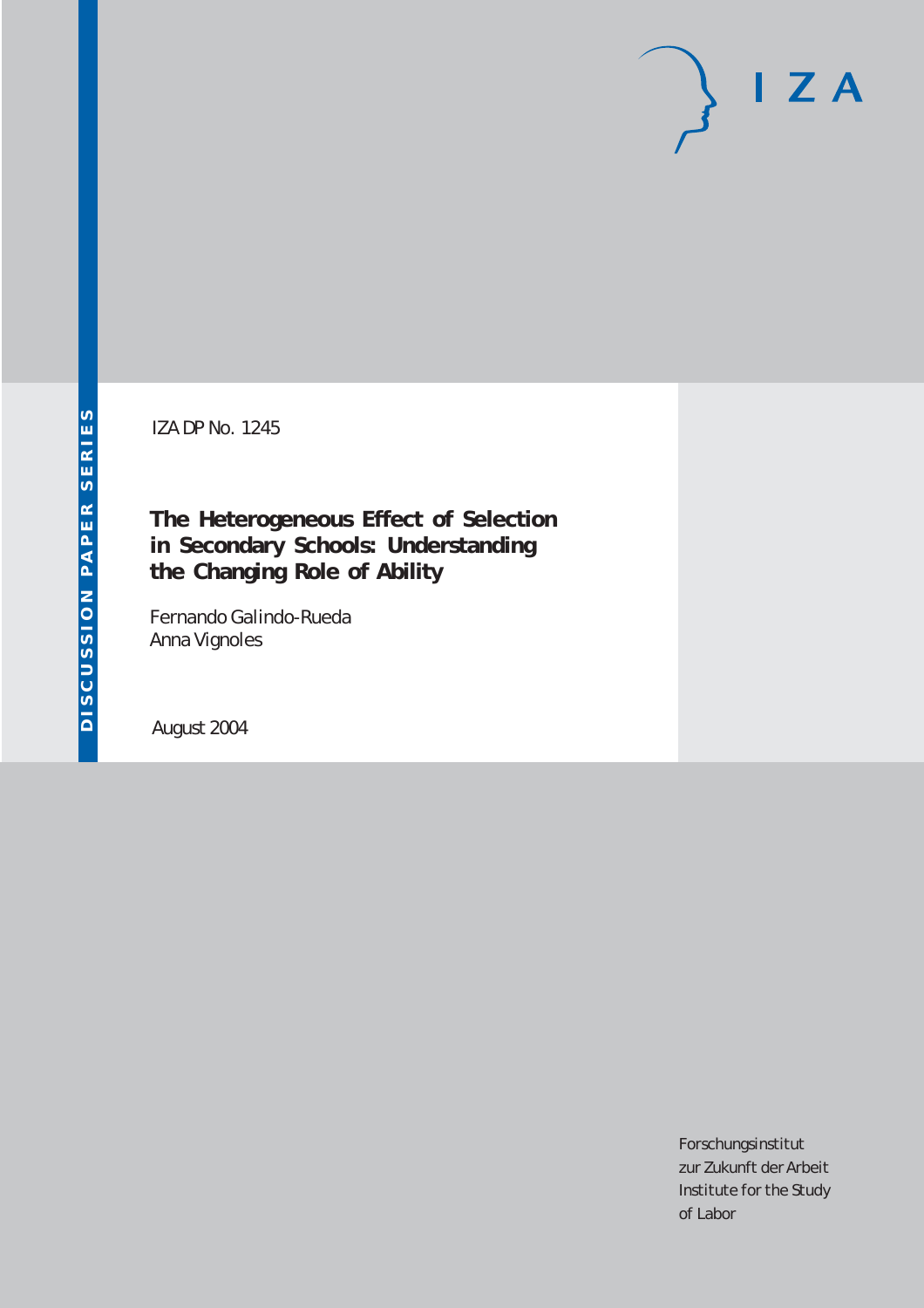# **The Heterogeneous Effect of Selection in Secondary Schools: Understanding the Changing Role of Ability**

# **Fernando Galindo-Rueda**

*CEP, CEE, London School of Economics, CeRiBA and IZA Bonn*

# **Anna Vignoles**

*CEE, London School of Economics*

Discussion Paper No. 1245 August 2004

IZA

P.O. Box 7240 53072 Bonn Germany

Phone: +49-228-3894-0 Fax: +49-228-3894-180 Email: [iza@iza.org](mailto:iza@iza.org)

Any opinions expressed here are those of the author(s) and not those of the institute. Research disseminated by IZA may include views on policy, but the institute itself takes no institutional policy positions.

The Institute for the Study of Labor (IZA) in Bonn is a local and virtual international research center and a place of communication between science, politics and business. IZA is an independent nonprofit company supported by Deutsche Post World Net. The center is associated with the University of Bonn and offers a stimulating research environment through its research networks, research support, and visitors and doctoral programs. IZA engages in (i) original and internationally competitive research in all fields of labor economics, (ii) development of policy concepts, and (iii) dissemination of research results and concepts to the interested public.

IZA Discussion Papers often represent preliminary work and are circulated to encourage discussion. Citation of such a paper should account for its provisional character. A revised version may be available directly from the author.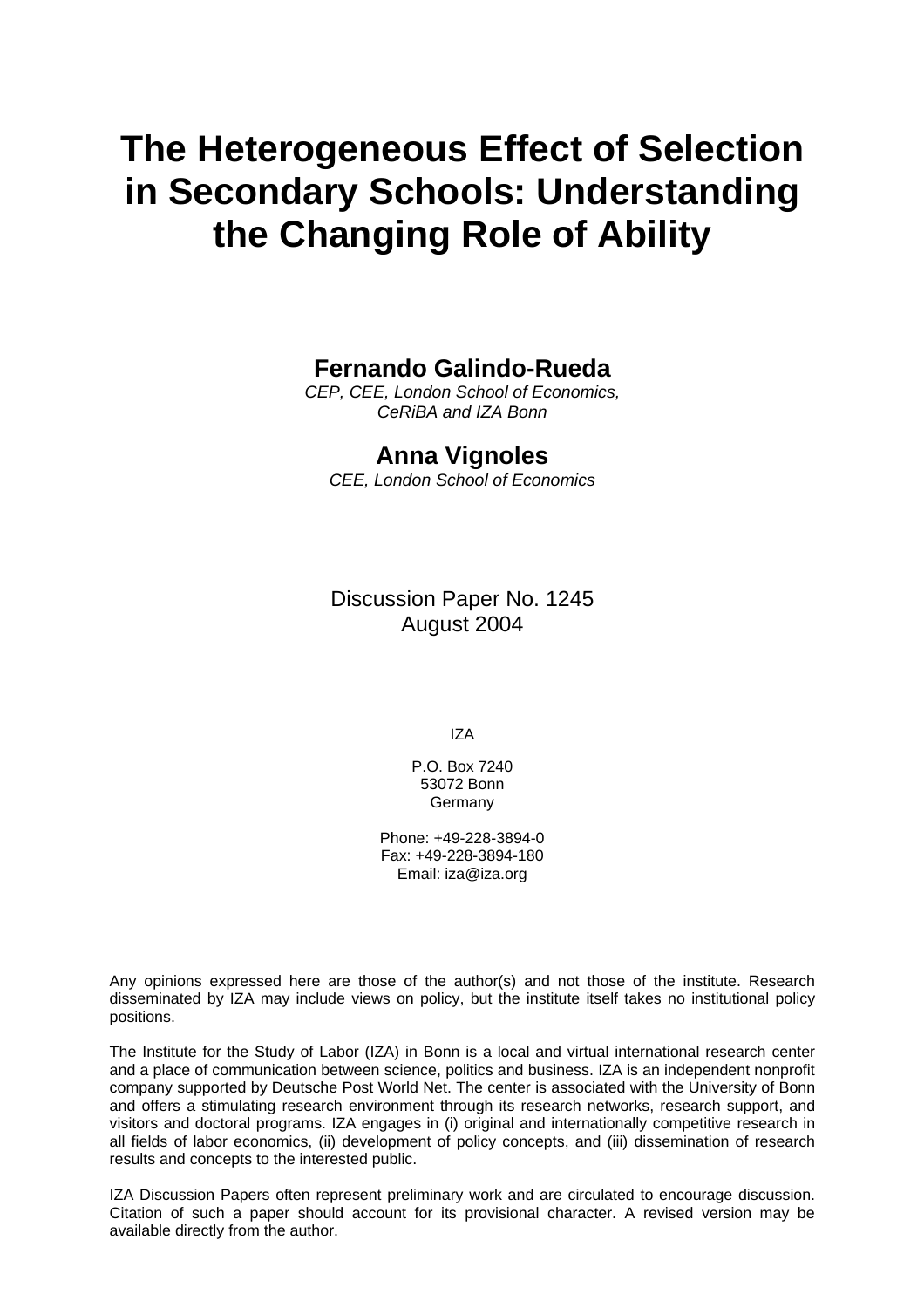IZA Discussion Paper No. 1245 August 2004

# **ABSTRACT**

# **The Heterogeneous Effect of Selection in Secondary Schools: Understanding the Changing Role of Ability**[∗](#page-2-0)

Previous work by the authors suggested that during the 1970s and 1980s, a person's early cognitive ability became a less important determinant of his or her eventual educational achievement. Furthermore, over the same time period, family background started to have a greater impact on a person's achievement. Given that this coincided with the gradual demise of the British selective grammar school system, it would seem that the role of selection (ability tracking) in the school system merits further investigation. This paper explores the inter-relationship between school selection, ability and educational achievement. Our regression and matching results indicate that the most able pupils in the selective school system did do better than those of similar ability in the mixed ability school system. We do not find evidence of significant negative effects of tracking for low/middle ability students.

JEL Classification: I2

Keywords: education reforms, selection, tracking, ability

Corresponding author:

 $\overline{a}$ 

Fernando Galindo-Rueda Centre for Economic Performance London School of Economics Houghton St. WC2A 2AE London United Kingdom Email: [f.galindo-rueda@lse.ac.uk](mailto:f.galindo-rueda@lse.ac.uk)

<span id="page-2-0"></span><sup>∗</sup> We thank Jo Blanden, Steve Machin, Marco Manacorda and Alan Manning for helpful comments and suggestions. Funding from the UK Treasury Evidence Based Policy Fund is gratefully acknowledged. The usual disclaimer applies.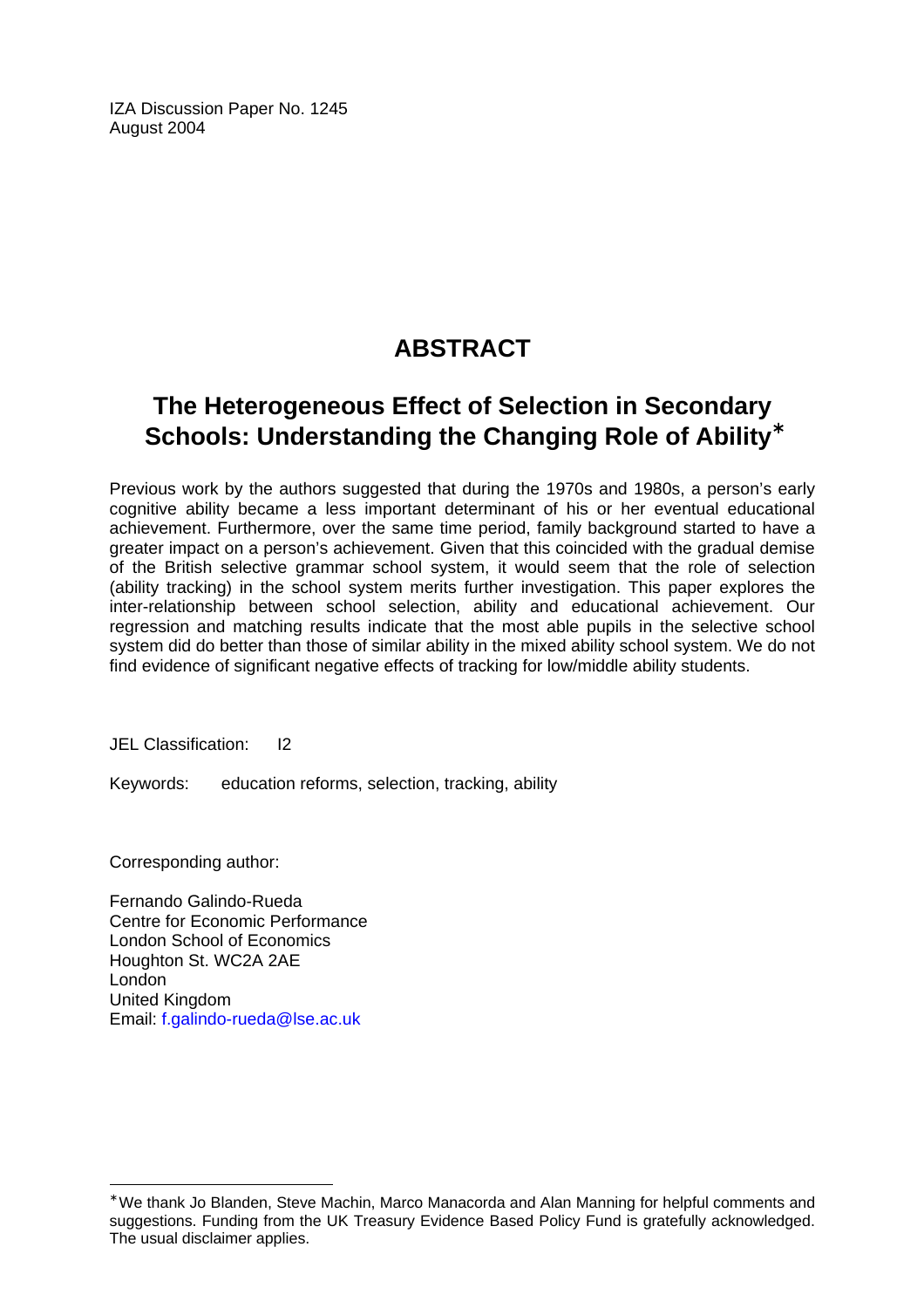### **1. Introduction**

 $\overline{a}$ 

There has been a substantial rise in British education levels in recent decades. Controversially, less able but wealthier children appear to have benefited most from this educational expansion, at least during the 1970s and 1980s (Galindo-Rueda and Vignoles, forthcoming).<sup>1</sup> Given that this particular period also coincided with the gradual demise of the UK's highly selective 'grammar school' system, it would seem that the changing role of selection in secondary schooling merits further investigation. This paper explores the inter-relationship between school selection, ability, family background and educational achieve ment using data from the UK in the 1970s.

Our paper is not, however, purely of historical interest. Certainly during the second half of the twentieth century several European countries abandoned their systems of selective schooling, whereby students of different levels of academic ability would attend separate schools with different curricula below the age of compulsory schooling. However, selection remains a topical issue. For example, a significant exception to this pattern has been Germany, where features of selective schooling from a relatively early age still remain in place. Furthermore, in the UK, as is the case in the US, there have been recent policy initiatives that have attempted to explicitly or implicitly increase selection in the school system<sup>2</sup> For example, policies to increase parental choice of school, with the objective of increasing school competition, have put additional pressure on schools to get better academic results. This has, as far as we can tell, increased the socio-economic segregation of pupils between schools, both in the UK and in the US (Adnett (1998); Hoxby (2003)). Implicit selection of pupils according to either perceived ability or parental background is definitely a 'live' issue for many education systems, particularly those self-defined as comprehensive. Furthermore, in the UK there have been more

<sup>&</sup>lt;sup>1</sup> During the 1970s and 1980s, a person's measure of her cognitive skills on entry into secondary school became a poorer predictor of how well she would do in terms of eventual educational achievement. This result was partly due to the performance of low ability children increasing substantially. Consistent with other research (Blanden, Gregg and Machin (2003)) however, we also found that parental income had become a somewhat more important determinant of educational achievement during this time.

<sup>2</sup> A summary of the developments in the UK can be found in West and Pennell (1997).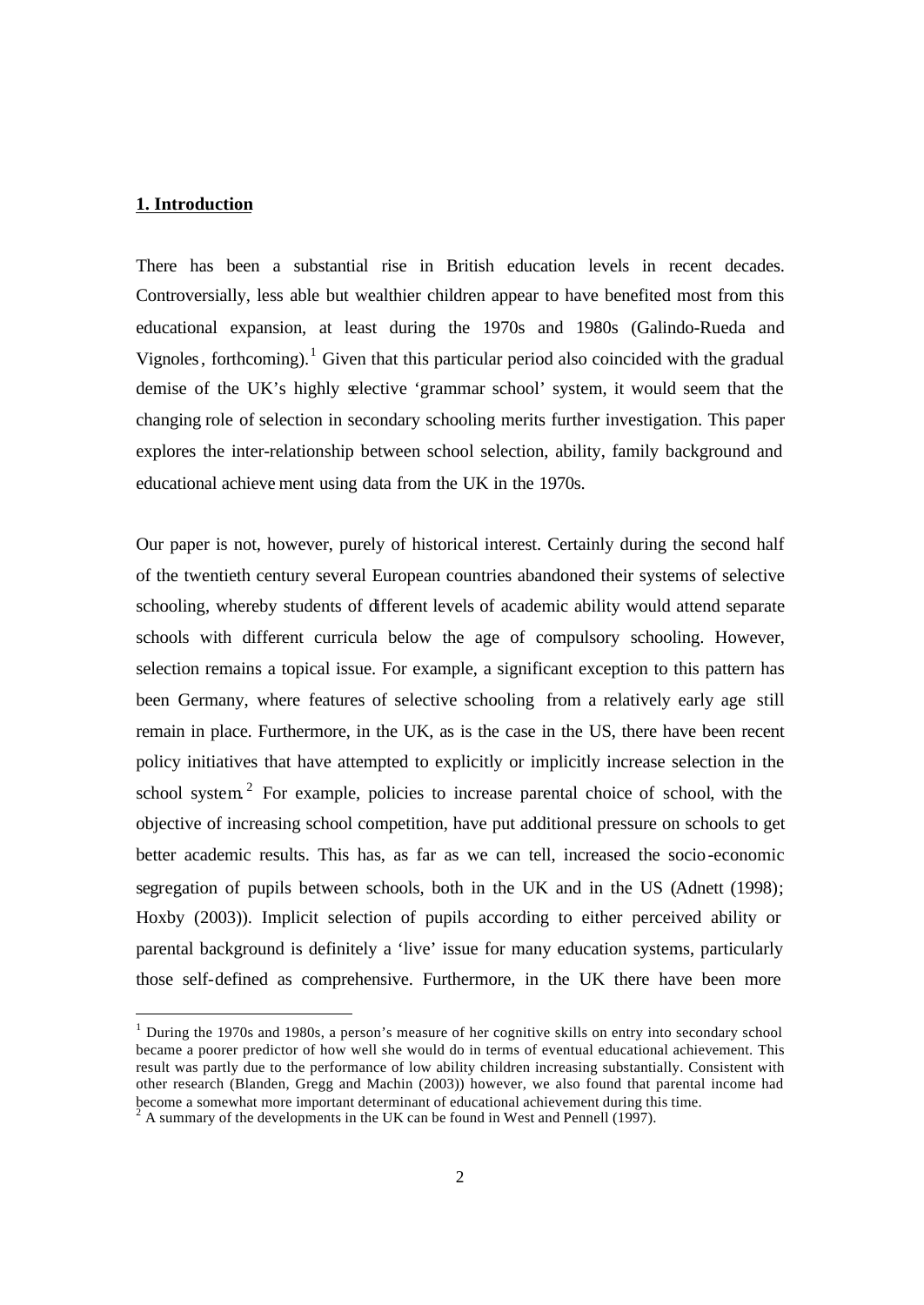explicit moves towards reintroducing selection by ability, such as the formation of specialist schools that can select a proportion of their students on the basis of aptitude in a particular field, such as arts, technology, etc. (rather than on the basis of 'overall' academic ability). Policy makers tend to regard positively reforms such as this that can be carried out with "small" reorganization costs -compared to more "expensive" policies that seek quality improvements by increasing the level of school resources per studentyet little is known about their potential impact and its distribution across the population of students.

Our study of heterogeneity in the response to tracking features of an educational system addresses this particular question of who benefits most from such an institutional arrangement. Heterogeneity is relevant for the interpretation of instrumental variable estimates of earnings returns to schooling and has direct implications for the analysis of intergenerational mobility and income inequality. Certainly, the issue of selection and how it interacts with family background and pupil ability is of great research interest.

In this paper we attempt to understand and quantify the relationships between early cognitive ability, family background and school selection on the one hand, and educational achievement on the other. To do this we look at a cohort of children born in 1958 who went through secondary school during the 1970s, a period of uneven transition from the selective to the non-selective system. The details of this change in educational policy are discussed in section 2. We then proceed to describe our data in section 3. Crucially for our estimation strategy, our data reflects the period's geographical divide between areas with selective schools –grammar and secondary modern schools- and those with mixed ability comprehensives, enabling us to compare the outcomes from both types of system, as is explained in section 4. We present our key results in section 5, before concluding with a discussion of policy implications.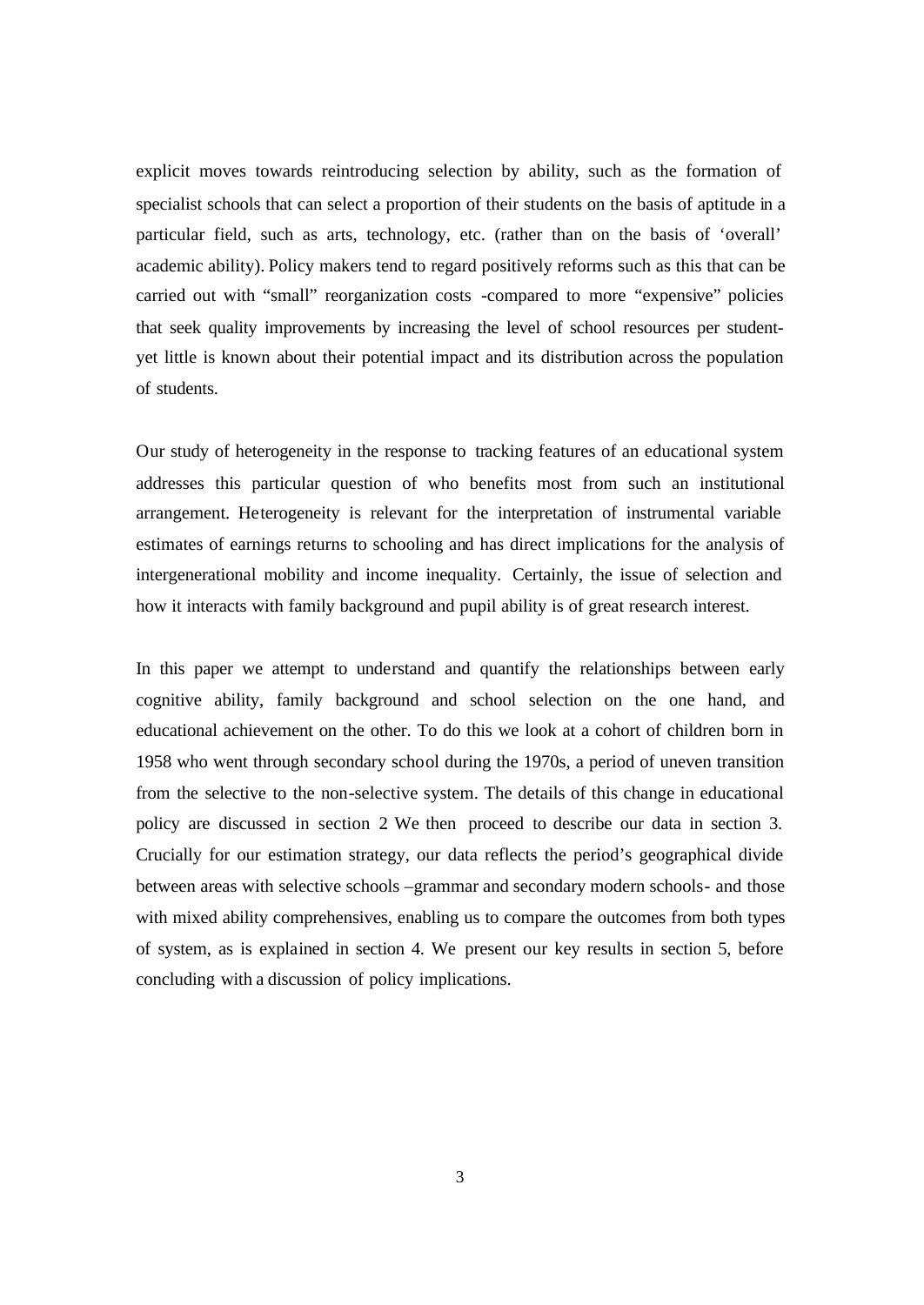### **2. Background**

### **2.1. The History of Selection in UK Secondary Schooling**

During the 1960s and 1970s, the UK secondary education system underwent a period of quite radical institutional change, particularly in England and Wales.<sup>3</sup> Prior to the early 1960s, the system could perhaps be best characterized as 'elitist'. At the secondary level, students of differing abilities were sent to different types of school, receiving very different types of education. Essentially, there was a tri-partite system consisting of 'grammar', 'secondary modern' and a small and rapidly declining number of 'technical' schools. Grammar schools were academically oriented secondary schools, which catered for the top of the ability range, and entry into these schools was based on an ability test administered at the age of 11, although socio-economic factors were also important in determining attendance at a grammar school (Steedman, 1983). Grammar schools provided for the full age range (11 to 18) and these students were most likely to go on to higher education (HE). Secondary modern schools on the other hand, provided a lower level academic education for those who could not get into a grammar school. Secondary moderns generally only took pupils up to the compulsory minimum school leaving age of fifteen, in place until 1973, and sixteen afterwards.<sup>4</sup>

One important aspect of the selective grammar system is that it encouraged students to take very different curricula at an early age. In England and Wales, prior to the dismantling of the grammar school system in the 1970s, the student body was effectively divided at age 11. Those in secondary modern schools either left the education system at 16 with few or no qualifications (around  $45\%$  of the cohort)<sup>5</sup> or acquired a set of Certificates of Secondary Education or CSEs<sup>6</sup> at age 16. Grammar students generally

 $\overline{a}$ 

<sup>&</sup>lt;sup>3</sup> During this period, the Scottish system was already fully comprehensive, whilst Northern Ireland remained fu lly selective. Our analysis is therefore restricted to England and Wales.

<sup>&</sup>lt;sup>4</sup> A small number of technical schools provided a vocational orientated education (again generally up to the age of 16).

 $5$  Crowther Committee Report (1959).

<sup>&</sup>lt;sup>6</sup> CSEs were examinations that broadly catered for the 60-80th percentiles of the ability range and students could take up to 10 examinations in different CSE subjects. Students with more than around 5 CSEs could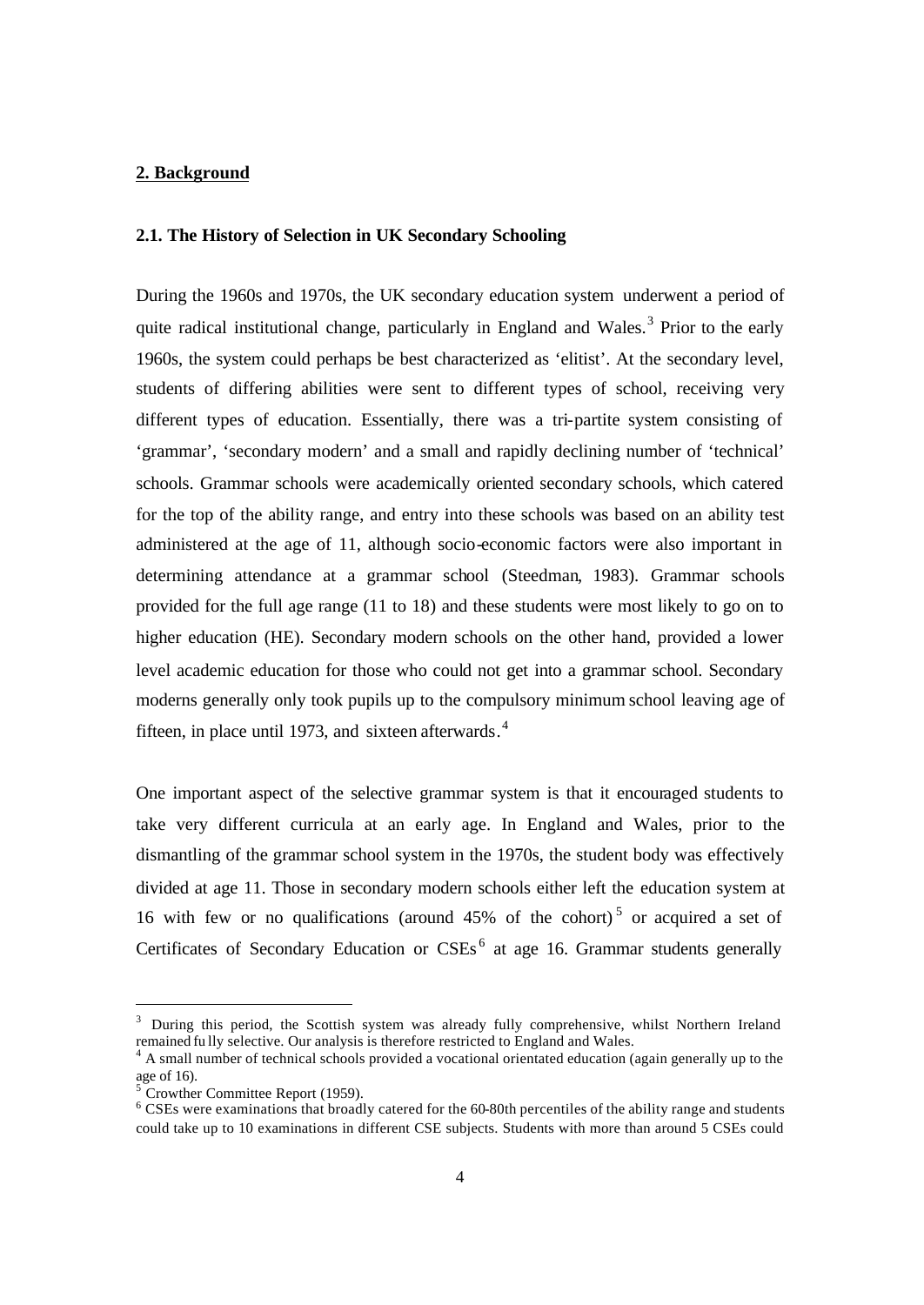acquired Ordinary 'O' levels<sup>7</sup> at age 16 and many continued on until age 18 to take Advanced 'A' levels. Around one third of the full cohort left the education system at the end of their compulsory schooling with either CSEs or O levels. Of the remaining 20% that continued on to A level, around one half went on to higher education, i.e. one in ten of the cohort. Some students who attended a secondary modern did manage to switch to the higher academic stream and stay on past the age of 16, but this was not common.

This highly selective system was still in place during the 1960s and 1970s. However, in response to concerns about the inequity of this system and an increase in parental demand for education, policies were introduced in the mid 1960s, by the then Labour government, to move towards mixed ability schooling.<sup>8</sup> In particular, legislation was enacted to enable local education authorities (LEAs)<sup>9</sup> to establish mixed ability schools called 'comprehensives'. The institutional structure of the English and Welsh education systems meant, however, that the pace of change varied between and within LEAs (Kerckhoff *et al* (1996)). Certainly, central government was not able to dictate that all LEAs switched to non-selective schooling at a particular time.<sup>10</sup> Furthermore, the manner in which mixed ability schools were introduced varied from LEA to LEA. Very few of them switched all their schools into a non-selective system simultaneously and thus, within LEAs, there was also considerable variability in the pace at which particular areas and schools moved into the non-selective system.

 $\overline{a}$ 

go onto the next stage of schooling (A levels) but CSE students tended to leave school at 16. However, many of them did go on to do some sort of vocational training at colleges of further education.

 $<sup>7</sup>$  O levels were more academically demanding than CSEs, and again, students could take up to 10-11</sup> examinations in different subjects.

<sup>&</sup>lt;sup>8</sup> Of course moving to mixed ability schools does not necessarily remove ability segregation within schools, as many schools tend to stream students into different classes on the basis of perceived ability.

<sup>&</sup>lt;sup>9</sup> LEAs are somewhat akin to school districts in the US. They are under local government political control and during the 1960s and 1970s had relatively high levels of autonomy in determining educational policy on the ground. They were responsible for most educational spending on primary and secondary schooling in the UK, although the majority of the money for education came from central government. For instance, in the 1970s about 65% of total UK educational expenditure came from central government but was distributed via the LEAs, 15% of the education total was directly financed and administered by central government and LEAs raised the remainder via local taxation.

<sup>&</sup>lt;sup>10</sup> Indeed selective grammar schools continue to exist today in certain LEAs, such as Kent. Local political resistance to their abolit ion has been extremely strong.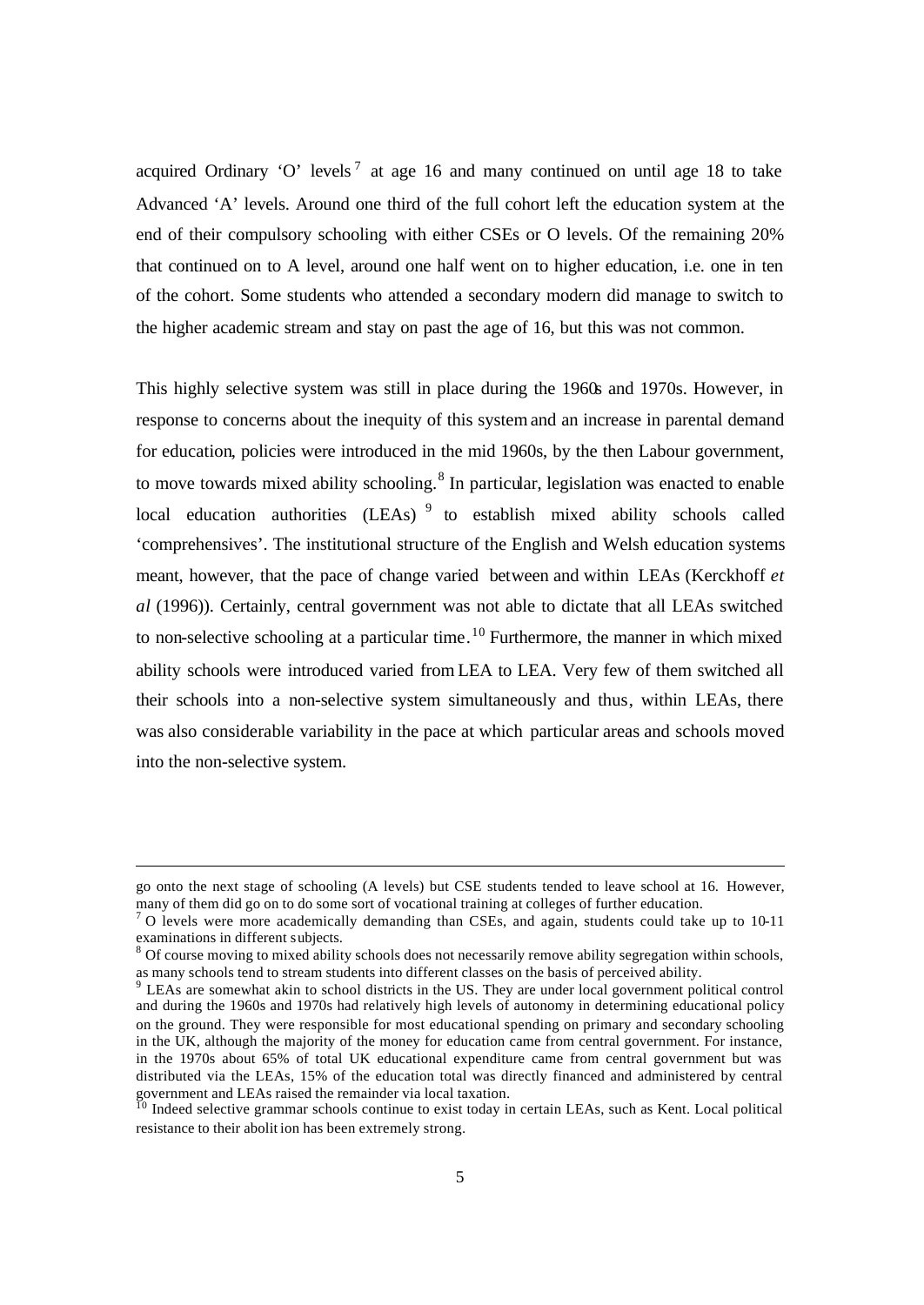What is also important to remember is that in some LEAs secondary moderns became comprehensives but nearby grammar schools preserved their selective entry policy. This meant that the comprehensives in these areas did not necessarily teach the full ability range; rather they continued to attract only students from the bottom 80% of the ability distribution (or thereabouts). In other words, they could not attract the most able students who continued to go to nearby grammar schools. Furthermore, secondary moderns that changed into comprehensives often could not accommodate students up to the age of 18. Students wishing to stay on past the age of 16 would then have had to change school altogether, as compared to grammar students who could continue in their school up to the age of 18. In other LEAs, change was more radical with the introduction of wholly new schools, designed specifically as comprehensives.

So what determined the pace of change and the nature of the re-organisation in secondary schools across different LEAs? Kerckhoff *et al.* (1996) showed that the political orientation of the LEA was crucially important. Specifically, LEAs that had Conservative political control experienced slower change towards mixed ability schooling than LEAs under Labour control. Furthermore, LEAs under Labour control initially but that then switched to Conservative control, appeared to have been able to reverse or slow plans to move towards comprehensive schooling. Of course it was not quite as clear-cut as a simple political dichotomy. Examples of LEAs under Conservative control that moved swiftly towards comprehensivisation can be found, e.g. Leicestershire (Kerckhoff *et al.* (1996)). However, as will be discussed in detail below, from an empirical perspective, we can use these political differences to our advantage. As part of one of our estimation strategies, we use the political affiliation of the child's constituency (an area that is geographically smaller than the LEA) as an instrument for whether a child attended a selective or non-selective school system on the grounds that even within LEAs it is likely that Conservative dominated constituencies preserved their local grammar schools longer than Labour or Liberal dominated constituencies.

Of course one might have expected that other factors would determine whether an LEA or schools within an LEA shifted quickly to mixed-ability schooling, such as the level of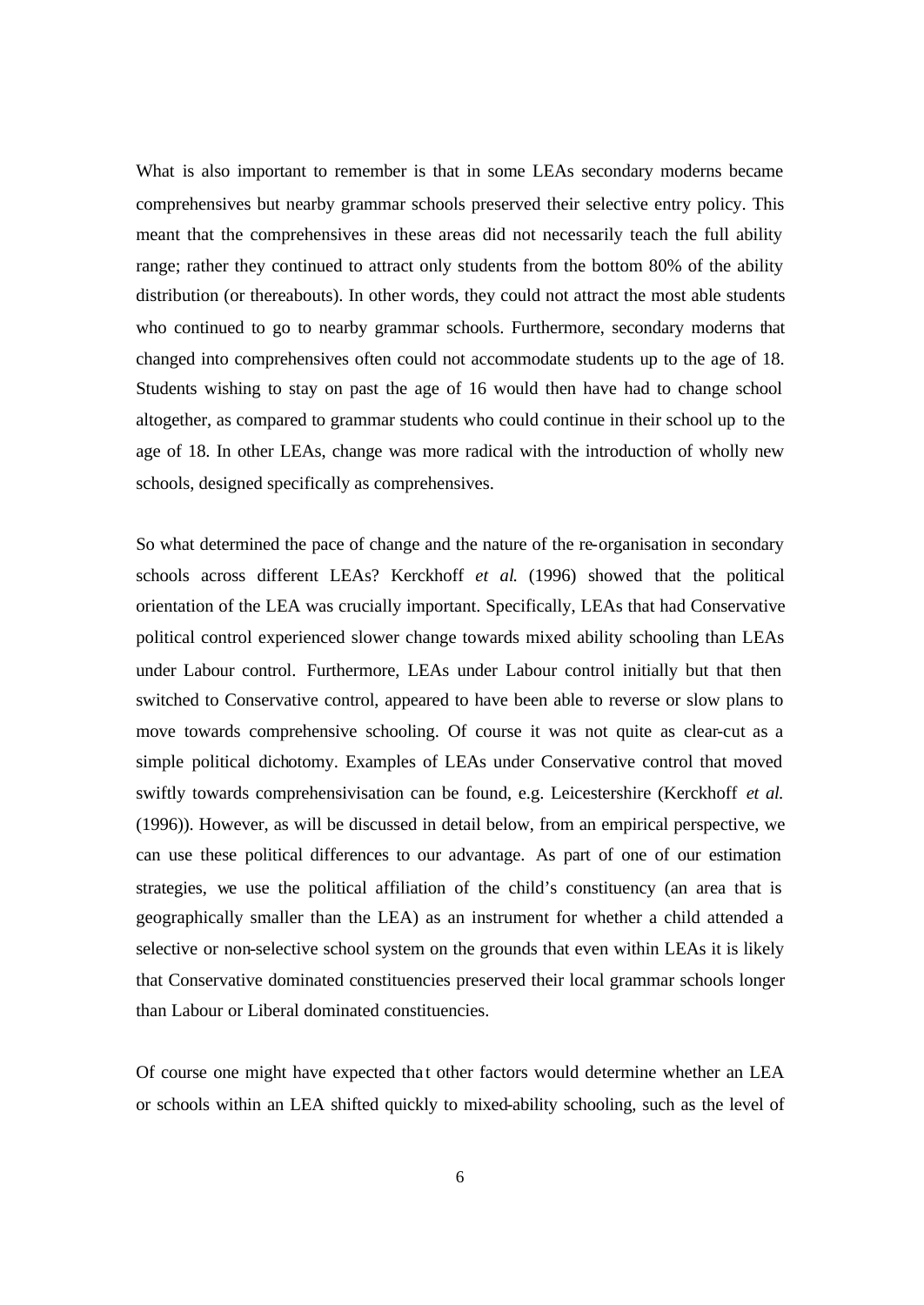educational funding in that school or LEA, or indeed other characteristics of the neighbourhood of the school. Kerckhoff *et al.* (1996) concluded, however, that most community characteristics of the LEA were not major determinants of the extent of comprehensivisation within the LEA. For example, the proportion of the workforce in the LEA in agriculture, mining or manufacturing, the proportion in non-manual jobs, the proportion who owned their own houses and the level of educational resourcing in that LEA could collectively only explain less than 5% of the variation in the proportion of LEA state supported schools that were comprehensive. Only the resourcing level in the LEA (measured by the pupil teacher ratio) is significant in some specifications, with better resourced LEAs making the shift towards mixed ability schooling more rapidly. The determinants of whether a child was educated in a selective or non-selective school system are discussed extensively from an empirical perspective in section 3.

### **2.2. Related literature.**

Before we discuss our data, it is worth noting that following the shift to mixed ability schooling in England and Wales, there commenced an ongoing and vitriolic debate about the perceived failure or success of the 'comprehensive experiment'. Many commentators have blamed the apparent decline in the quality of the UK education system since the 1970s on the abolition of the selective system described above, with equally robust criticism of the elitism of grammar schools (Cox and Dyson (1969); Cox and Boyson (1975, 1977); Marks (1983); Reynolds et al. (1987)). Good quantitative empirical evidence on this issue is sparser, and somewhat mixed in its results (Fogelman (1984); Kerckhoff (1986); Harmon and Walker (2000); Jesson (2000) and Dearden, Ferri and Meghir (2003)). We should emphasize that, in this paper, we are not directly interested in assessing the impact of specific school types, such as grammar schools, on educational achievement. Dearden, Ferri and Meghir (2003) define selective school treatment based on whether individuals attend schools that can decide on their student intake (grammar and private), thus referring to schools in the upper end of the selective system. Their estimates thus inform us about the effect of assigning a particular individual to a grammar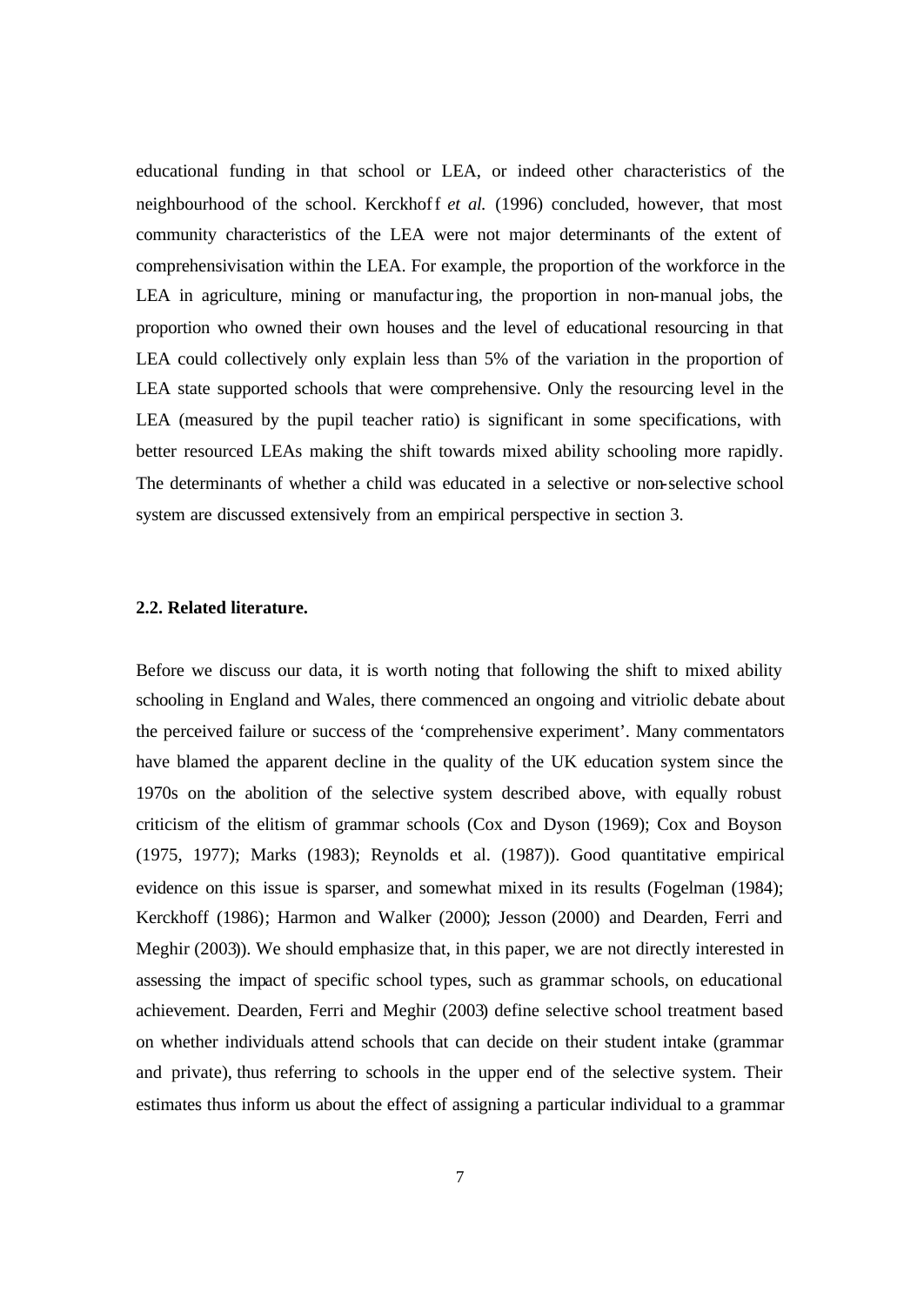school, but this ignores that within a selective system, an individual's treatment is not independent of all others'.

Instead, we try to establish the *ex-ante* impact of being part of a selective school system (whether in a secondary modern or a grammar school) on outcomes, and in particular how the impact on their educational achievement is distributed across pupils with diverse family backgrounds and ability. We thus focus on a "school system treatment" on a population, as opposed to a "school type treatment", by comparing individuals across different areas that experienced different degrees of "selectiveness". Only then can we begin to understand how dismantling the selection system may have impacted on the relationship between ability, family background and outcomes in the long term.

As has been said already, this paper builds on our previous study of the changing role of ability in determining educational outcomes (Galindo-Rueda and Vignoles (forthcoming)). It also links to a broader literature relating cognitive ability to various socio-economic outcomes (see Chevalier and Lanot (2002) for the UK and Cawley *et al.* (1996) for the US), as well as empirical evidence on the role of family background factors (e.g. parental income and social class) in determining educational attainment (Haveman and Wolfe (1995)).

Our paper is also related to earlier evaluations of experiments on organizational changes and/or additional resources to education programs, as well as research that uses such changes to estimates returns to educational attainment. For example, Meghir and Palme (2003) investigate the educational and wage impact of a social experiment in Sweden, which simultaneously involved the abolition of the existing selective system, whilst raising the school leaving age. Our comprehensive reform shares some features with this Swedish case, in that change was not implemented at once and that geographical differences in the pace of change involved political decisions at a local level. However, we can abstract from the role played by changes in the compulsory schooling leaving age, since the cohort that we analyse was subject to a common school leaving age of  $16$ .<sup>11</sup>

l

 $11$  In fact, this cohort was the first to be subject to the current compulsory schooling age of 16.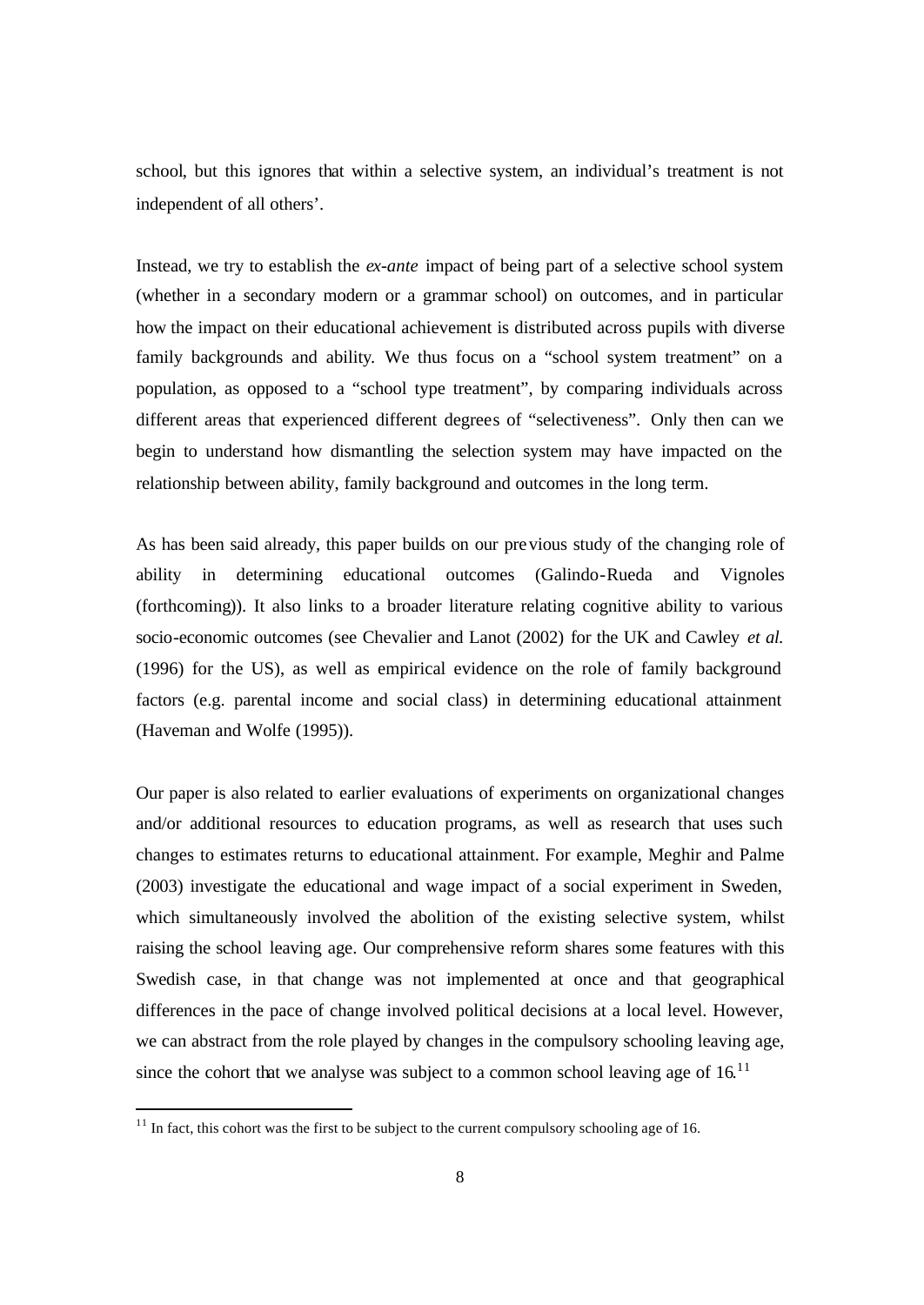Our use of political affiliation measures at an area level also relate to a paper by Benabou, Kramarz and Prost (2003), which estimated the effect of particular areas in France becoming priority education zones and thereby receiving higher levels of resources per student. In our case however, we can abstract from the issue of how selective areas may differ from comprehensive ones in terms of the level of school resources, by controlling for educational resource levels. A paper more closely related to ours is that by Figlio and Page (2000), which deals with the school-level policy of classroom-based ability tracking. They criticize previous studies on the effects of tracking on the grounds that track placement –as specific school type attended in the UK- can be endogenous with respect to outcomes. Contrary to previous research, they show that ability tracking has no negative effect on low ability children, rather the opposite once school choice is taken into account. A critical difference between our paper and there is that we address a type of ability tracking which is resolved by allocating students to schools, whilst not considering the issue of within-school tracking which might have remained in place in some comprehensive schools in England and Wales. The form of tracking we investigate is likely to be stronger as it also reduces the extent of out-of-classroom interactions between students of different academic ability.

### **3. Data**

 $\overline{a}$ 

For this paper we use a particularly unique longitudinal data set, the National Child Development Study of 1958 (NCDS)<sup>12</sup>, a rich data source for a complete cohort of individuals as they went through the education system. This data is ideal for our purposes since it neatly spans the time period during which the selective system was being phased out and replaced by a comprehensive system, as discussed in the previous section.

 $12$  The data used in this paper have been applied to other aspects of the relationship between socioeconomic background, cognitive ability and socio-economic outcomes (Breen and Goldthorpe (1999, 2001); Currie and Thomas (1999); Dearden (1999); Dearden et al. (1997); Feinstein and Symons (1997); Harmon and Walker (2000); McCulloch and Joshi (2000); Saunders (1997). Blanden *et al*. (2002) have also considered intergenerational mobility in these data. There is also a related literature on social mobility: Erikson and Goldthorpe (1985), Saunders (1997) and Schoon et al. (2002), to cite just a few.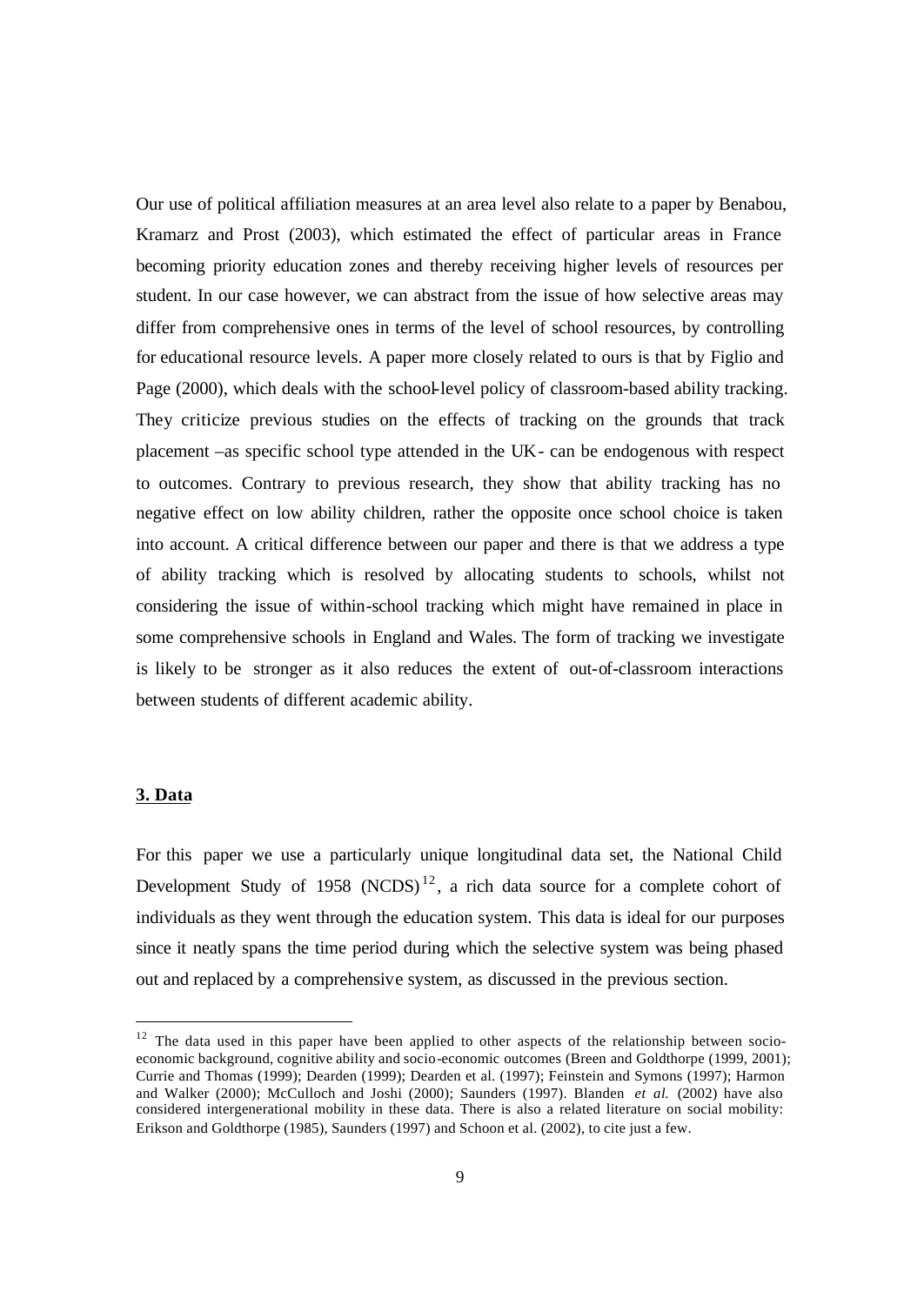The NCDS is a longitudinal study of the cohort born in Britain in the week starting on the 3<sup>rd</sup> of March 1958, with follow ups on these children, their families and school environment at the ages of 7, 11 and 16. Further follow up studies were undertaken in 1981 (age 23), 1991 (age 33) and 2000 (age 42). A major advantage of our data is that we have measures of each cohort member's early ability, with sets of ability test scores at the ages of 7 and 11. We also have information on the children's family background, details of the school they attended and measures of their subsequent educational attainment. Our data are a valuable resource in that they contain ability information not only prior to the experience of secondary schooling, but also prior to reasonable expectations to the system being phased out. Cognitive ability information is available from tests taken at age 7, well in advance the so-called '11+ examination', which was the test used to determine entry into grammar or secondary modern school in the selective system. Using the alternative set of ability controls at age 11 is likely to distort estimates because the presence or absence of selection will have some impact upon these measures and will thus be an outcome of the process we are studying, rather than a simple covariate.

This screening examination at the age of 11 was highly controversial. Indeed an important concern was that the results of this examination, rather than reflecting any real innate ability, reflected socio-economic status. It was suggested that the higher scores for children from a higher socioeconomic background were as a result of coaching and better resources. As a result of this, poor children of high potential ability would have been unfairly denied a grammar school education.

Since the 1958 cohort experienced secondary school in the early 1970s, they lived through the big shift from selective to non-selective schooling. We know whether at the age of sixteen they were being educated in a selective system (tracking) school (either in a grammar school or in its counterpart, a secondary modern) and for how long their school had been non-selective if comprehensive. This enabled us to construct two selection variables. Firstly, we created an indicator for whether the individual was in a selective system school (grammar or secondary modern) in 1974 (age 16) or not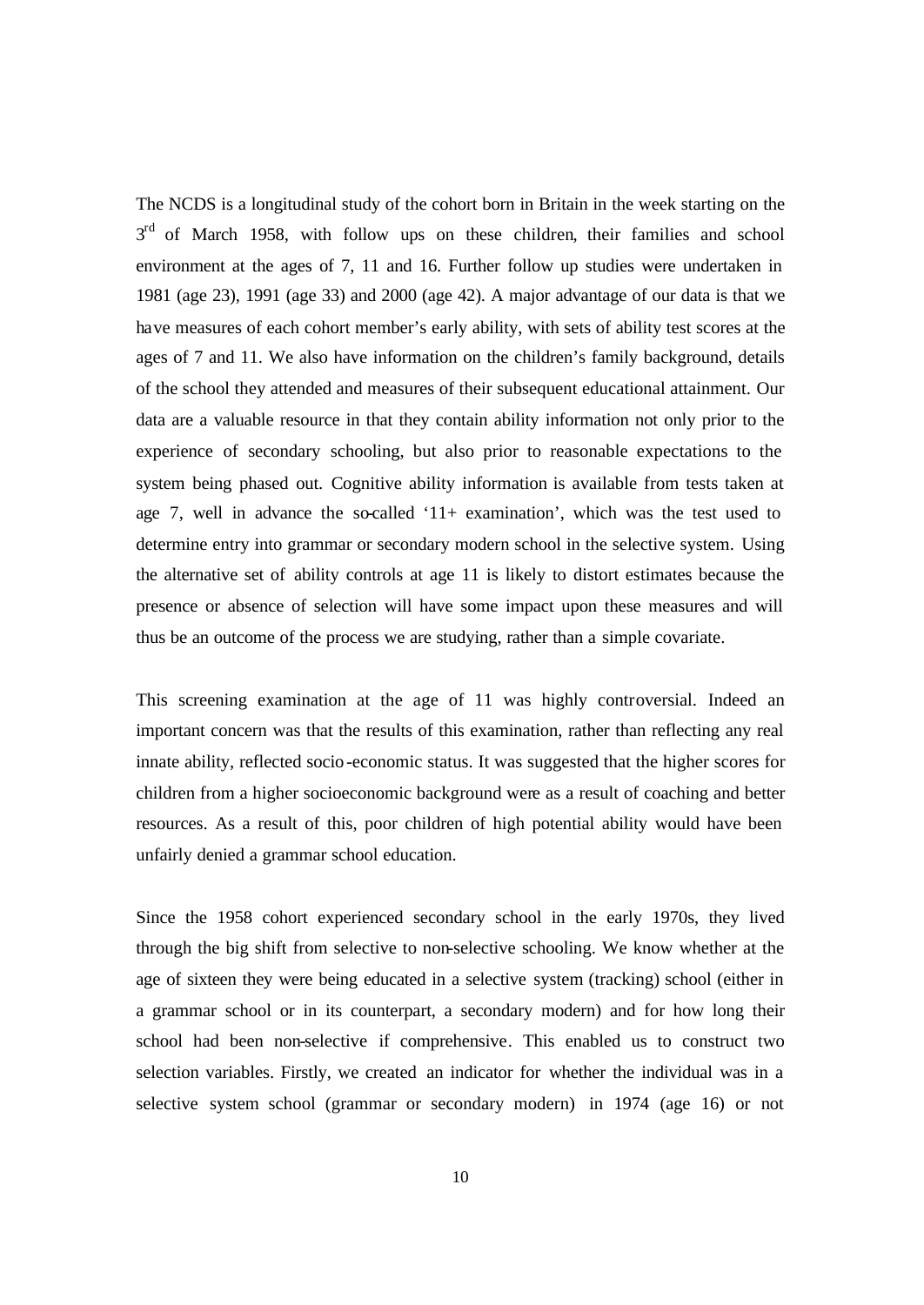(comprehensive). Secondly, we constructed a variable measuring the years spent in a selective school system between the ages of 11 and  $16$ .<sup>13</sup> The proportions in the different schooling types are shown, along with other key descriptive statistics in Table 1 below.

This approach to measuring the local conditions of selection/comprehensiveness in the education system has obvious limitations given the scope of our study, as it basically infers local selection conditions from the actual school attended. Two main problems can arise: Firstly, areas were not hermetically defined to assign children to either type of system and, moreover, there was substantial and genuine variation within LEAs regarding the existence of tracking in particular areas. Secondly, as noted before, many comprehensive schools were located close to grammar schools that managed to preserve their selective status. This implies that we risk misclassifying individuals as experiencing a comprehensive education system (different from an education in a comprehensive school) whilst they were actually ability-tracked or "deselected" from the *surviving* local grammar school. Students in these schools are likely to be of lower ability than the average student in fully comprehensive areas.

We have information on the proportion of the local education authority that was comprehensive in 1974. Table 1 shows that the average local comprehensive share for students attending comprehensive schools was 73 percent, below 100 percent for both of the aforementioned reasons. For students classified as in the selective system, the share of comprehensives is evidently lower, 48 percent, but well above zero. If we look at this share by the specific type of school attended, we see that the comprehensive local share

 $\overline{a}$ 

<sup>&</sup>lt;sup>13</sup> Limitations in our data do not allow us to know every secondary school attended by each individual prior to 1974. We are thus forced to introduce the simplifying assumption that no changes have taken place. This is likely to bias our results to the extent that school changes across selective and non-selective areas are driven by potential gains, but Meghir and Palme (2003) suggest this is not an important problem in their Swedish data. Attenuation bias is possible as a result of classical measurement error. We also exclude from our analysis the small percentage of students in private (4%) and other schools (2%) such as those catering for children with special educational needs. In the absence of a larger sample, we cannot model the decision to attend private school as a function of the type of system. We acknowledge that omitting private students can bias our results (over-estimating of the effect of selection by social class) because the population of upper class students in the state system under a comprehensive system may differ from that in the selective one. However, this criticism is much less likely to apply to our analysis of interactions with early ability. Moreover, we do not find evidence of a higher density of comprehensive schools surrounding public school students relative to selective system schools.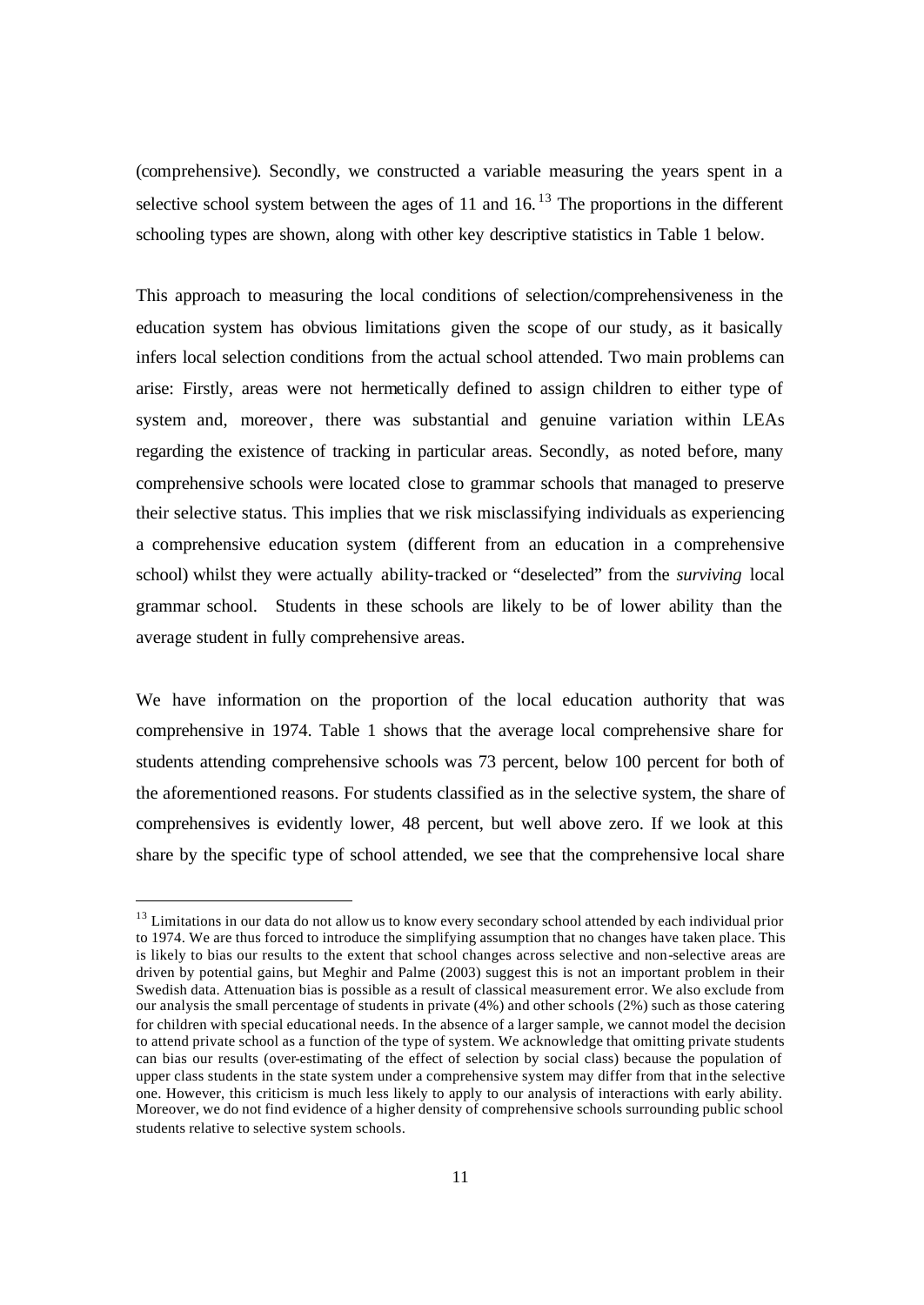for students in grammar schools (51 percent) is slightly higher than that for students in secondary moderns (47 percent). This difference is consistent with the existence of areas with both comprehensive and grammar schools that in fact operate the initial selective system. The fact that the local comprehensive share for secondary modern schools is well above zero and fairly close to that of grammars indicates that there is genuine variation in systems within local authorities. As a result, using this local-level measure of comprehensivisation will tend to produced attenuated estimates.

In the absence of detailed geospatial data on the precise residential location of cohort members and all schools across the country, coupled with information on each school's denomina tion and catchment area, our analysis draws results based on both the individual-based classification of systems and the more aggregate local comprehensive share.

Our major emphasis is on the role of selection for differing ability children, thereby implicitly assessing the educational value added of the tracking system. Our cognitive ability variables therefore merit further discussion. Using a similar methodology to that of Cawley *et al.* (1996), we constructed a cognitive ability measure based on test scores obtained at the age of 7 for the 1958 NCDS cohort. We undertook a principal components analysis on the age 7 test scores (arithmetic, reading, copying designs and 'man-drawing' tests) to construct an index of cognitive ability, using the first principal component extracted. <sup>14</sup>

In the psychometric literature, this measure has been frequently associated with the construct *g*, described as the underlying general ability or intelligence factor (Cawley *et al.* (1996)). Our interpretation of this variable is that of an index that allows us to rank each individual in terms of cognitive ability or early human capital. From a practical point of view, reducing the dimension of the available ability information at age 7 allows

l

<sup>&</sup>lt;sup>14</sup> Specification tests suggest that the first principal component is sufficient to control for the outcomes of interest in this paper. Further information about the process of extracting this index is in Galindo-Rueda and Vignoles (2003).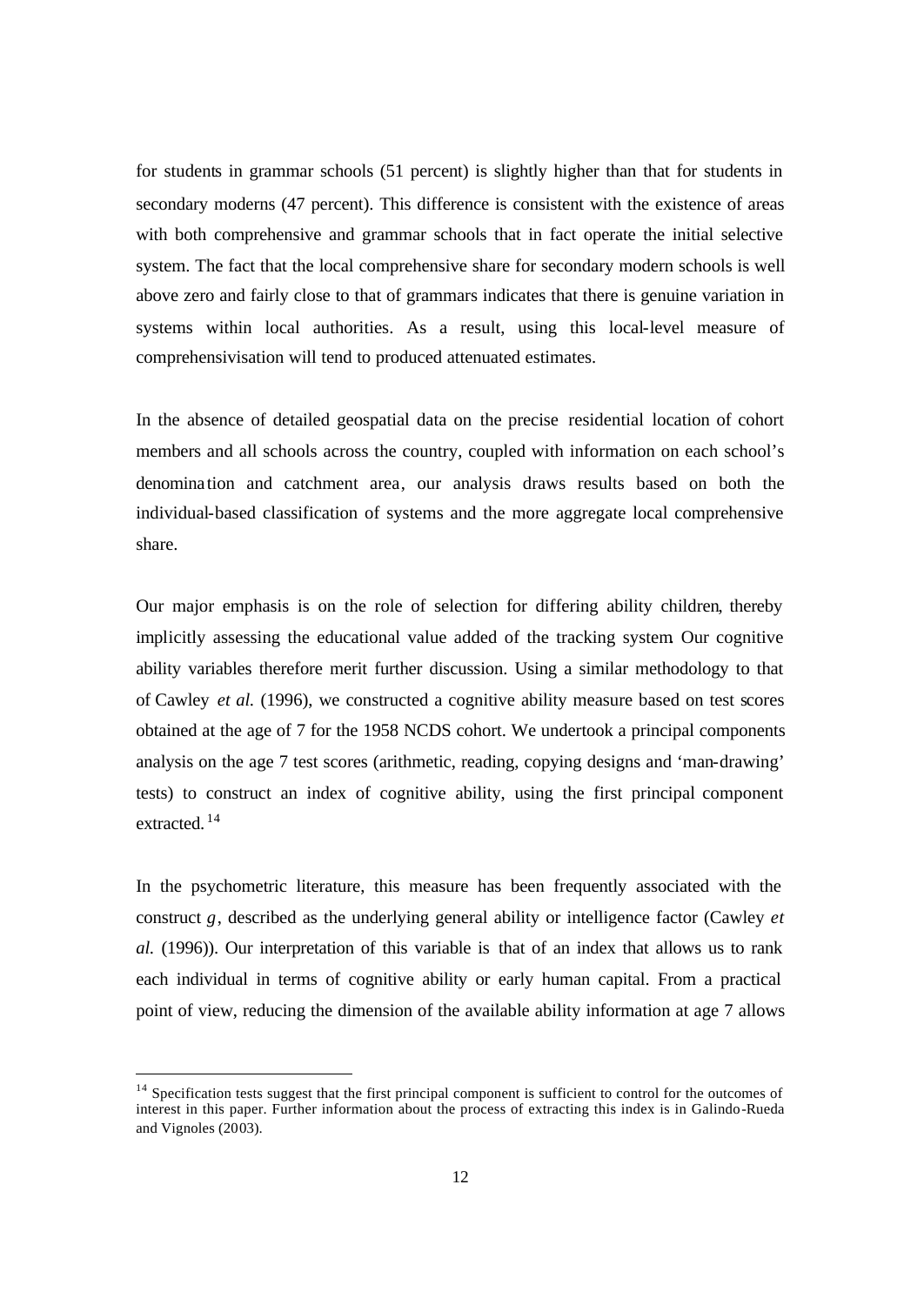us to simplify considerably the analysis of interactions between ability and selective schooling which is central to our paper.

Additional controls used in this paper include: father's social class, parental schooling, household composition and other measures of financial wellbeing such as income. We also supplemented the data with information on the educational resources at the secondary school level in the child's LEA in 1974, in particular the number of secondary school pupils per full time equivalent teacher, total secondary costs per student and the teacher salary costs per pupil in secondary school, together with the number of secondary school students per 1000 head of population in the local authority. We also merged in data from the 1971 census on the child's community or neighbourhood –census enumeration district-, including the proportion of unemployed, as well as the proportion working in agricultural, professional/managerial/ non-manual/ manual/ semi-skilled jobs in the district, the proportion of owner occupiers, the proportion of council tenants and the proportion of recent Commonwealth immigrants in the district.

### [Table 1 near here]

Given the *elitist* nature of this selective system, it is no surprise that more academically able and wealthier children were more likely to be educated in grammar schools. *A priori*, it is not clear whether this would apply to the totality of students in the selective system (grammar and secondary) *vis à vis* students in the comprehensive system. Descriptive statistics in Table 1 show that children allocated to the selective system do appear to have higher ability levels and come from wealthier backgrounds, being brought up in more prosperous neighbourhoods. Other household characteristics also point to observable differences that are usually found to influence educational attainment. This suggests that the shift from selective to non-selective schooling may not have been necessarily random. Wealthier areas appear to have been slower to shift towards comprehensive schooling and hence whether or not a particular child was educated in a selective or non-selective school system would have been potentially endogenous. This potential endogeneity, and the empirical strategy we adopt to overcome the problem, is discussed in the next section.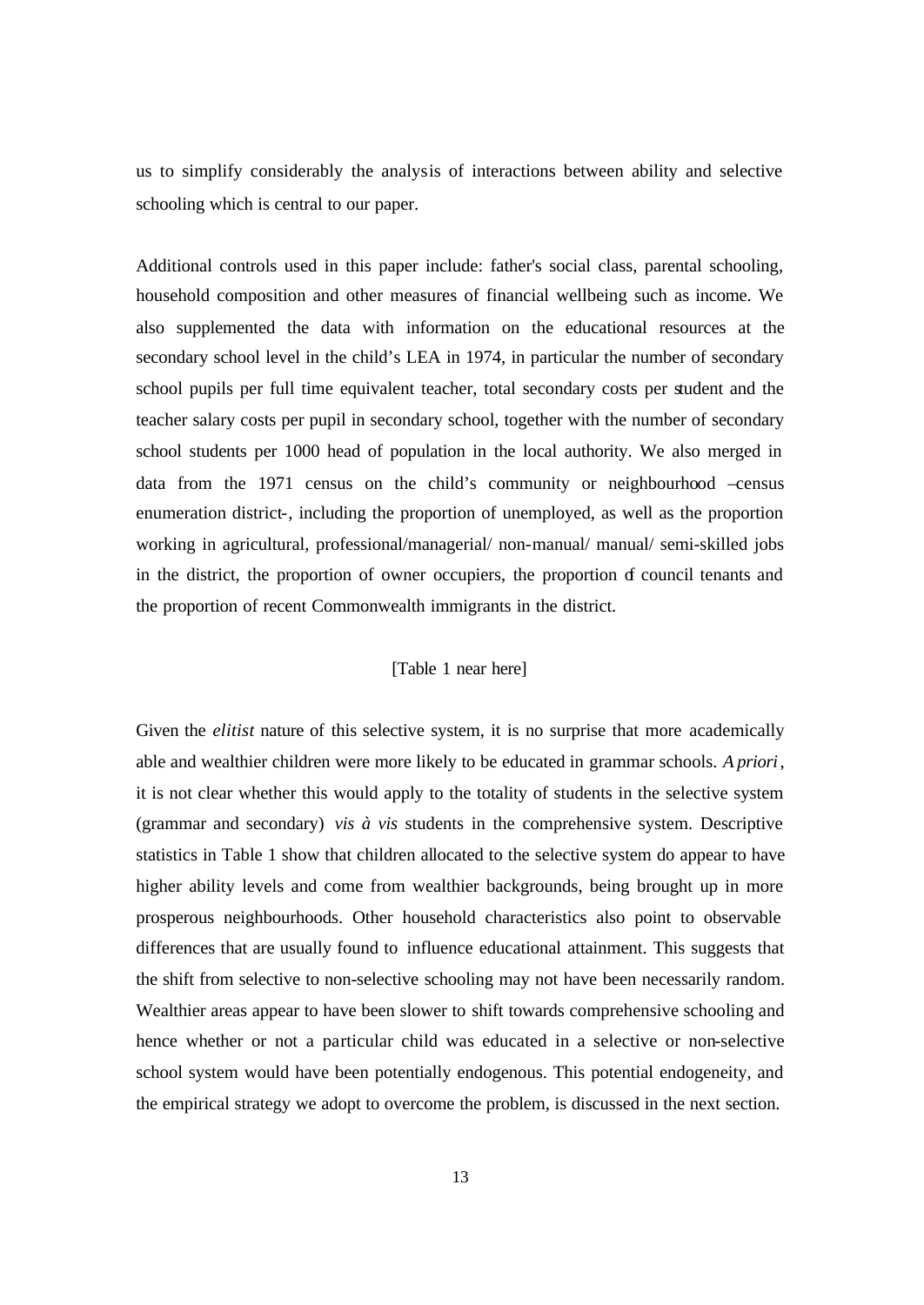### **4. Empirical Strategy**

 $\overline{a}$ 

In this paper, our objective is to assess the impact of selection (school-based ability tracking) in secondary education on an individual's educational outcomes. To simplify the framework as much as possible, we can think of a school system as "treatment" consisting of a set of rules. If the treatment is a selective secondary school system, parents are aware that at the end of primary schooling the 11-plus examination will sort students by measures of academic aptitude and assign them to either grammar or secondary modern schools, with different peers, curricula, etc. Under the alternative comprehensive system, all students attend the same type of school, their peers' background is representative of their local community and the curriculum is a common one. <sup>15</sup>

With this stylised framework in mind, we can denote  $Y_1$  as the potential educational outcome for an individual if living under a system of selective schooling. Under an alternative system in which everything else, including peers and area characteristics, is identical, we can denote the potential outcome as  $Y_0$ .<sup>16</sup> The impact of the selective schooling for an individual is thus  $Y_1 - Y_0$ . A policy relevant question is the average impact of selection for the population of individuals in areas who are still subject to selection, namely  $E[Y_1 - Y_0 | S = 1]$ , which would be useful to decide –abstracting from general equilibrium effects- whether to proceed with a full comprehensivisation of the system when the reform has only been partially implemented.

<sup>&</sup>lt;sup>15</sup> The option of attending a private school is certainly open in either system to parents with sufficient economic resources to afford it. Although the curriculum is common to all students in a comprehensive, there may be instances of explicit or implicit class streaming by aptitude.

<sup>&</sup>lt;sup>16</sup> There is a substantial difference between our system effects question and the potential effect of picking an individual from a selective area and putting her into a comprehensive one. The latter is of relatively marginal policy relevance compared to the former. In practical terms, the distinction is slightly blurred because selectivity changes in specific areas may have an effect on adjacent ones.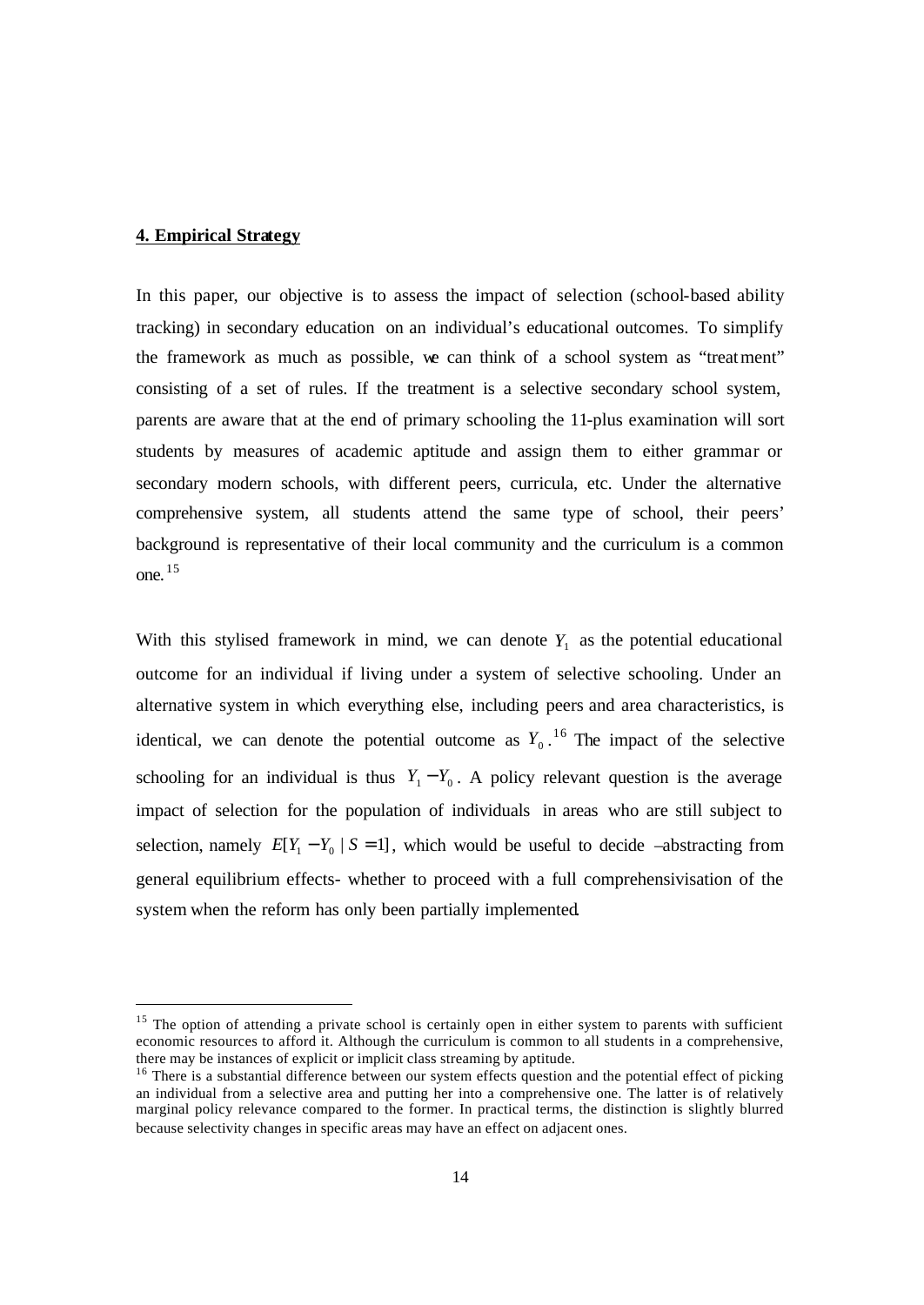The typical evaluation problem is of course to construct a valid counterfactual; providing a measure of what would have been the educational outcome for individuals who were not educated under a selective system had they been subject to selective schooling. Indeed, the descriptive statistics in Table 1 suggest that individuals who experienced comprehensive schooling are likely to differ from those in selective areas in many ways, some potentially correlated with the educational impact. One possible approach to overcome this problem is to control for a sufficiently wide set of characteristics *W*, so that the expected educational outcome associated with comprehensive schooling is identical across groups of individuals that experienced either type of schooling:  $E[Y_0 | S = 1, W] = E[Y_0 | S = 0, W].$ 

A standard regression framework provides a simple way of capturing this impact under linearity assumptions, by regressing educational outcome *Y* on a set of controls *W* and a variable indicating whether or not the child was subject to selective schooling *S*. Since the impact of selection is likely to vary according to values of *W*, interacting *W* and *S* will provide a richer description of the data and help us understand who benefits more and less from selective schooling. Within the standard regression framework, such effects can be captured by estimating  $Y_i = Wa + Sb + S'Wg + e_i$  through ordinary least squares. We are particularly interested in the impact of selective and non-selective schooling systems for differing ability children so our models also control for the ability of the child, as well as interactions between the ability and selection variables.

A less restrictive approach is to compute the non-parametric impact by means of matching, by pairing individuals with *S*=1 and *S*=0 with very similar values of *W*. Rosenbaum and Rubin (1983) suggest matching based on propensity scores, that is, comparing individuals with the same probability  $p(W) = Pr[S = 1|W]$  of being subject to selective schooling, so as to calculate:

$$
E[Y_1 - Y_0 | S = 1] = E[Y_1 | S = 1] - E[E[Y_0 | S = 0, p]]
$$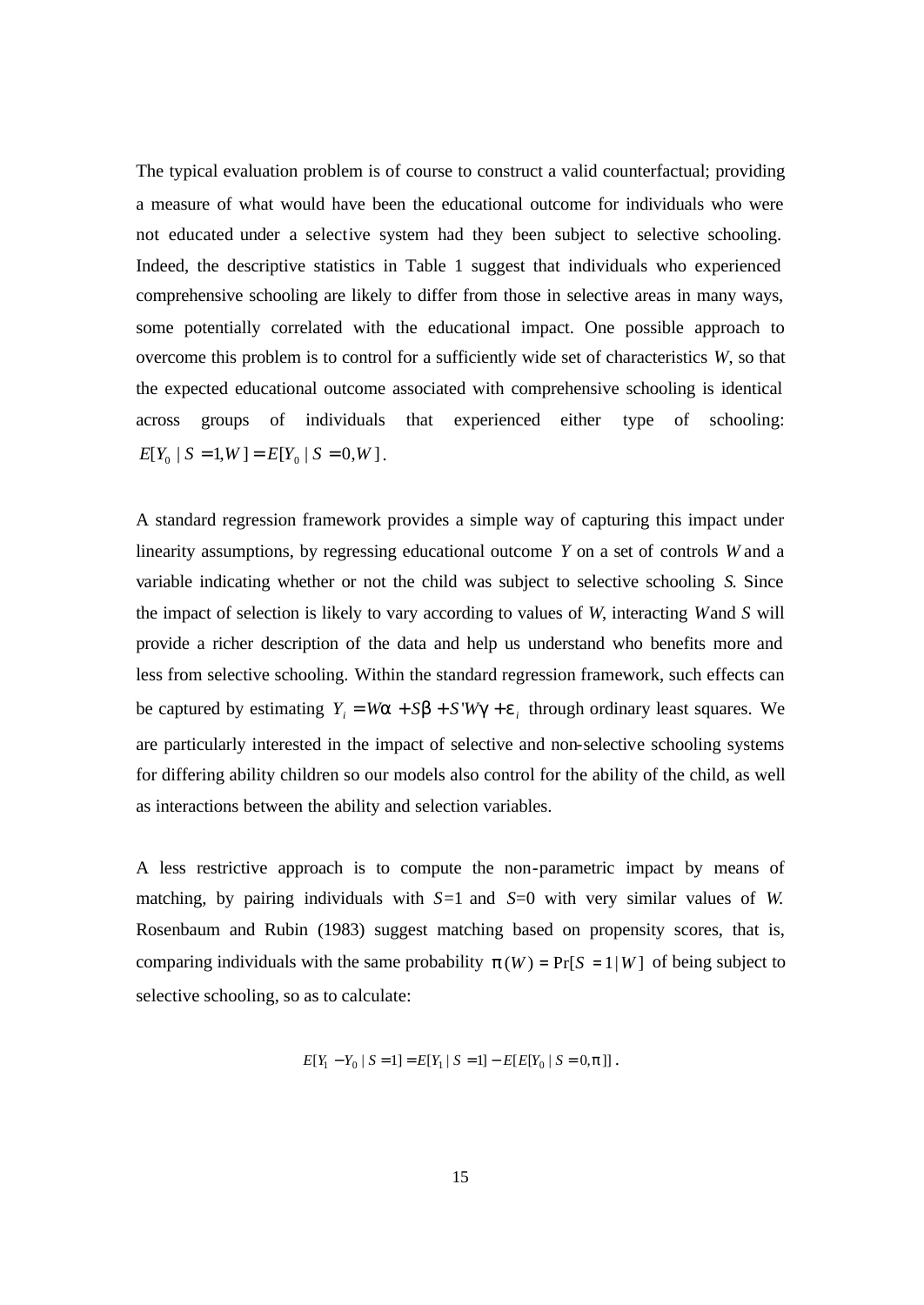From the earlier discussion, it is clear that the success of this estimation strategy depends on the quality of the set of controls in W. Given that the treatment is "theoretically" areabased, the focus should be on area-level characteristics. These can affect the probability of experiencing a selective system in a number of ways. First, LEAs decide whether to switch to a comprehensive structure, but then a complex political and educational process follows, which determines the nature and the pace of the switch to a comprehensive system. We thus include census-based characteristics at the level of the individual's enumeration district, reflecting the socioeconomic group distribution, proportion of immigrants, share of agricultural labour, etc. Educational characteristics at the level of an LEA are also considered in the analysis, as explained before. This way we control for factors that can affect the LEA-level choice and for the role of LEA educational resources in determining outcomes. The set of political variables is defined at the constituency level and allows us not only to approximate the political nature of the decision at the LEAlevel, but also to predict, within LEAs, which areas were more likely to oppose resistance to higher level decisions.

One should not understate the role played by individual characteristics. First, there may be differences in individuals' characteristics between selective and non-selective areas, which are not accounted for by Census or related variables. For example, areas still subject to selective schooling are likely to have a higher proportion of more able students if more able students are likely to lose most from going to a mixed ability school. Individual ability controls would be essential if such type sorting occurred. Although we would like to capture the distribution of ability at the area-level and individual ability, our data is not sufficiently dense so as to measure accurately the relevant area level moments from our individual data. This argument applies to many other characteristics in our microdata. The second reason for introducing individual level variables into the model determining the likelihood of experiencing a selective school system relates to the heterogeneous nature of the shift to the comprehensive system. This gives room for families with different attitudes and motivation to pursue an education for their child that differs from that which she would have been allocated to on the basis of residence status. We therefore also control for family social class and related variables. The heterogeneity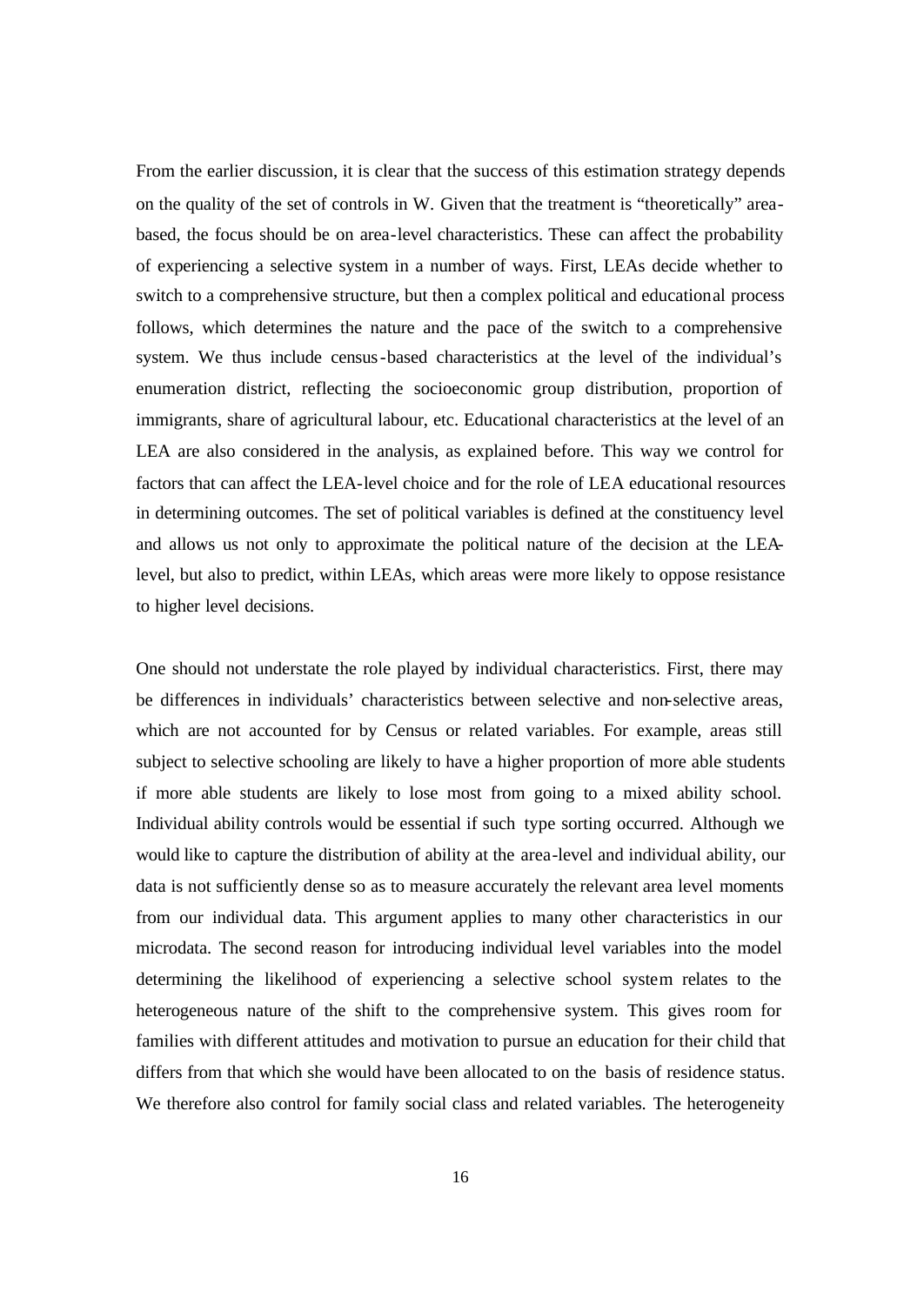of systems within local authorities does also justify the use of individual characteristics since we have no information about these lower level boundaries. Finally, individual characteristics play an important role in determining educational outcomes; hence if families have some flexibility in their schooling choices, these characteristics should also be included in the first stage model of whether or not the child experienced selective schooling.

Despite our efforts to compare like with like by means of regression analysis or matching, endogeneity may still bias our results. This will be the case if there are still unobserved characteristics which both relate to the type of schooling experienced and the potential educational outcomes, either through the common educational outcome (the intercept) or the individual-specific gains that an individual may receive from receiving a specific type of schooling. The instrumental variable estimation approach we follow in this paper is specifically intended to deal with the first of these problems, whereby unobserved heterogeneity in selective schooling can be correlated with "the intercept" of potential educational outcomes. The required assumption is that there is a variable *Z* that determines the type of schooling experienced but does not directly influence outcomes. By observing changes in *Z* it is possible to infer changes in the number of years of selective schooling undergone by the individual that can be used for identification of the underlying parameter of interest. We use the political affiliation of each individual's constituency as the instrument, arguing that within LEAs political affiliations partly determined when schools (reluctantly or otherwise) shifted towards mixed ability schooling. In that case, estimation will impose the sample analogue of the moment condition  $E[Y - Wa - Sb - S'Wg | Z, W]$ . The easiest way to implement this is to compute the IV estimates using *Z* and *Z'W* as instruments for *S* and *S'W* respectively. <sup>17</sup>

 $\overline{a}$ 

 $17$  Another problem we have mentioned is that individuals, their families or entire communities may selfselect into different types of schooling on the basis of their potential gains from each schooling type. IV estimation, in this circumstance, would not necessarily provide a consistent estimate of the causal effect of selection and much stronger assumptions would have to be imposed on *Z.* We do not consider here choices based on potential gains mainly because we believe that this can be sufficiently explained by observable characteristics, which in our data includes family background and early ability.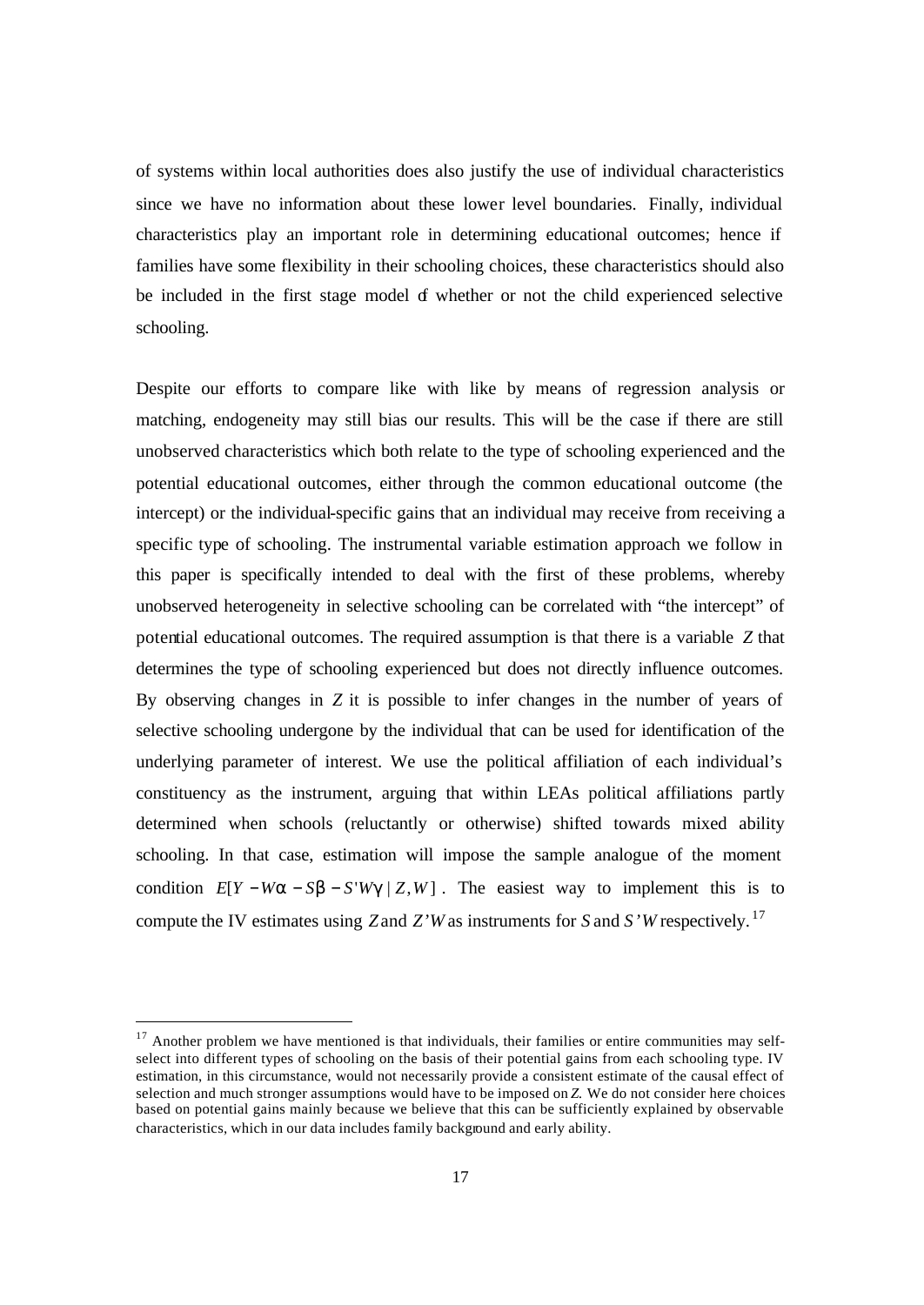With our chosen instrument, we must make the assumption that differences in political preferences between parliamentary constituencies with a very similar socioeconomic composition have no direct relationship with existing differences in potential educational outcomes of their children. By using more aggregate election results from the general parliamentary election, we also preclude the possibility that our instrument reflects the fact that individuals vote for a specific party to influence the LEA-level decision on selection. Local and general election results are obviously correlated, but the former is also subject to much higher levels of absenteeism in the UK, also suggesting that using the general election results is a preferable option.<sup>18</sup>

The other problem we must address is one of treatment specification. Our first measure of treatment is based on an individual's experience of schooling, which may bias our results because of the existing margin of choice for certain families in the data and the pseudoreform in areas where selection remained in place even in the presence of comprehensive schools. Our second measure is an aggregate for the local authority detailing its share of comprehensive schooling. This would be our ideal variable for treatment, were it not for the fact that this is too coarse to capture the genuine within-LEA variation in systems. It is fairly easy to see that each choice of treatment measure is likely to bias the results in opposite directions, the individual-based one penalising results in comprehensives and the aggregate measure attenuating any potential impacts. We provide evidence on these effects and report instrumental variables of the effect of the individual-based treatment as driven by variations in the aggregate measure, which is also used as an instrument. Though the aggregation problem persists, this strategy allows us to provide a range for the plausible estimates of the true effect of selection/tracking, comparing OLS/matching estimates with alternative IV results that use local comprehensive share alone or in conjunction with constituency-level election results. In addition to this, we also present estimates of the effect of the individual-based treatment on educational outcomes that

 $\overline{a}$ 

<sup>&</sup>lt;sup>18</sup> We were forced to use general election results for 1974 because we do not have the required information to assign individuals to pre-1974 constituencies. Constituency boundaries were subject over the period to considerable changes. We checked the constituencies whose names did not change and found evidence of very few changes in the winning party between the 1966 and 1974 elections, in which Labour was the winning side. The 1969 election saw a minority of seats switching to Conservative, leading to a change in government.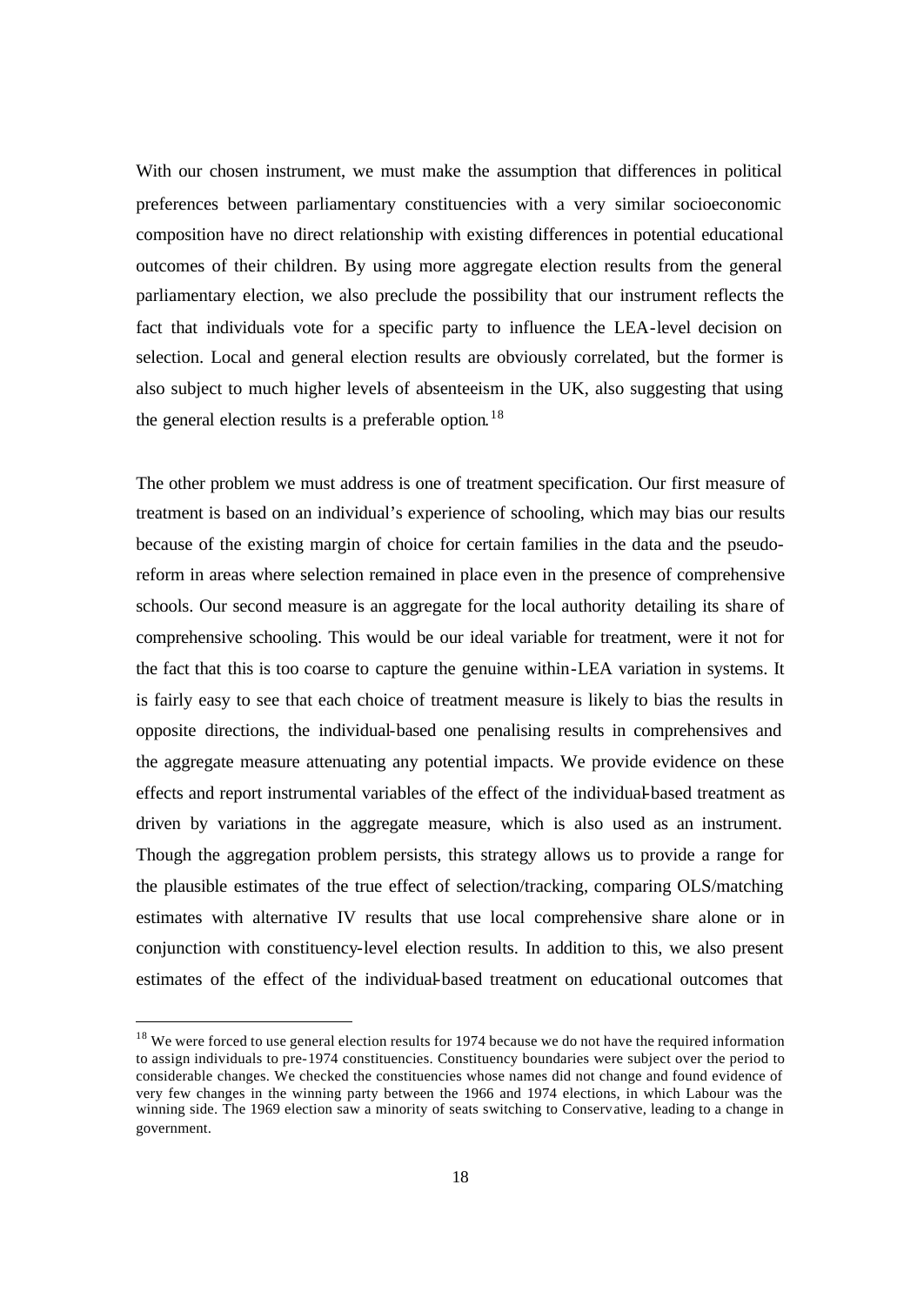control for local authority fixed effects. We argue these estimates provide an upper bound of the actual effects we are trying to estimate.

### **5. Results**

 $\overline{a}$ 

### **5.1. Selective schooling in the 1958 cohort.**

As discussed, we have two individual-based measures of whether the child experienced selective schooling, the years spent in the selective school system and a simple indicator of whether the child was in a selective school at age 16. We first report results on the determinants of selective schooling using the number of years of secondary schooling that NCDS cohort members spent in a selective school, either grammar or secondary modern.<sup>19</sup> Selected coefficients from a regression of years in the selective system on our set of controls are presented in Table 2.

### [Table 2 near here]

The key control variables are the political affiliation of the child's constituency area in 1974. We also control for the ability of the child, the parents' social class, parental schooling, number of siblings and number of older siblings, LEA educational resource level and other characteristics of the child's neighbourhood (as discussed earlier) or community.

Relatively few of the explanatory variables are individually significant. For example, none of the individual community variables are individually significant, although we always reject the null of insignificant effects from the joint set of variables. However, our instruments, i.e. the political affiliation of the child's constituency, are generally signed as expected and significant. The base case is a child in a Labour-held constituency.

<sup>&</sup>lt;sup>19</sup> Probit estimation results on the selection dummy, based on the type of school at the age of 16 provide qualitatively identical results and are available from the authors on request.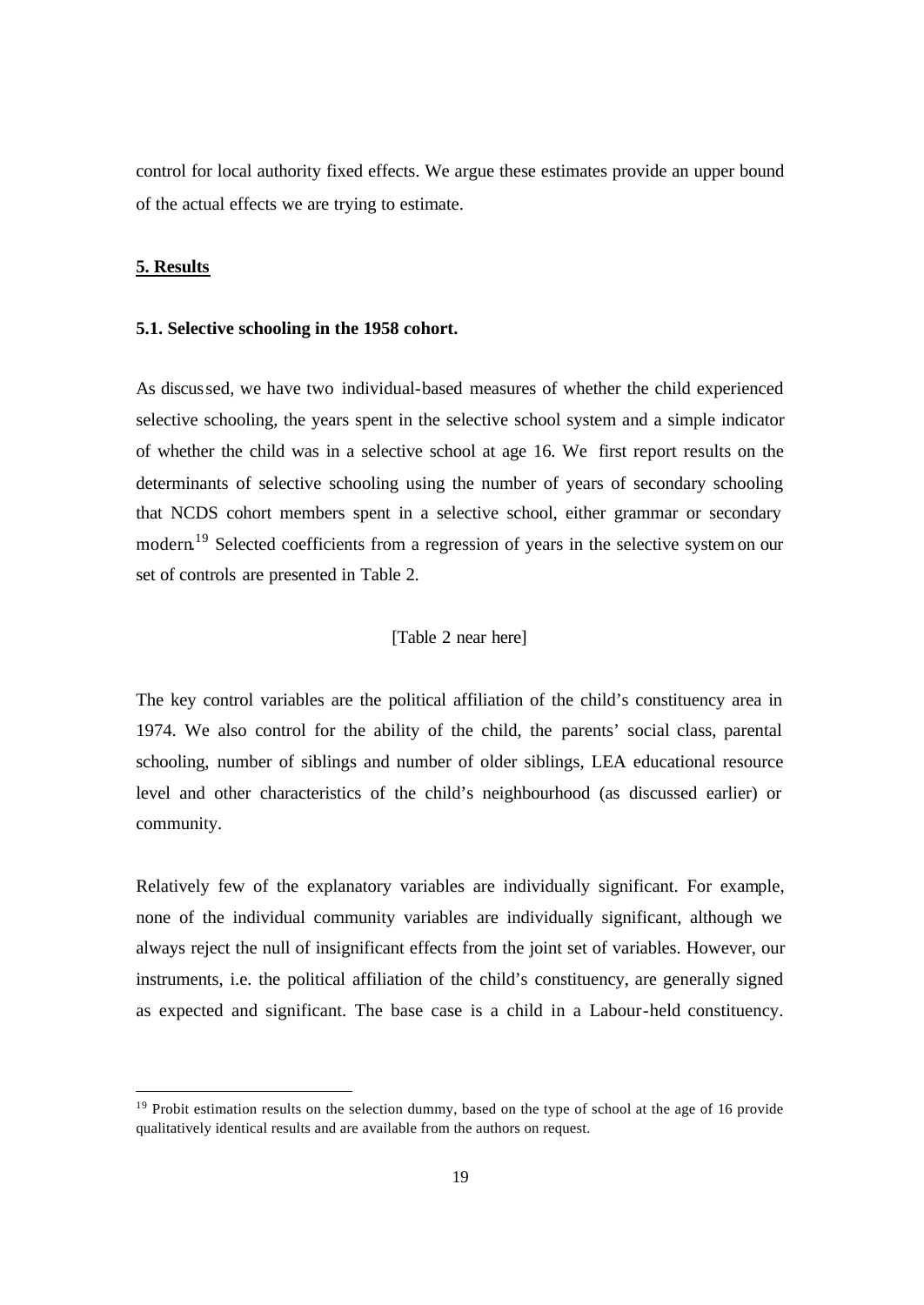Children in a Conservative constituency experienced on average 0.7 more years of selective schooling, confirming our hypothesis.

Other significant variables are whether the child is in the top quintile of the ability distribution, the level of social adjustment problems of the child, the level of father's schooling, the number of secondary school pupils per full-time teacher in the LEA and secondary school costs per pupil. Students from the top quintile of the ability distribution spent a significantly higher expected number of years in the selective system, particularly for women. Recall that our variable is not measuring attendance at a grammar school; these children could be attending either the lower level secondary moderns or grammar schools. The point is that more able children are somehow being sorted into areas that retained their selective systems for longer, likewise, for children with more educated fathers. The same applies for the social adjustment index, with less socially adjusted students more likely to be in the comprehensive system. Pupils in LEAs with more secondary school students per 1000 people were somewhat less likely to be educated in a selective school. This might be picking up an urban/age composition effect, i.e. more urban areas shifted to non-selective school systems earlier.

Pupils in LEAs that spent more per pupil were less likely to be in selective schooling, providing very tentative evidence that better resourced LEAs may have shifted to nonselective schooling sooner as suggested by Kerckhoff et al (1996). Given the costs of a major reorganisation of a school system this may be unsurprising. An alternative explanation is that resources per student just tend to be higher in less privileged areas, where the selective system appears to be slightly less common.

### **5.2. The impact of selective schooling on educational attainment**

Our data provide us with the opportunity of testing the impact of selective school systems on a remarkable range of educational outcomes, from ability scores at age 11 to lifelong educational attainment. Obviously the age 11 test scores actually precede the child's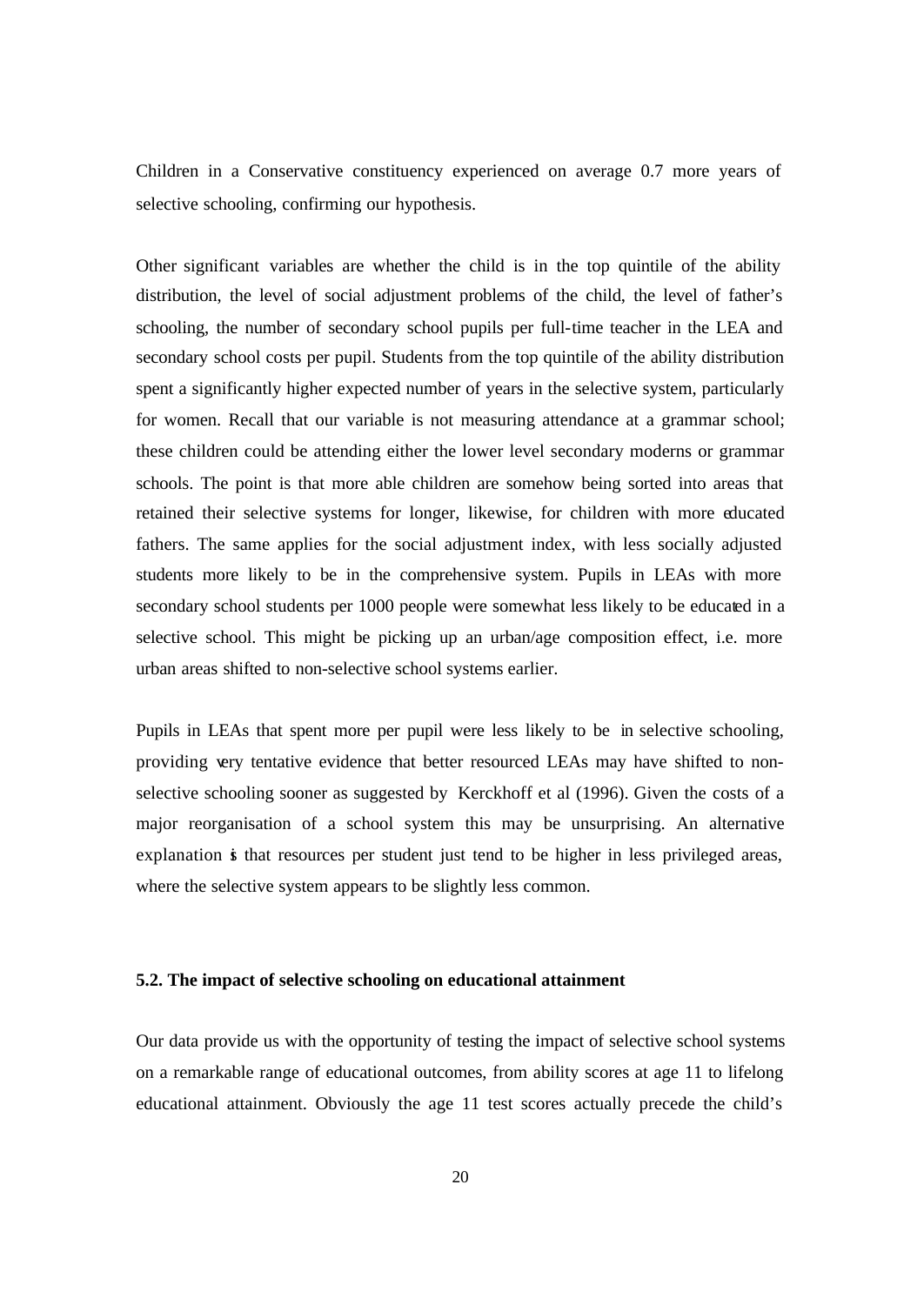entry into secondary school. However, they are still a useful outcome to consider, given the arguments made previously in the paper about wealthier parents 'coaching' their children to perform better on the age 11 exam that was used to determine entry into grammar school. Of the other outcome s considered, age 16 test scores have the great advantage over, for example years of schooling, that the scores are based on identical tests administered to all students and are clear measures of cognitive outcomes. We concentrate most of our analysis on mathematics results because the reading test at age 16 was the same as the one carried out at age 11, making reading scores somewhat less reliable.

### [Table 3 near here]

We report in Table 3 a wide set of matching estimates for the impact of selective schooling on various outcomes. We find no evidence of any significant effect from selective schooling for individuals in the lowest ability quintile, the data only suggesting some impact for men on maths scores at 16 and general ability at 11. For the top ability quintile, a more robust pattern emerges, with significant positive effects from selective schooling in most of the outcomes considered, particularly for women. For example, a high ability woman would stay on average an extra two thirds of a year in school in the selective system compared to the comprehensive one. For a low ability woman, this effect would have been close to nil and statistically insignificant.

Table 4 shows the impact of selection again by quintiles, this time decomposing the effect into specific effects for students who attend grammar and secondary modern schools. <sup>20</sup> This allows us to see what happens when a given ability individual is apparently 'misclassified' within the selective system. We concentrate on two outcomes, mathematics scores at 16 and years of schooling. Grammar school is always conducive to

 $\overline{a}$ 

 $20$  A full analysis of every school type would require a trivariate analysis of the school type to feed into the matching propensity score. Multinomial logit, although easy to implement, imposes the uncomfortable property of independence of irrelevant alternatives. A trivariate probit model would be preferable, although computationally more demand. This type of analysis exceeds the scope of this paper. We provide in appendix A.1 a set of multinomial logit estimates of the probability of attending either type of school in the selective system relative to a comprehensive school, emphasizing the role of ability and social class.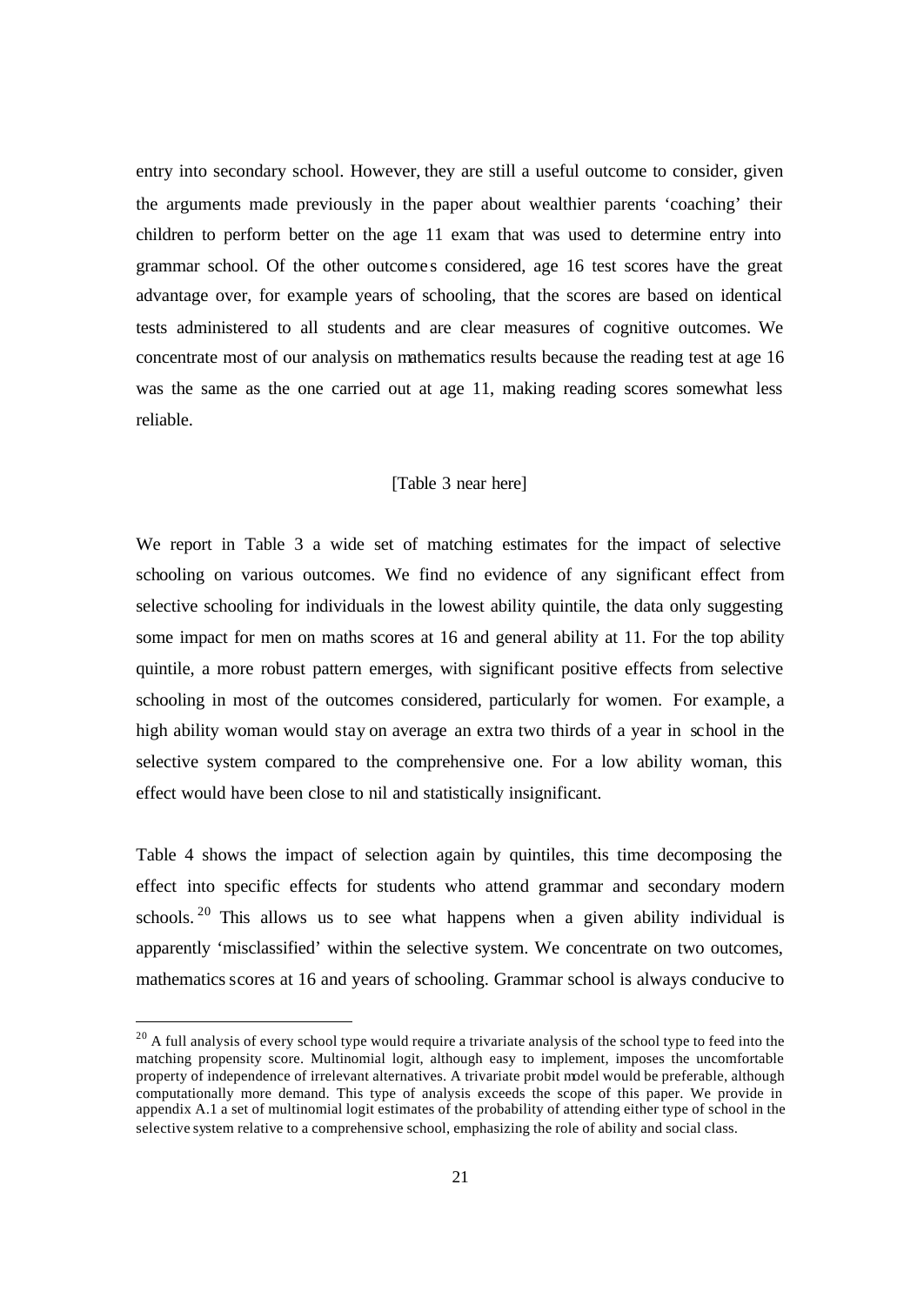better outcomes than comprehensive schooling, but we can also see how unusual it is to find low ability individuals attending this type of school. On the other hand, misclassification for high ability individuals into secondary moderns leads to worse educational results. Although a small group, it is certainly not negligible and it is likely that this phenomenon led many to advocate in favour of a comprehensive reform, on the basis of this perceived risk. This negative effect is not found amongst individuals of low or intermediate ability, i.e. the group theoretically intended to attend this type of school. We do find significant, positive effects of selective schooling for mid-ability individuals, entirely driven by the large positive impact amongst those 'fortunate' enough to attend grammar schools.

### [Table 4 near here]

Our key regression results are summarised in Table 5. We consider the treatment effect of our two selection variables, the selection dummy and years of selective schooling. The coefficients displayed represent the difference between the coefficient on the top ability quintile interaction with selection and its bottom ability counterpart. This reflects how the effect of selection changes as one moves from the bottom to the top of the ability distribution. Our OLS estimates broadly confirm the results obtained through matching, with selection being particularly beneficial at the top of the distribution.<sup>21</sup> Instrumental variable estimates are generally larger but quite imprecise, largely due to the moderate predictive power and restricted variation of our political instrument, which is homogeneous within constituencies. Our clustering at an even larger, LEA-level, tends to boost standard errors. For men, this leads to insignificant effects of the selective schooling variables on basically all outcomes. Nevertheless, we find that the differential impact of selection for high ability women is significant for years of schooling and

 $\overline{a}$ 

<sup>&</sup>lt;sup>21</sup> OLS estimates did not provide evidence supporting statistically significant effects at the bottom. Higher ability children attain more years of education (at least for women), as do those from a higher social class background. Children with more educated parents and from smaller families also attain more education. Birth order also matters. Children with a larger number of older siblings achieve less. The OLS models have reasonable explanatory power, with an R-squared of between 0.25 and 0.33. Full results can be obtained from the authors on request.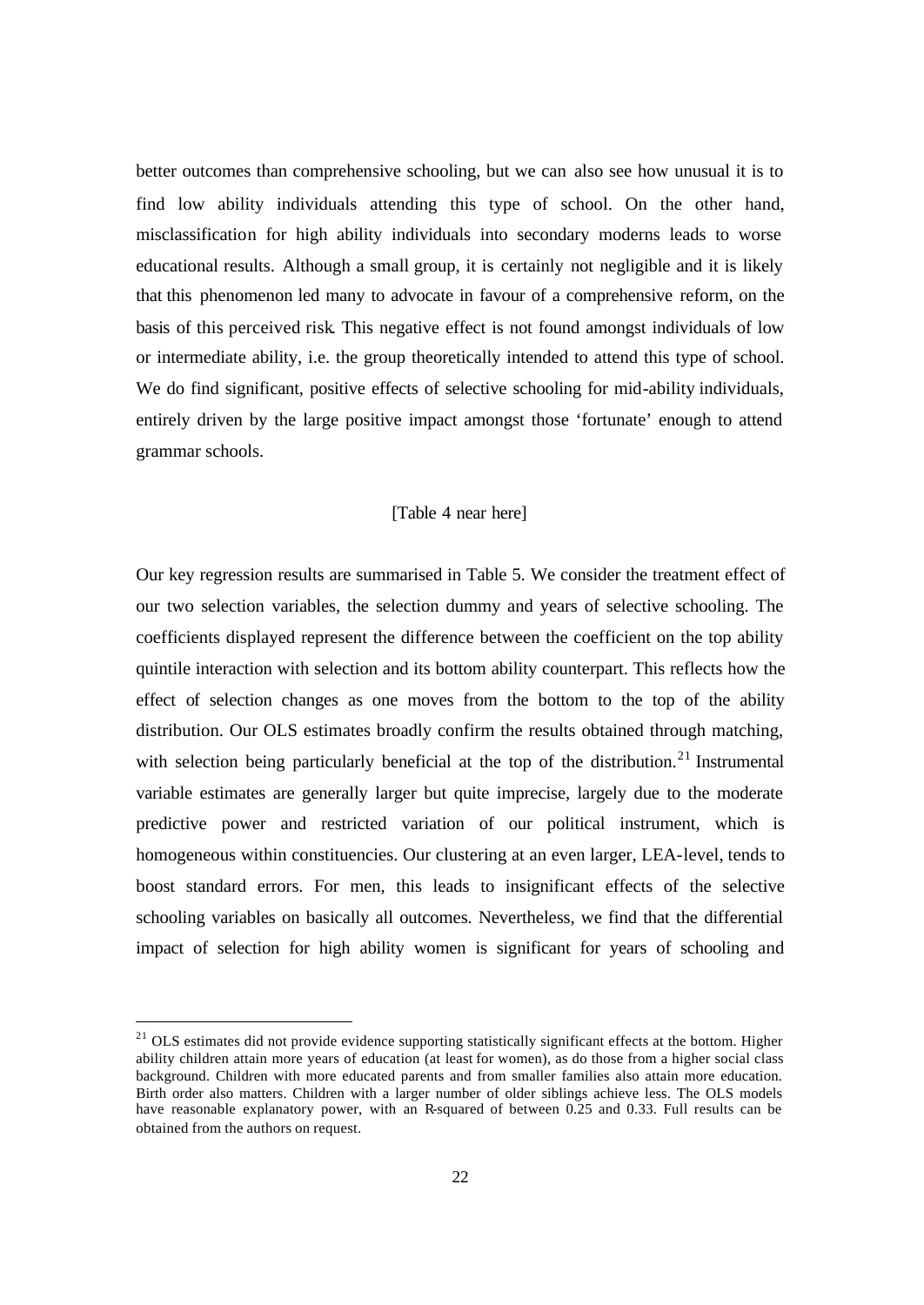educational qualifications. We find no IV-based heterogeneous impact for maths scores at the age of sixteen.

### [Table 5 near here]

In summary, we do not find a systematic significant selection effect, either positive or negative. However when the selection variables are interacted with variables measuring the individual's ability we find significant effects. Children, especially girls, in the top of the ability distribution did attain better educational outcomes if they were in a selective school system. This result holds for both measures of selection and is largely robust to the choice of estimation method.

### **5.3. Alternative specifications**

### *LEA share of comprehensive schooling*

As previously anticipated, we complement our analysis of the effects of selective schooling with information on the extent of comprehensivisation at the broad level of the local education authority. In Table 6 we provide estimates of the probability of being classified "in the selective system", conditional on the share of comprehensive schooling in the area in 1974 and our set of controls. This variable is strongly significant for both men and women, as one would expect. For example, for men, a hundred percent change in the local share is estimated to increase the probability of experiencing schooling in a selective school by 101 percentage points, that is, from zero to basically one. Further results not reported here are quite supportive of this linear specification. The election results, being defined at the smaller constituency level are thus identified and are found to be marginally significant. Interestingly, individual ability and socioeconomic features of the enumeration district are strongly significant whilst individual family background controls do not appear to influence the probability of experiencing selective schooling.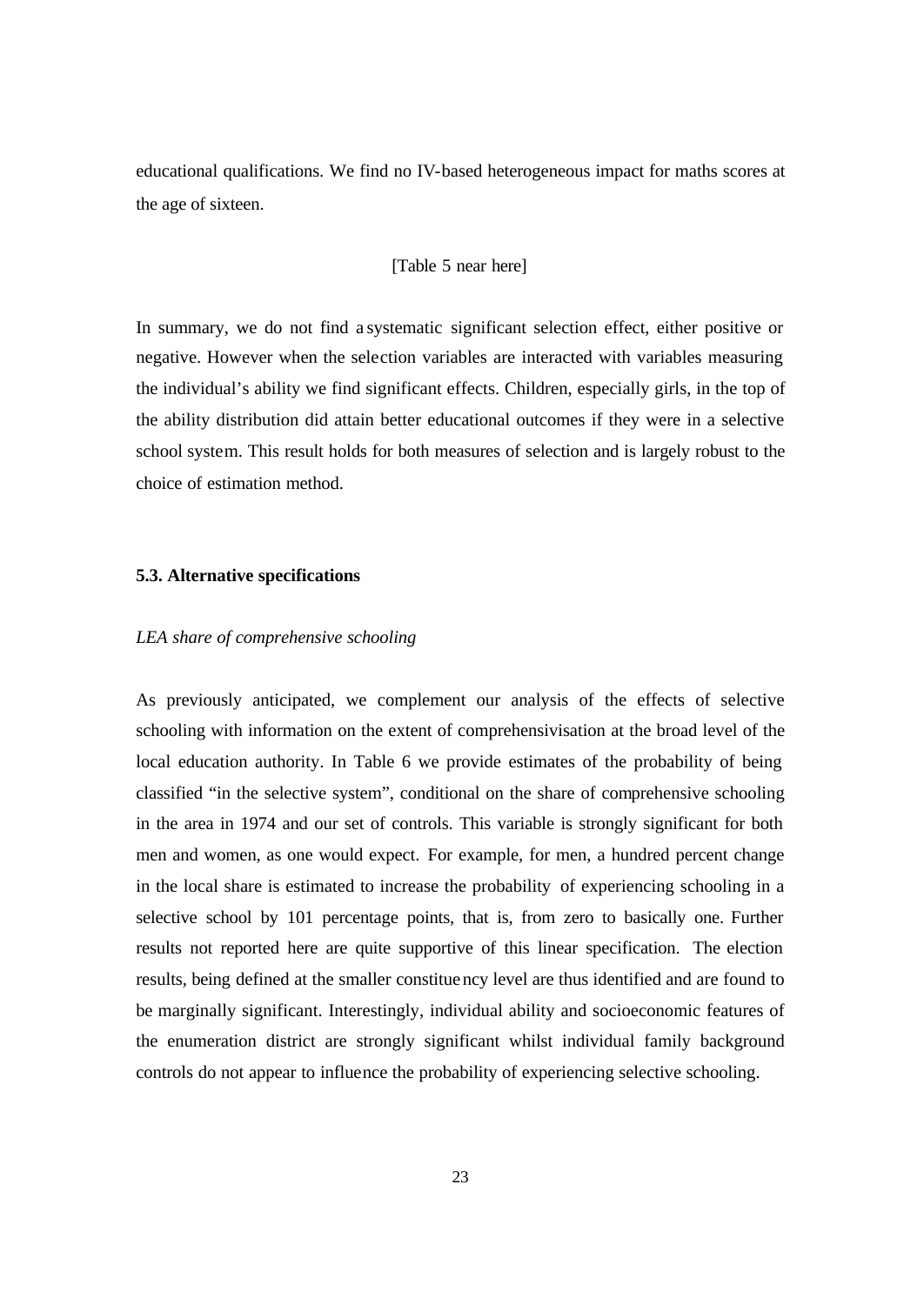### [Table 6 near here]

Using the comprehensive local area share allows us to identify the effect of selective schooling for those individuals induced into this type of schooling by the local options. This is quite helpful because it reduces the bias from counting comprehensive school students in areas with grammar schools as within the comprehensive sector.<sup>22</sup> We present our estimation results in Table 7, looking at overall effects on mathematics results in Panel A and effects that vary by ability in Panel B. For each gender, we report coefficients obtained through ordinary least squares and instrumental variables, the latter under two alternative specifications. The first one (IV/A) excludes election results and local comprehensive share whereas the other (IV/B) only excludes the local share in comprehensives.

### [Table 7 near here]

Focusing first on the estimated homogenous effects, the positive effects found for men with OLS disappear when we use instrumental variables. This is mostly due to a reduction in the point estimates and we cannot reject the overidentification of the model. The point estimates are further reduced when instrumenting only with local comprehensive share. For women, IV also reduces the estimated effect but by a much smaller magnitude. In this case, it appears that election results should not be excluded from the second stage, as suggested by a regression of the estimated residuals on the exogenous variables and chosen instruments.<sup>23</sup> When we only instrument with the local comprehensive share the effect becomes marginally insignificant, suggesting this is the lower bound we previously referred to.

Our analysis of interactions with early ability for men appear to provide some marginal support for positive effects at the high ability levels, rejecting the presence of positive

 $\overline{a}$ 

<sup>&</sup>lt;sup>22</sup> Appendix A.2 shows the reduced form estimates of the effect of local non-comprehensive share on mathematics results. These suggest positive effects of selection being restricted to high ability men and all women except those at the bottom of the ability distribution.

<sup>&</sup>lt;sup>23</sup> Detailed results are available on request.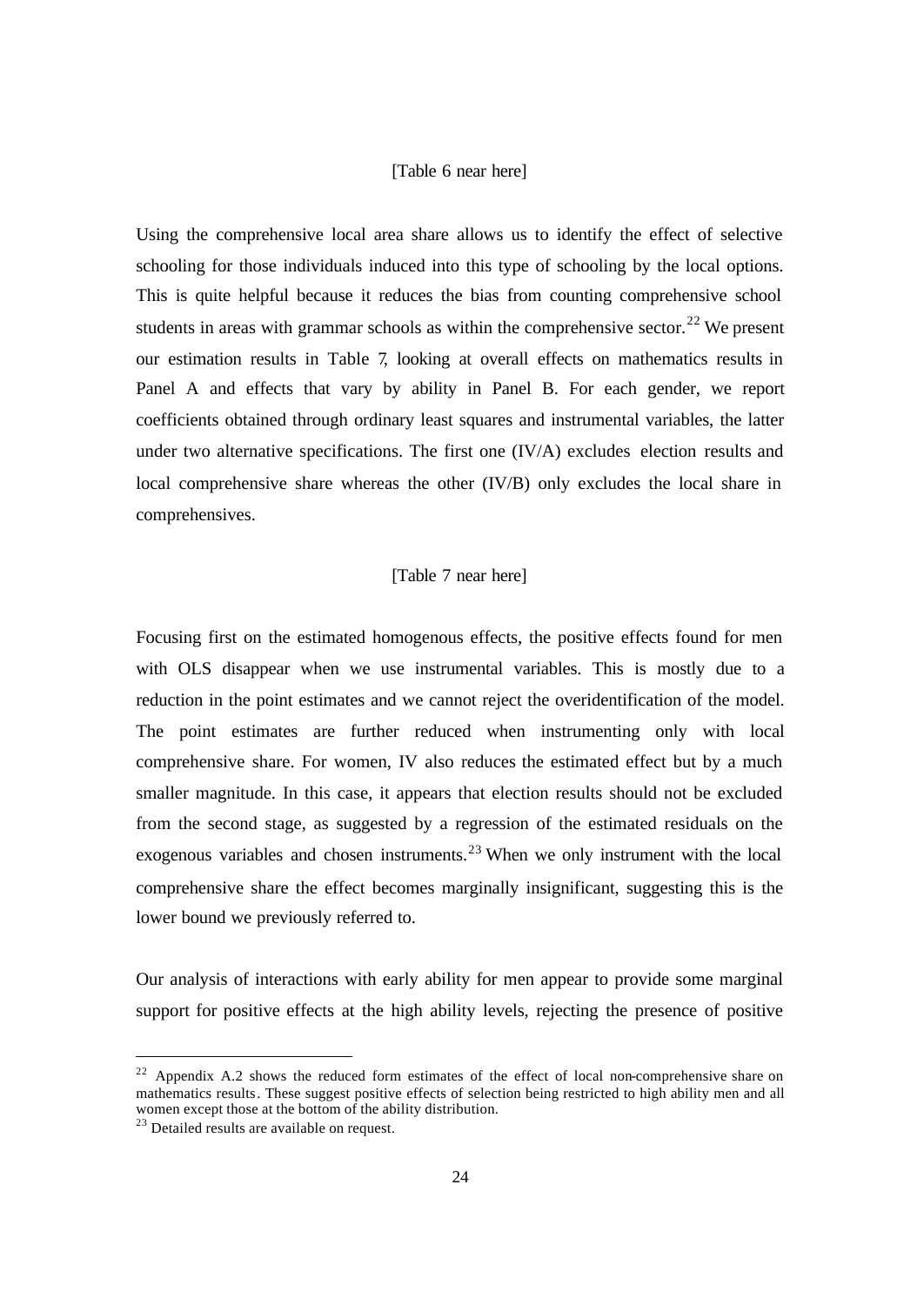effects across the full ability range. Regarding the effects on women, IV estimates are fairly close to OLS with the exception of women in the second ability quintile, which are quite negative and almost statistically significant, whilst there are traces of positive baseline effects.

### *LEA fixed effect estimates*

In this paper we also investigate the variation in the experience of selective schooling that is found within local education authorities. We have earlier argued that within LEA variation can be due to genuine exogenous differences across smaller areas but can also be the outcome of either endogenous mobility of students or comprehensive schools which are *de facto* secondary modern schools in their section of the LEA. Given the magnitudes reported in the descriptive statistics, we are confident that the largest share of variation is due to exogenous variation and our results in the previous section suggest that a potential bias is fairly small, mostly concentrated on low ability individuals.

### [Table 8 near here]

Table 8 provides the regression results for the effect of (individual-measured) selection on mathematics scores controlling for 104 LEA-fixed effects. The broad effects for both men and women are positive and significant, slightly larger than our previous OLS estimates. Ability interactions suggest that such estimated gains from selection are not such for low ability students in both gender groups, whilst they persist for higher ability students. In columns (3) and (6) we also test for differences in the impact of selection by parental socioeconomic status (SES). We find no variation across SES groups to be somewhere near attaining statistical significance, which suggests that we are not capturing mobility decisions by better-off parents.

*Progression through primary schooling*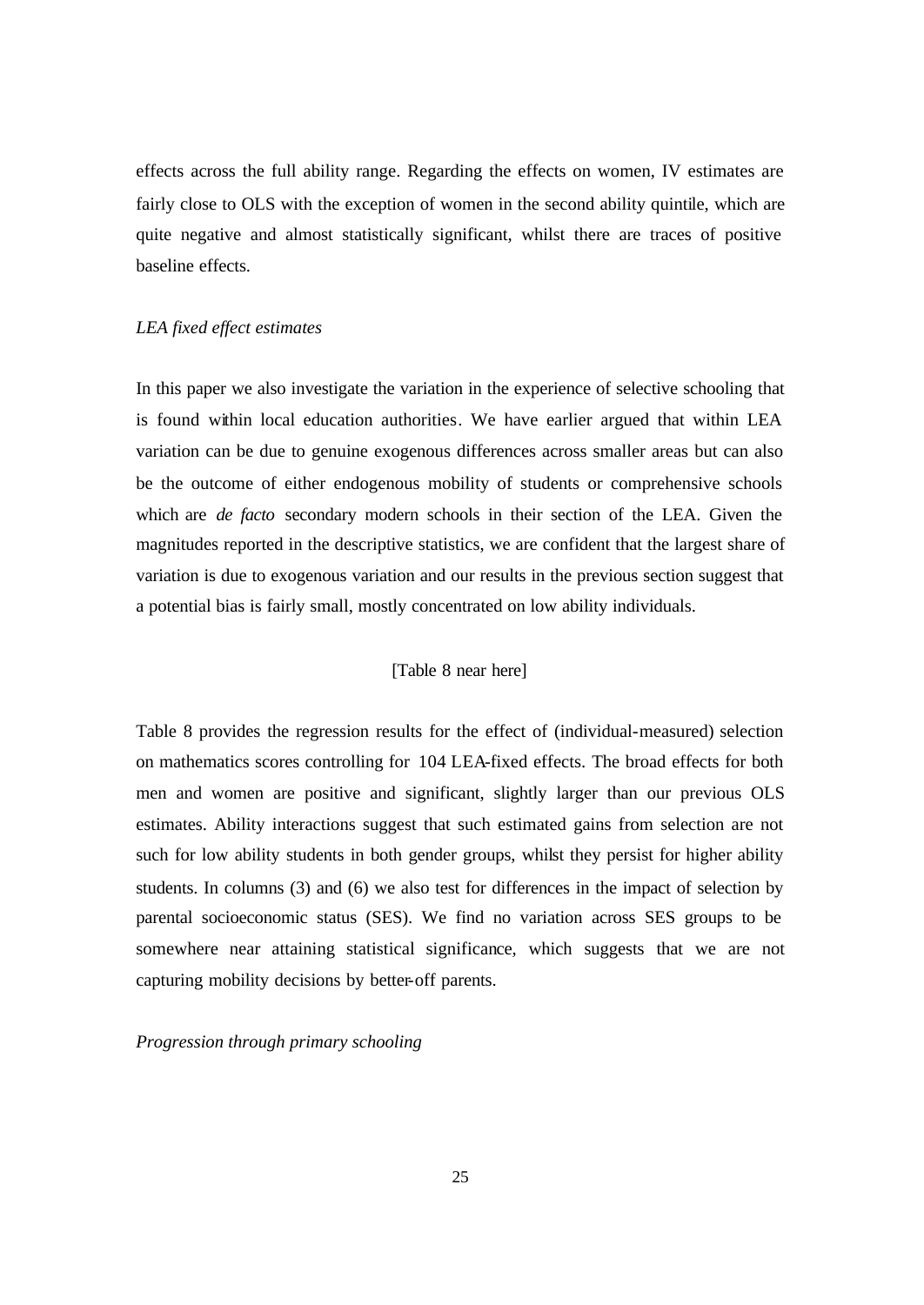To conclude the presentation of results in this paper, we test whether the disappearance of the selective system had any impact on the progression that students experienced throughout the primary school period. A possible effect of selection that might benefit all students is that it increases the level of effort prior to the age of selection and thereby improves academic results. Whilst such test score gains may be short lived or of little use further in life unless a student attends a "grammar" school, it is worthwhile to explore this issue as to identify whether this type of incentives can influence school attainment and progression at early ages.

We thus estimate –see results in Table 9 whether students for whom selection was in place at the point of entry into secondary schooling experienced a higher increase in a measure of ability from the age of 7 to the age of 11. Once more, we do not have information on this particular point but, amongst those students in a comprehensive school, we know when their school turned comprehensive. We take this as indication of when reforms took place in the student's area. The variable subject to analysis is the change in the index of cognitive ability at both stages derived from the battery of test results. Although these are different, they provide us with a useful ranking of individuals within their cohort at a point in time and differences over the period indicate movements across the distribution of ability.

### [Table 9 near here]

Our results, restricted to students in comprehensive schools, clearly suggest a cutoff point around 1969. In this year, students in our sample were 11-years-old and entering secondary education. For those whose school turned comprehensive *afterwards*, we see that the ability growth was significantly higher. Schools that appear to have been comprehensives prior to entry into secondary schooling robustly indicate lower ability growth. There is one remarkable exception to this pattern: we find schools that became comprehensive before all the others are associated with significantly higher ability growth than for the other schools shifting their status prior to 1969. This might be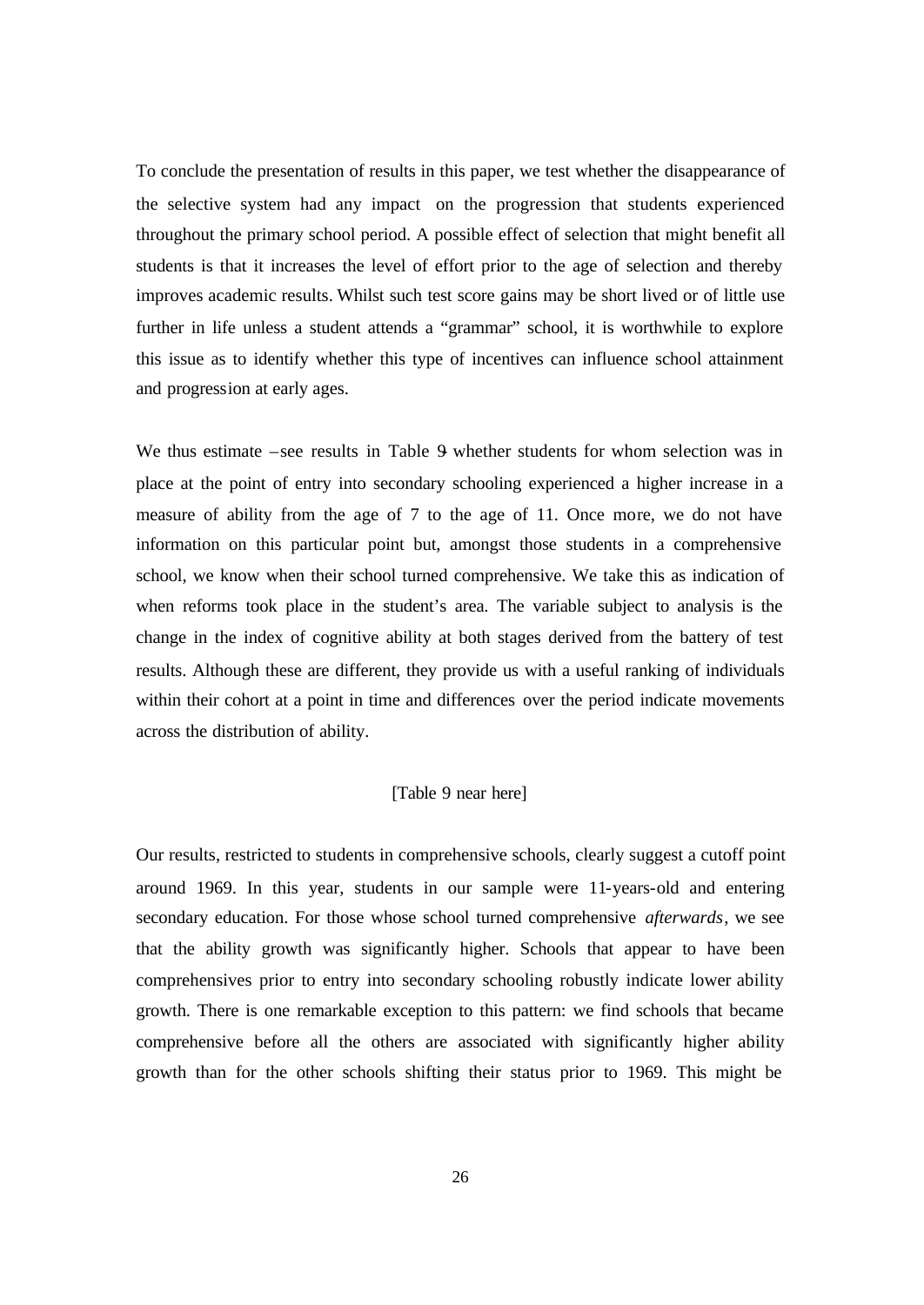explained by the fact that areas that made up the first wave of comprehensives may have had a different type of student intake and other unobserved resources.

### **6. Policy Discussion and Conclusions**

 $\overline{a}$ 

Our results confirm some existing findings in the literature and also shed new light on the issue of the effectiveness of selective school systems. Many commentators have argued that the shift to mixed ability schooling in England and Wales<sup>24</sup>, the 'comprehensive experiment', failed, whereas others suggest it did not go far enough. Mixed ability schooling, the former claim, has reduced educational achievement, particularly of the most able. If this is true, how do we explain the remarkable expansion of educational achievement since the 1960s in England and Wales? Have the standards achieved fallen even while the average years spent in education rises? Evidence from our previous paper (Galindo-Rueda and Vignoles (forthcoming)) indicated that, over time, early ability has started to play a lesser role in determining how well someone does at school, whilst family background appears to have become more important. In other words, the expansion of the education system appears to have disproportionately benefited less able (but wealthier) students. Can the dismantling of the selective grammar school system explain these apparently contradictory trends? A plausible hypothesis is that, coupled with an increasing trend in educational attainment, the shift to mixed ability schooling may have reduced the gap in educational achievement between the most able and least able students. One way to address this issue is to estimate the direct impact of selective and non-selective schooling. This paper does precisely that using a period in English and Welsh educational history during which mixed and selective school systems co-existed.

Our results indicate that the most able pupils in the selective school system did do somewhat better than those of similar ability in mixed ability school systems. Of course this result may be spurious if pupils are systematically sorted into mixed ability and

<sup>&</sup>lt;sup>24</sup> See Gamoran (1996) for a sociological discussion of these issues and the effect of curriculum change in Scotland.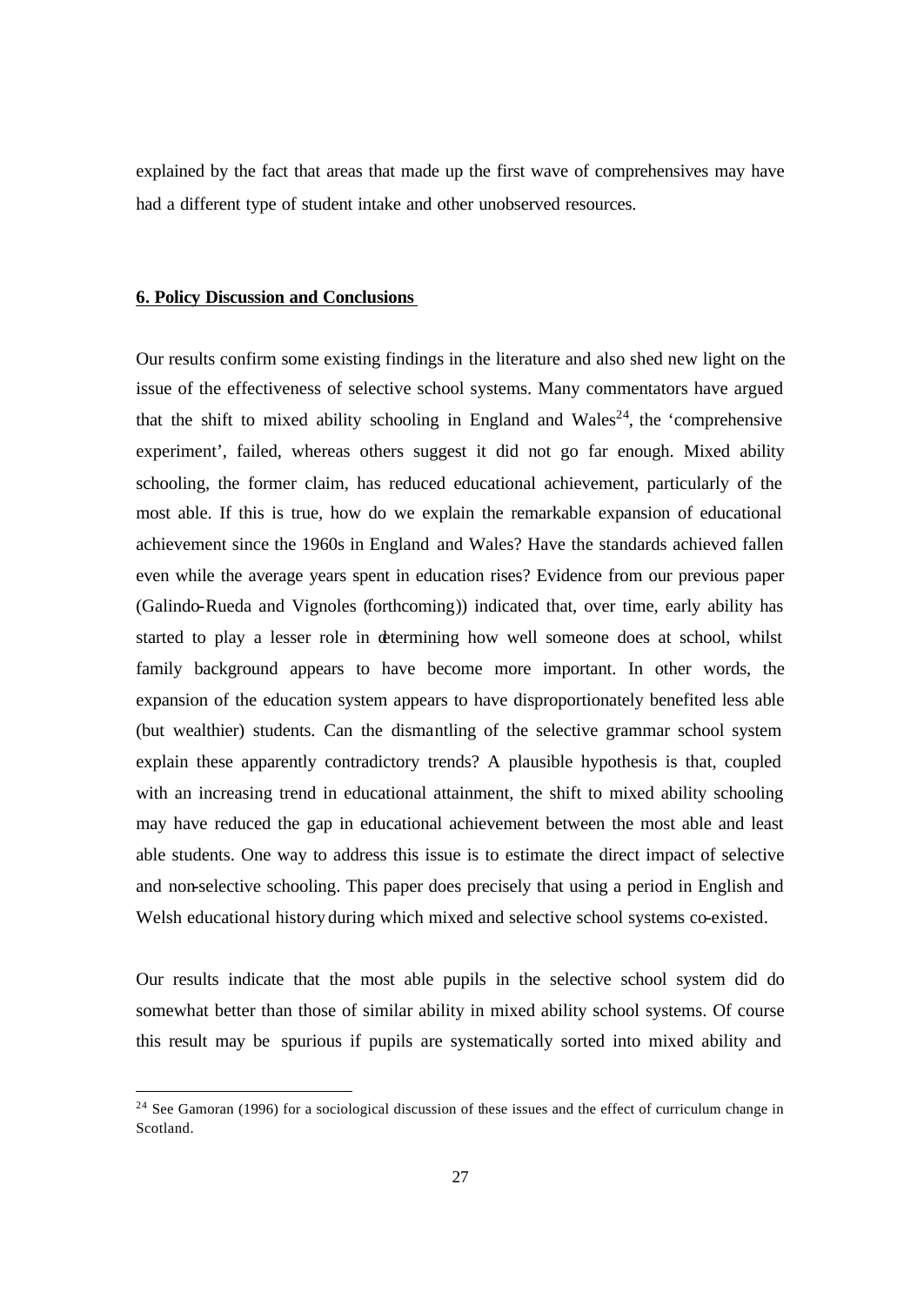selective school systems, particularly if more able and motivated students are disproportionately educated in selective school systems. We therefore use regression, matching and instrumental variable methods to control for such differences. We study the political affiliation of the individual's constituency during the period in which they were in secondary school as a possible instrument. When we use this IV specification our results become more imprecise but higher, suggesting that the most able (top 20%), particularly the most able women, did do better in a selective school system. We did not find significant selection effects on attainment for lesser ability pupils, although point estimates did often indicate a negative impact of selection for the low ability group.

We investigated the extent to which our estimates could be simply explained by the possibility of inferring selective status on the basis of the individual's school affiliation, which would in theory penalise comprehensive school students in areas where selection is still in place. We therefore instrumented the individual measure of selective schooling with the share of comprehensive schooling in the wide local education authority and still found evidence of positive effects of tracking for high ability students, but with more moderate point estimates. We learnt from this "instrument" that estimated effects of selective schooling were fairly sensitive to the instrument choice. We further pursued the analysis of different sources of variation by estimating within-area specifications and found an identical qualitative result, with slightly higher estimates than obtained through OLS.

From this picture, we can conclude therefore that the shift to comprehensivisation may have compressed the distribution of education achievement, by reducing the performance of the most able students relative to the performance of the rest. We do not claim that this particular system change can fully explain the various trends in educational attainment. Our research does however at least partly explain why the role of early cognitive ability in determining educational outcomes appears to have been reduced immediately after the abolition of the selective grammar school system.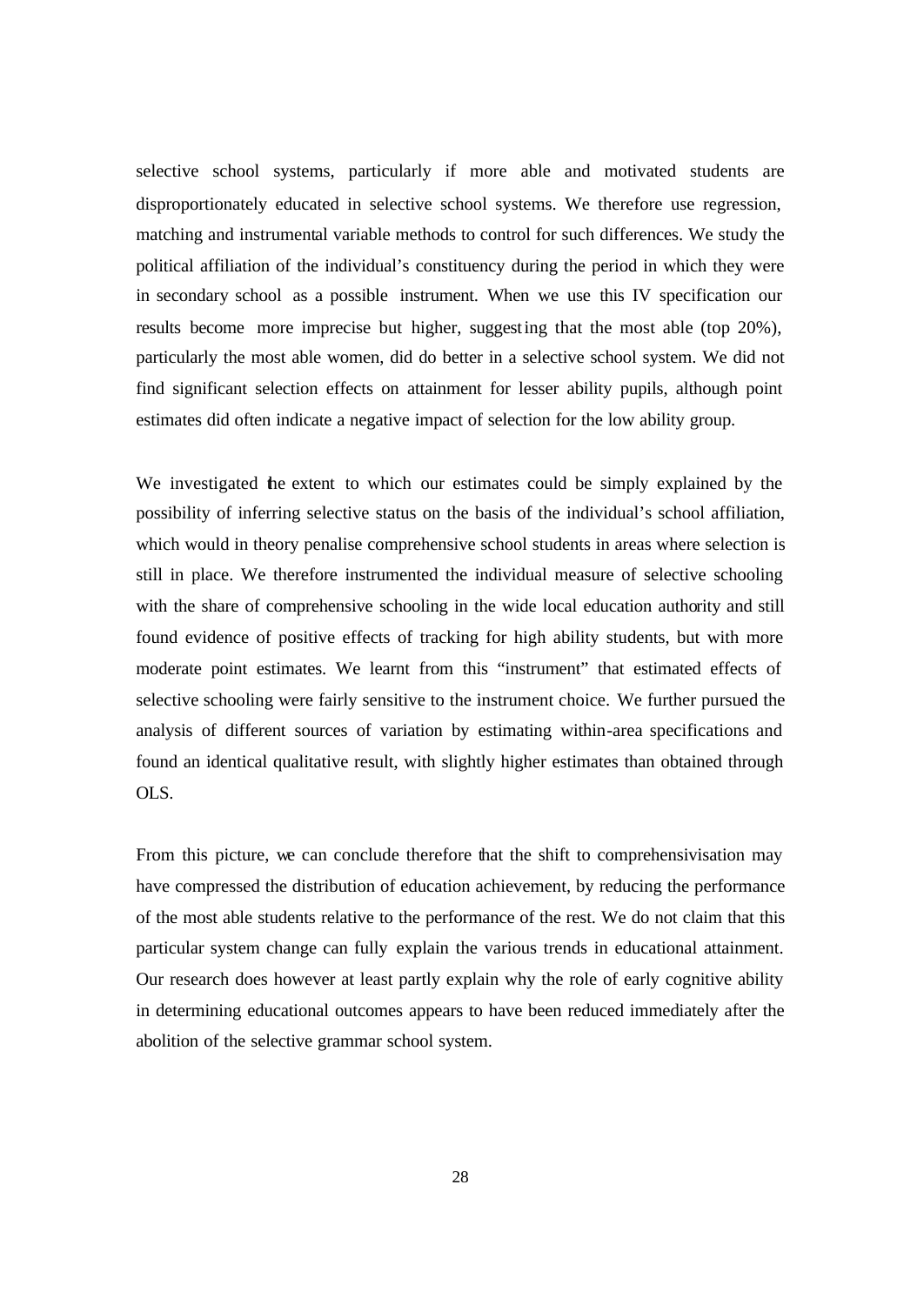It is difficult to predict what the educational attainment trends would have been had the comprehensive reform not taken place in the way it did. What we can be quite certain of is that rising demand for educational qualifications created a considerable political pressure from middle class-middle ability families constrained by the high standards of attainment –at a certainly very young age- required to make it into a grammar school. To the extent that parents still *perceive* secondary schools to be of different "quality" after the comprehensive reform, the housing market might have taken the place of the 11-plus examination in granting parents the right to send their child to schools where demand went on to exceed the supply of places, many of them former grammar schools.

### **References**

Benabou, R., Kramarz, F. and Prost, C. (2003). "Zones d'Education Prioritaire: Quels moyens pour quels resultants?", INSEE-CREST Working Paper.

Breen, R. and Goldthorpe, J. (1999). "Class Inequality and Meritocracy: A Critique of Saunders and An Alternative Analysis", *British Journal of Sociology*, 50 (1): 1-27.

Blanden, J., Gregg, P. and Machin, S. (2003). "Changes in Education Inequality", Centre for the Economics of Education Discussion Paper: London School of Economics.

Central Advisory Council for Education (England) (1959). *15 to 18*. The Council (The Crowther Report), HMSO, London.

Cox, C.B. and Boyson, R (eds) (1975) *Black Paper 1975: The Fight for Education*  (London: Dent).

Cox, C.B. and Boyson, R. (eds) 1977 *Black Paper 1977* (London: Maurice Temple Smith).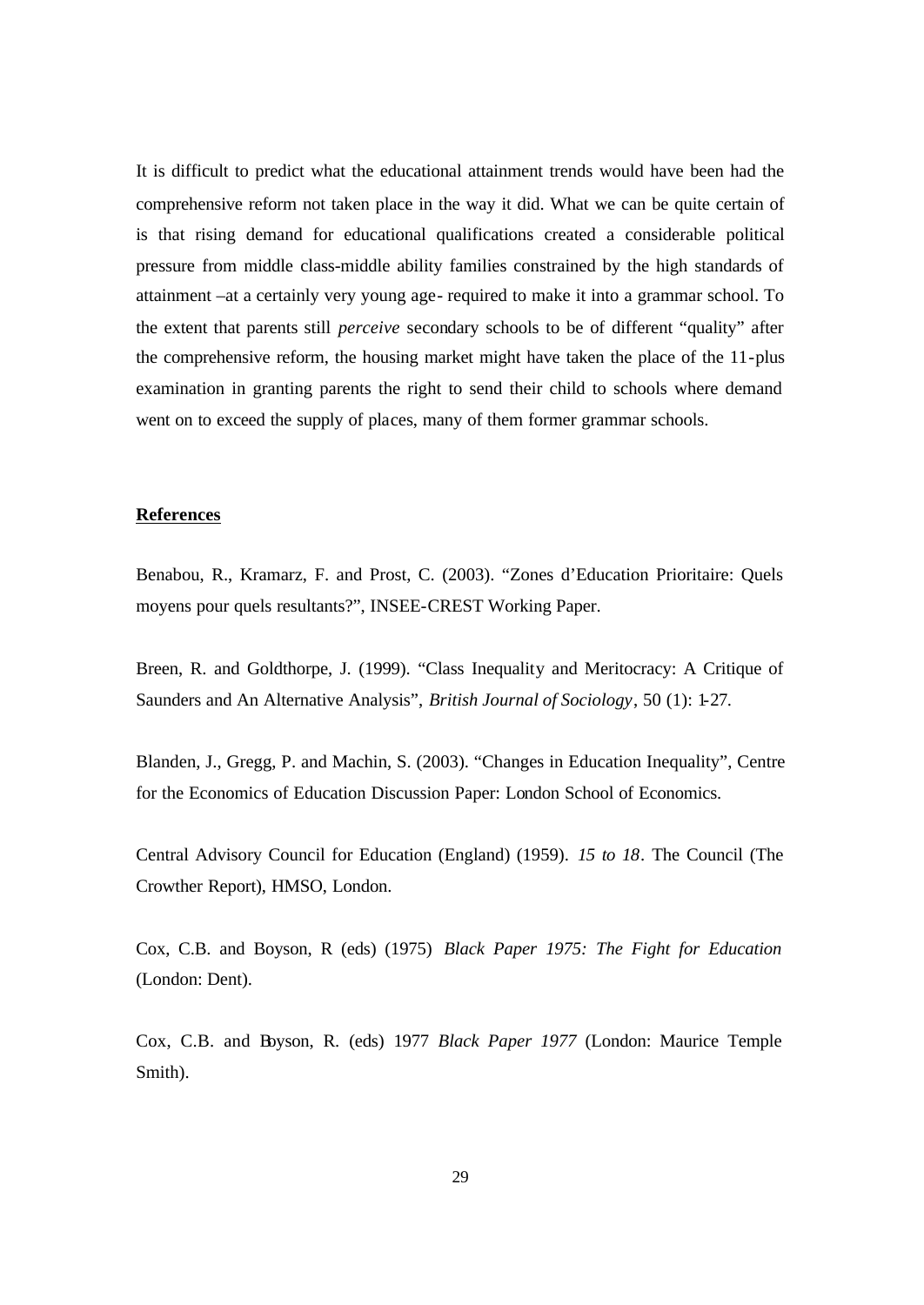Cox, C.B. and Dyson, A. (eds) (1969) *Fight for Education: A Black Paper* (London: Critical Quarterly Society).

Crook, D. R., Power, S. and Whitty, G. (1999). *The Grammar School Question*. (London: Institute of Education).

Currie, Janet and Duncan Thomas. 1999. "Early Test Scores, Socio-economic Status and Future Outcomes." National Bureau of Economic Research working paper 6943. Cambridge, Massachusetts: National Bureau of Economic Research.

Dearden, L. (1999). "The Effects of Families and Ability on Men's Education and Earnings in Britain", *Labour Economics* 6 (4): 551-567.

Dearden, L., Machin, S. and Reed, H. (1997). "Intergenerational Mobility in Britain", *Economic Journal* 107 (440): 47-64.

Dearden, L., Ferri, J. and Meghir, C. (2003). "The Effect of School Quality on Educational Attainment and Wages". *Review of Economics and Statistics*, 84 (1), pp. 1- 20.

Department for Education and Science (1965). *The Organisation of Secondary Education*  (Circular 10/65) (London: HMSO).

Feinstein, L. and Symons, J. (1999). "Attainment in secondary school", *Oxford Economic Papers* 51: 300-321.

Fearn, E. (1980) "The local politics of comprehensive secondary reorganisation" in Fern, E. and simon, B. (eds), *Education in the 1960s* (Leicester: History of Education Society).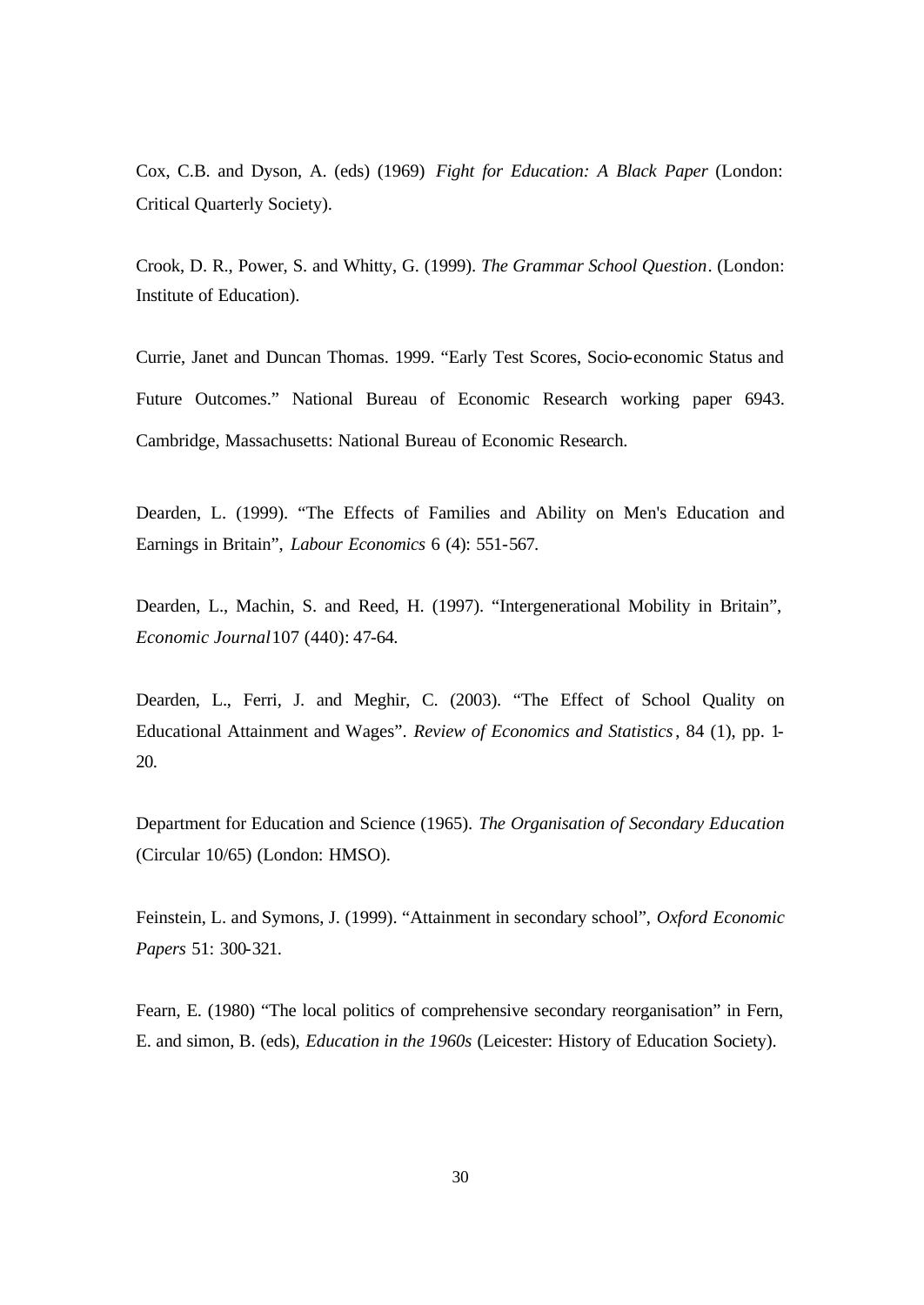Feinstein, L. and Symons, J. (1999). "Attainment in Secondary School" *Oxford Economic*  Papers 51 (2): 300-321.

Figlio, D. and Page, M. (2000), "School Choice and the Distributional Effects of Ability Tracking: Does Separation Increase Equality?," NBER Working Paper No. 8055.

Fogelman, K (ed). (1983). *Growing Up in Great Britain*, Macmillan.

Fogelman, K. (1984). "Problems in comparing examination attainment in selective and comprehensive secondary schools", *Oxford Review of Education*, 10, 1, pp.33-43.

Galindo-Rueda, F and Vignoles, A. (forthcoming) "The Declining Relative Importance of Ability in Predicting Educational Attainment", *Journal of Human Resources*.

Glewwe, P. (1997). "Estimating the Impact of Peer Group Effects on Socioeconomic Outcomes: Does the Distribution of Peer Group Characteristics Matter?", *Economics of Education Review*, Vol. 16, No. 1, pp.39-44.

Gorman, A (1996) "Curriculum Standardization and Equality of Opportunity in Scottish Secondary Education: 1984-90", Sociology of Education, 69, No.1, pp.1-21.

Harmon, C., and Walker, I. (2000). "Selective Schooling, School Quality and Labour Market Returns", *Economica*, 67, pp. 19-36.

Jesson, D. (2000) "The Comparative Evaluation of GCSE Value-Added Performance by Type of School and LEA", University of York Discussion Paper 2000/52.

Kerckhoff, A.C. (1986) "Effects of ability grouping in British secondary schools", *American Sociological Review,* 51, pp.842-58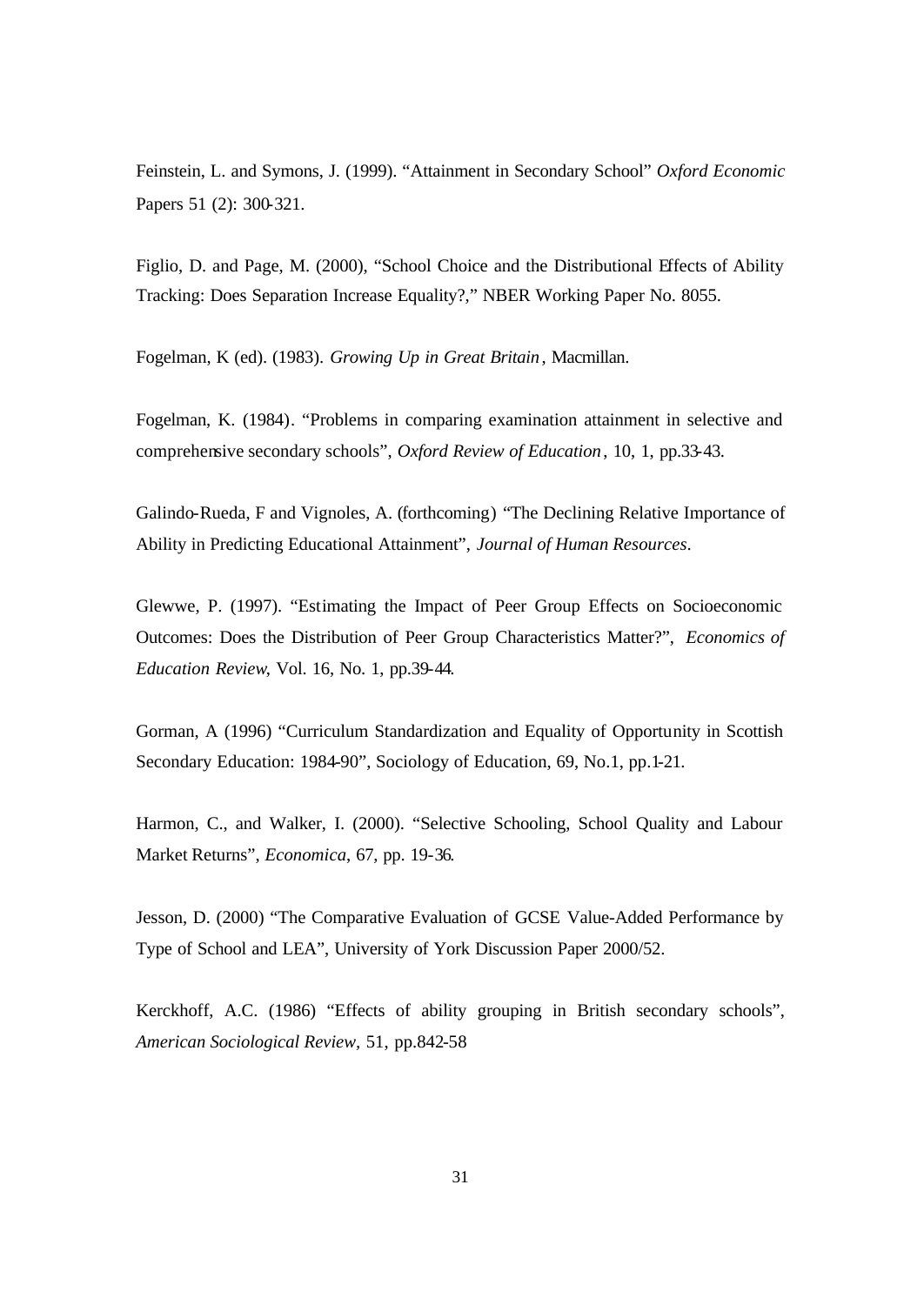Kerchoff, A.C., Fogelman, K., Crook, D. and Reeder, D. (1996) *Going Comprehensive in England and Wales: A Study of Uneven Change*, London: The Woburn Press.

Marks, J., Cox, C. & Pomian-Srzednicki, M. (1983). *Standards in English Schools*. London: National Council for Educational Standards report, no. 1.

McCulloch, Andrew and Heather Joshi. 2000. "Neighbourhood and Family Influences on the Ability of Children in the British National Child Development Study," *Social Science and Medicine* 53 (5): 579-591.

Meghir, C. and Palme, M. (2003). "Ability, Parental Background and Education Policy: Empirical Evidence from a Social Experiment", Institute of Fiscal Studies Working Paper 03/05.

Reynolds, D., Sullivan, M., and Murgatroyd, S.J. *The Comprehensive Experiment*, 1987, Lewes: Falmer Press.

Rosenbaum, P. and Rubin, D. (1983). "The central role of the propensity score in observational studies for causal effects", *Biometrica* 70, pp. 41-55.

Saunders, P. (1997). "Social Mobility in Britain: An Empirical Evaluation of Two Competing Explanations" *Sociology* 31 (2): 261-288.

Schoon, Ingrid, John Bynner, Heather Joshi, Samantha Parsons, Richard Wiggins and Amanda Sacker. (2002). "The influence of context, timing, and duration of risk experiences for the passage from childhood to mid-adulthood," *Child Development* 73 (5): 1486-1504.

Steedman, H. (1983) *Examination Results in Selective and Non-selective Schools*, *Findings from the National Child Development Study*, National Children's Bureau.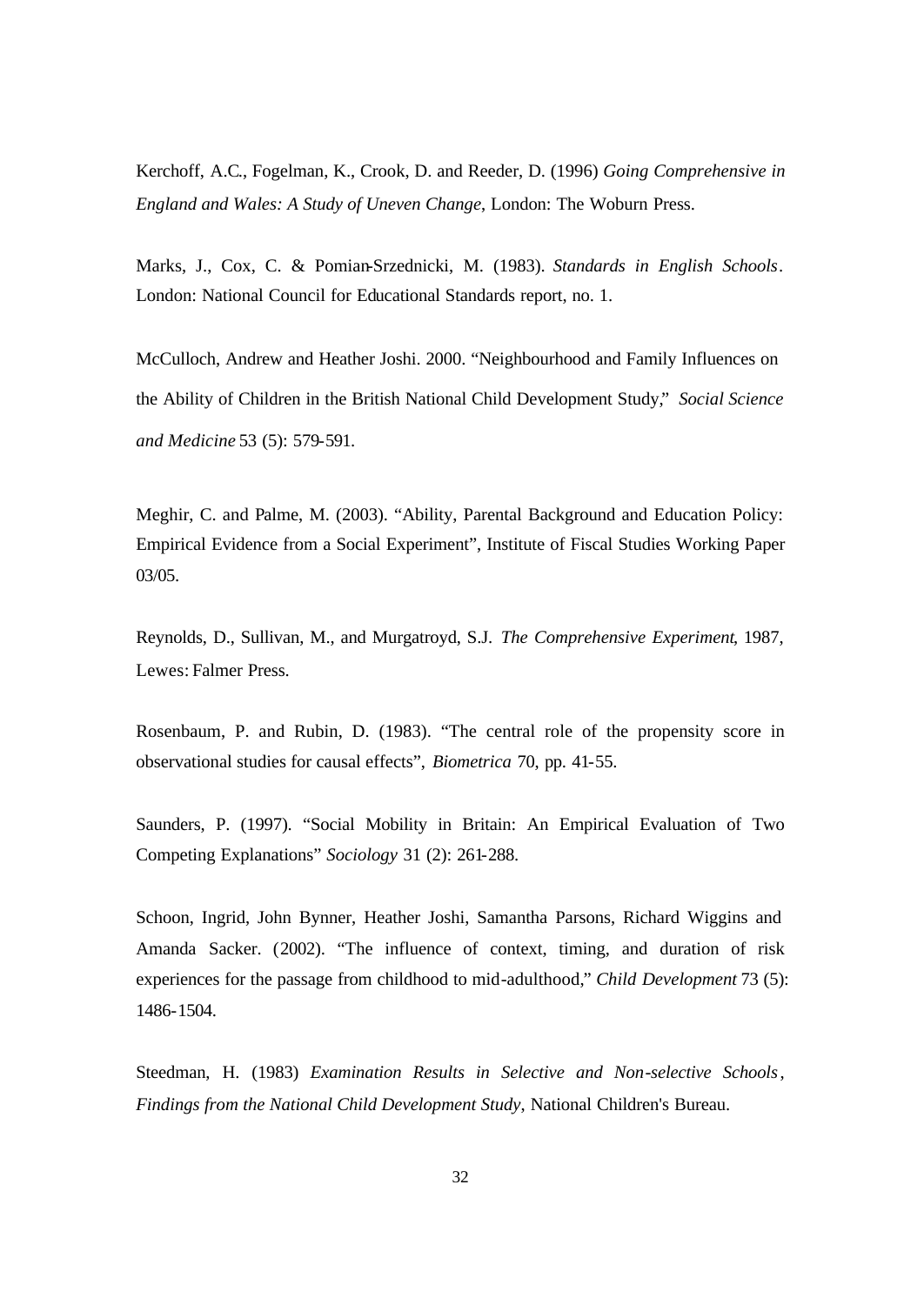West, A., and Pennell, H. (1997). "Educational Reform and School Choice in England and Wales", *Education Economics*, vol.5, no.3, pp.285-305.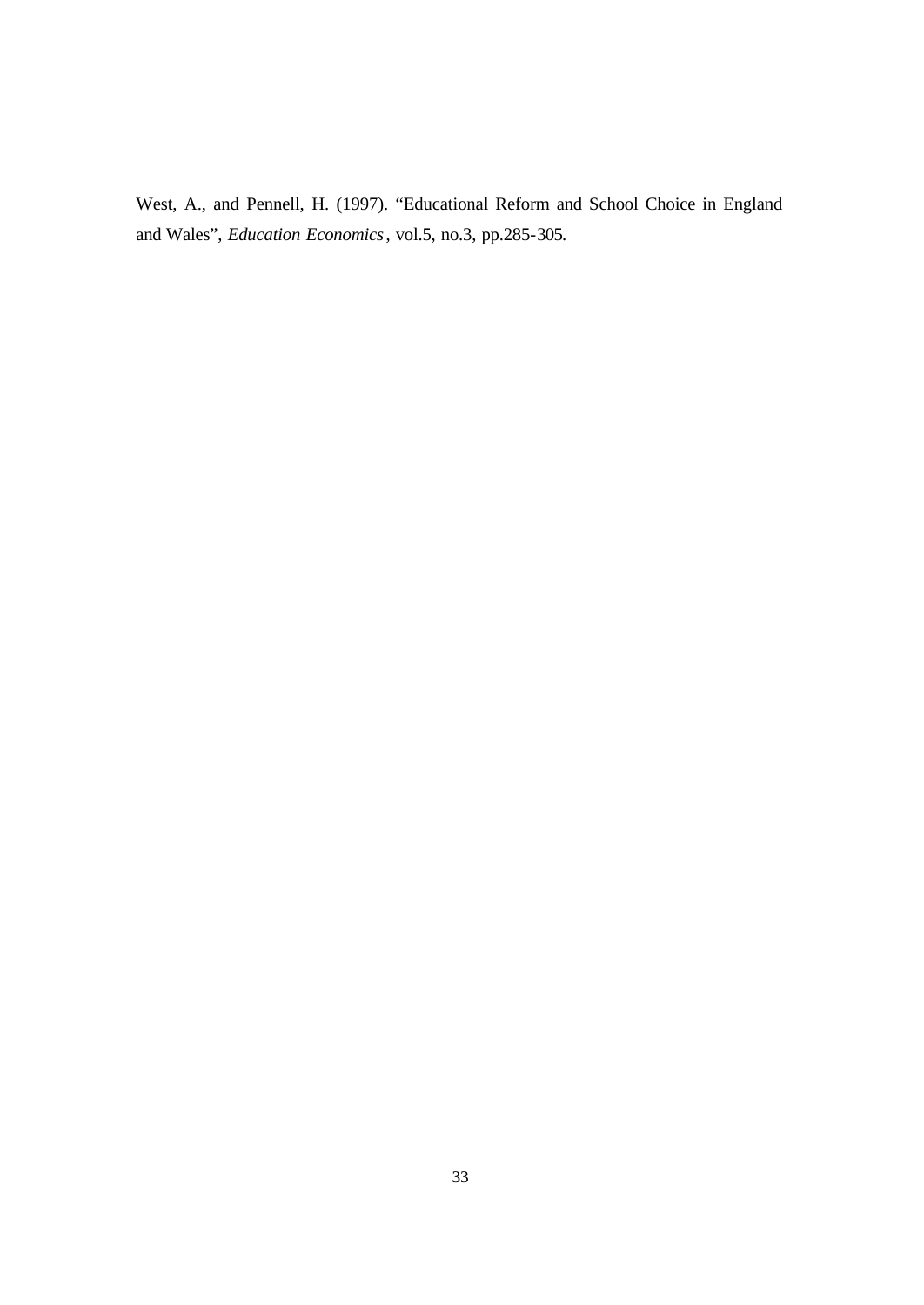|                                                      |                |                         |              | In either grammar or     |                      |              |  |
|------------------------------------------------------|----------------|-------------------------|--------------|--------------------------|----------------------|--------------|--|
|                                                      |                | In comprehensive school |              | secondary modern school  |                      |              |  |
|                                                      |                | in 1974                 |              |                          | in 1974: (Selective) |              |  |
|                                                      | Mean           | St.Dev                  | Obs          | Mean                     | St.Dev               | Obs          |  |
| <b>Schooling characteristics</b>                     |                |                         |              |                          |                      |              |  |
| Years of pre16 selective schooling                   | 1.952          | 1.938                   | 4715         | 5.000                    | $\qquad \qquad -$    | 3198         |  |
| Comprehensive                                        | 1.000          | $\overline{a}$          | 4715         | $\overline{\phantom{a}}$ |                      | 3198         |  |
| Grammar                                              | 0.000          |                         | 4715         | 0.330                    | $\overline{a}$       | 3198         |  |
| Secondary modern                                     | 0.000          |                         | 4715         | 0.670                    |                      | 3198         |  |
| Proportion LEA comprehensive: 74                     | 0.735          | 0.219                   | 4643         | 0.488                    | 0.209                | 2734         |  |
| "Grammar" School                                     |                |                         |              | 0.512                    | 0.220                | 1764         |  |
| "Secondary Modern" School                            |                |                         |              | 0.474                    | 0.210                | 970          |  |
| <b>Individual characteristics</b>                    |                |                         |              |                          |                      |              |  |
| Female                                               | 0.491          | 0.499                   | 4715         | 0.521                    | 0.499                | 3198         |  |
| Ability index at 7 (missing baseline)                |                |                         |              |                          |                      |              |  |
| Ability age 7 quintile=1                             | 0.169          | 0.375                   | 4715         | 0.134                    | 0.341                | 3198         |  |
| Ability age 7 quintile=2<br>Ability age 7 quintile=3 | 0.165<br>0.158 | 0.371<br>0.365          | 4715<br>4715 | 0.152<br>0.157           | 0.359<br>0.364       | 3198<br>3198 |  |
| Ability age 7 quintile=4                             | 0.160          | 0.367                   | 4715         | 0.168                    | 0.374                | 3198         |  |
| Ability age 7 quintile=5                             | 0.146          | 0.353                   | 4715         | 0.206                    | 0.405                | 3198         |  |
| Father's social class (unskilled baseline)           |                |                         |              |                          |                      |              |  |
| Semi-skilled manual                                  | 0.172          | 0.377                   | 4715         | 0.151                    | 0.358                | 3198         |  |
| Skilled manual                                       | 0.454          | 0.498                   | 4715         | 0.436                    | 0.496                | 3198         |  |
| Skilled non manual                                   | 0.095          | 0.294                   | 4715         | 0.098                    | 0.298                | 3198         |  |
| Intermediate prof, managerial                        | 0.138          | 0.345                   | 4715         | 0.179                    | 0.384                | 3198         |  |
| Professional                                         | 0.038          | 0.190                   | 4715         | 0.054                    | 0.227                | 3198         |  |
| Missing social class                                 | 0.041          | 0.197                   | 4715         | 0.033                    | 0.177                | 3198         |  |
| Bristol social adjustment index                      | 8.733          | 8.653                   | 4212         | 7.721                    | 7.995                | 2873         |  |
| Healthy at 16                                        | 0.429          | 0.495                   | 4715         | 0.468                    | 0.499                | 3198         |  |
| No parental information in 1974                      | 0.187          | 0.390                   | 4715         | 0.160                    | 0.367                | 3198         |  |
| Natural father                                       | 0.898          | 0.301                   | 4715         | 0.906                    | 0.291                | 3198         |  |
| Natural mother                                       | 0.959          | 0.197                   | 4715         | 0.960                    | 0.194                | 3198         |  |
| Father unemployed                                    | 0.045          | 0.208                   | 4715         | 0.041                    | 0.199                | 3198         |  |
| Mother unemployed                                    | 0.254          | 0.435                   | 4715         | 0.265                    | 0.442                | 3198         |  |
| Father's schooling                                   | 14.624         | 1.527                   | 4715         | 14.855                   | 1.767                | 3198         |  |
| Father's schooling missing                           | 0.224          | 0.417                   | 4715         | 0.195                    | 0.396                | 3198         |  |
| Mother's schooling                                   | 14.696         | 1.350                   | 4715         | 14.830                   | 1.451                | 3198         |  |
| Mother's schooling missing                           | 0.206          | 0.404                   | 4715         | 0.173                    | 0.379                | 3198         |  |
| Log household income 1974                            | 3.825          | 0.319                   | 4715         | 3.833                    | 0.342                | 3198         |  |
| Bad financial situation 1974                         | 0.111          | 0.315                   | 4715         | 0.106                    | 0.308                | 3198         |  |
| Number older siblings                                | 0.940          | 1.333                   | 4715         | 0.919                    | 1.364                | 3198         |  |
| Number younger siblings                              | 0.997          | 1.261                   | 4715         | 0.994                    | 1.230                | 3198         |  |
| No mother figure<br>No father figure                 | 0.015<br>0.054 | 0.123<br>0.226          | 4715<br>4715 | 0.015<br>0.054           | 0.123<br>0.226       | 3198<br>3198 |  |
| Born in British Isles                                | 0.912          | 0.284                   | 4715         | 0.929                    | 0.257                | 3198         |  |
| Mother born overseas                                 | 0.059          | 0.235                   | 4715         | 0.068                    | 0.253                | 3198         |  |
| Father born overseas                                 | 0.068          | 0.252                   | 4715         | 0.069                    | 0.254                | 3198         |  |
|                                                      |                |                         |              |                          |                      |              |  |

**Table 1. Descriptive statistics: NCDS members by schooling status in 1974 (age 16)**

*Continues next page*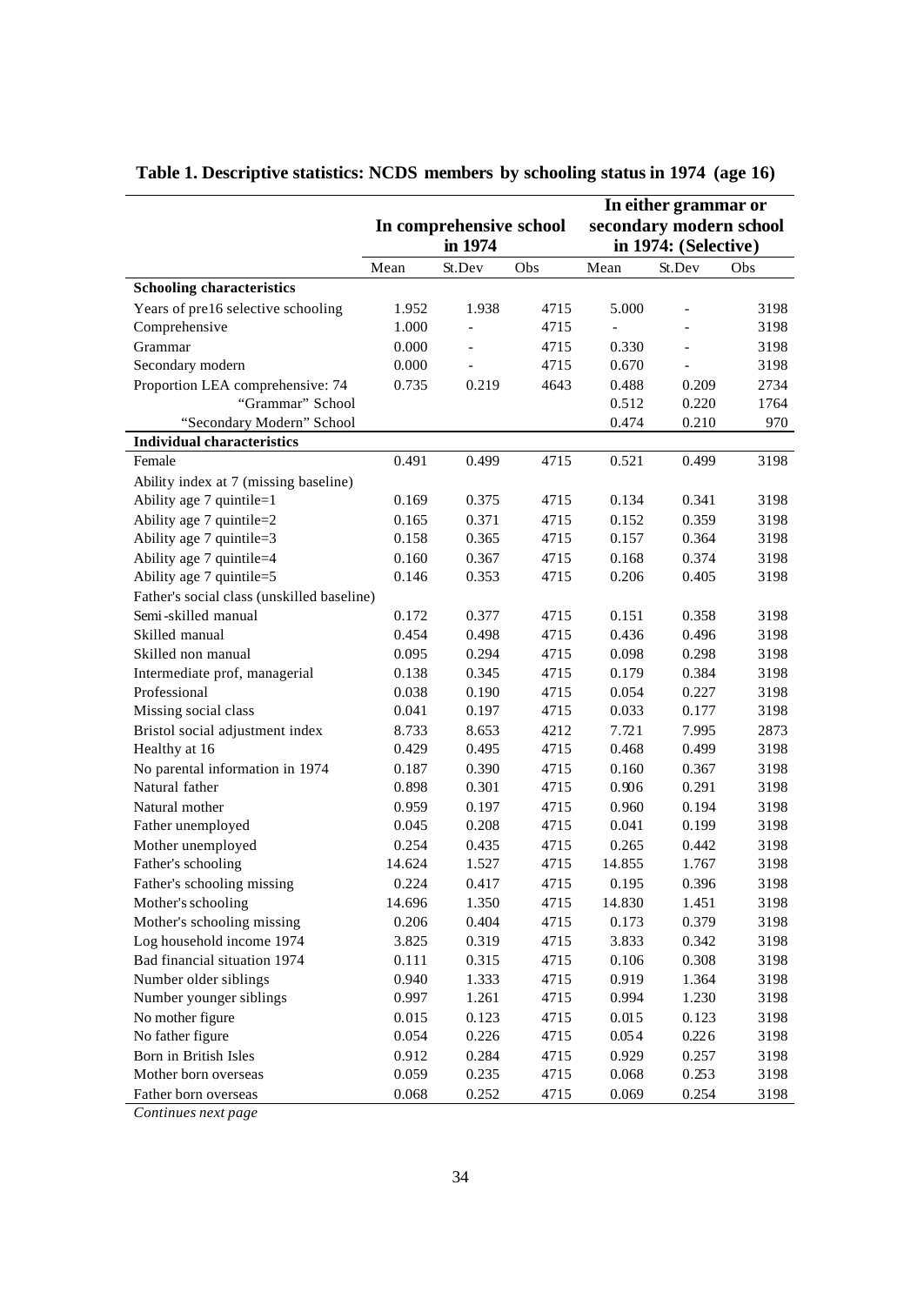### **Table 1** (Continued)

| $\mathbf{I}$ and $\mathbf{I}$ (community)          |        |               |      |                  |        |      |  |
|----------------------------------------------------|--------|---------------|------|------------------|--------|------|--|
|                                                    |        | Comprehensive |      | <b>Selective</b> |        |      |  |
|                                                    | Mean   | St.Dev        | Obs  | Mean             | St.Dev | Obs  |  |
|                                                    |        |               |      |                  |        |      |  |
| 1971 Census features at Enumeration District level |        |               |      |                  |        |      |  |
| % unemployed in ED-1971                            | 5.064  | 6.190         | 4708 | 4.617            | 5.674  | 3193 |  |
| % agric. Workers in ED-1971                        | 2.071  | 7.606         | 4708 | 2.477            | 8.343  | 3193 |  |
| % professionals in ED                              | 11.773 | 12.233        | 4708 | 13.810           | 13.312 | 3193 |  |
| % skilled non-manual                               | 27.483 | 14.240        | 4708 | 28.810           | 14.471 | 3193 |  |
| % skilled manual                                   | 30.050 | 13.411        | 4708 | 28.061           | 13.520 | 3193 |  |
| % semi-skilled manual                              | 19.393 | 11.080        | 4708 | 19.074           | 11.772 | 3193 |  |
| % owner occupiers                                  | 43.943 | 34.219        | 4685 | 50.227           | 32.943 | 3187 |  |
| % council tenants                                  | 38.292 | 39.142        | 4633 | 31.126           | 36.340 | 3147 |  |
| % commonwealth immigrants                          | 1.905  | 5.910         | 4708 | 1.857            | 6.316  | 3193 |  |
|                                                    |        |               |      |                  |        |      |  |
| <b>LEA</b> secondry education features             |        |               |      |                  |        |      |  |
| LEA sec. school exp.per student                    | 1412.4 | 130.2         | 4697 | 1383.0           | 124.3  | 3192 |  |
| LEA teacher salaries per student                   | 835.1  | 66.3          | 4697 | 823.4            | 59.6   | 3192 |  |
| LEA sec. pupils per teacher                        | 17.194 | 1.083         | 4697 | 17.464           | 0.845  | 3192 |  |
| LEA sec. pupils*1000/population                    | 78.448 | 7.777         | 4697 | 76.823           | 7.933  | 3192 |  |
|                                                    |        |               |      |                  |        |      |  |
| <b>General Election results</b>                    |        |               |      |                  |        |      |  |
| Conservative win MP 1974                           | 0.411  | 0.492         | 4715 | 0.577            | 0.494  | 3198 |  |
| Liberal win MP 1974                                | 0.022  | 0.148         | 4715 | 0.009            | 0.096  | 3198 |  |
| Other win MP 1974                                  | 0.010  | 0.097         | 4715 | 0.009            | 0.095  | 3198 |  |
| (Baseline: Labour victory)                         |        |               |      |                  |        |      |  |
|                                                    |        |               |      |                  |        |      |  |
| <b>Dependent variables</b>                         |        |               |      |                  |        |      |  |
| Reading score at 11                                | 15.643 | 5.948         | 4154 | 17.101           | 6.125  | 2792 |  |
| Maths score at 11                                  | 15.822 | 9.817         | 4153 | 18.553           | 10.513 | 2791 |  |
| General ability score at 11                        | 42.221 | 15.293        | 4156 | 46.618           | 15.758 | 2792 |  |
| Social adjustment index at 11                      | 8.070  | 8.702         | 4154 | 7.390            | 8.158  | 2788 |  |
| Maths score at 16                                  | 11.960 | 6.379         | 4392 | 13.779           | 7.155  | 3061 |  |
| Reading score at 16                                | 25.080 | 6.711         | 4407 | 26.371           | 6.615  | 3070 |  |
| In full time education at 17                       | 0.221  | 0.415         | 4710 | 0.313            | 0.464  | 3195 |  |
| Years of schooling/education                       | 11.859 | 1.723         | 3594 | 12.293           | 2.071  | 2448 |  |
| Highest school qual. Index                         | 1.666  | 1.149         | 3334 | 1.997            | 1.262  | 2222 |  |
| Academic qual. Higher than A-level                 | 0.190  | 0.392         | 3732 | 0.278            | 0.448  | 2524 |  |
| Highest qualification index                        | 3.237  | 2.475         | 3723 | 3.814            | 2.628  | 2512 |  |

Notes:

1. Sample of individuals used in estimation.

2. Bristol social adjustment guide score gives higher value to individual with larger number of items revealing low levels of social adjustment.

3. Parental education imputed to cohort's median when missing.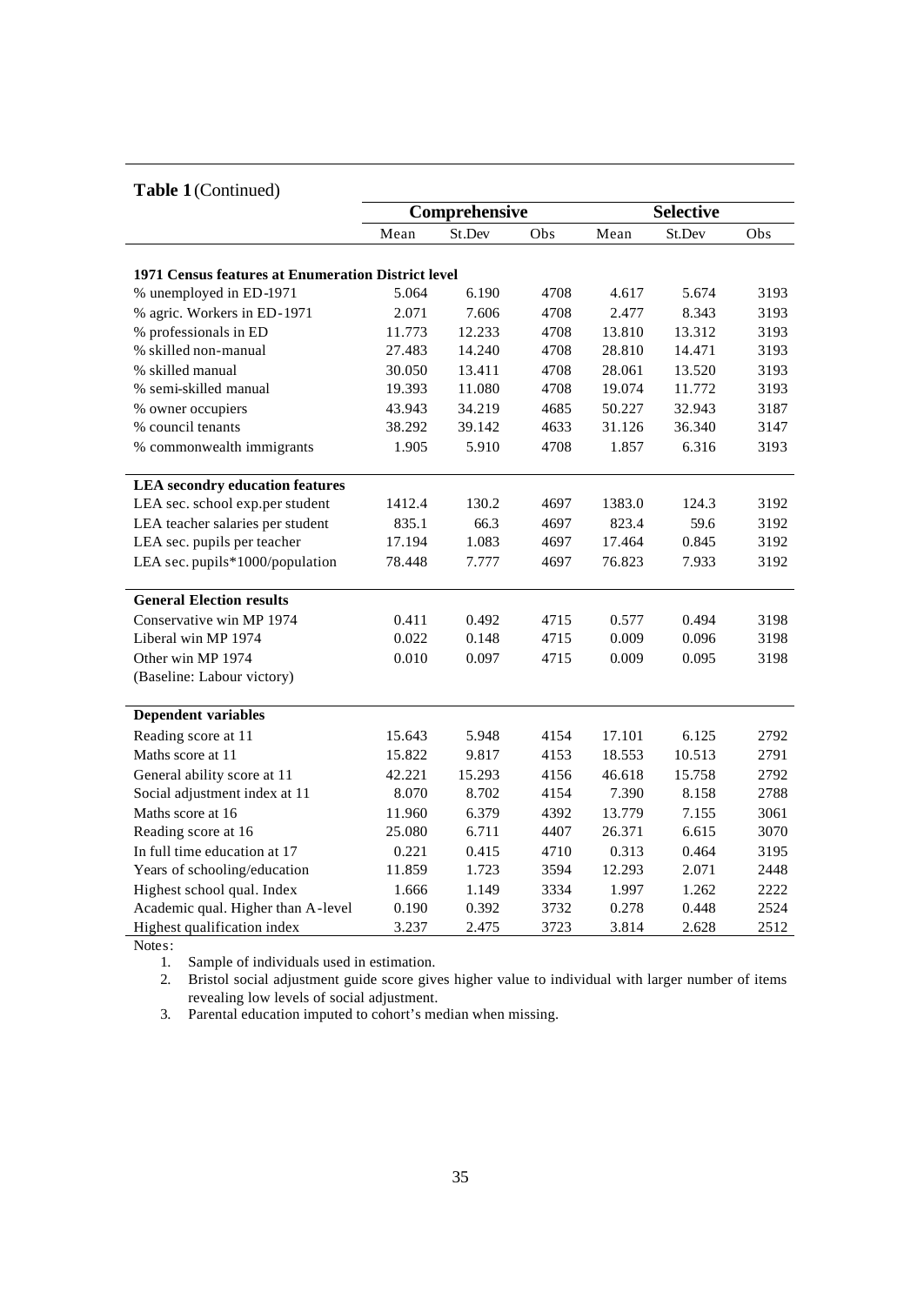### **Table 2. The determinants of selective schooling.**

**Dependent variable: Number of years in selective system school. OLS regression.**

|                                             | (1)<br>All    | (2)<br>Men    | (3)<br>Women  |
|---------------------------------------------|---------------|---------------|---------------|
| Individual characteristics/background       |               |               |               |
| Ability at age 7 (missing is baseline)      |               |               |               |
| Ability quintile=1                          | 0.0333        | $-0.0990$     | 0.1813        |
|                                             | (0.1265)      | (0.1572)      | (0.1814)      |
| Ability quintile=2                          | $-0.0099$     | $-0.0506$     | 0.0331        |
|                                             | (0.1248)      | (0.1597)      | (0.1499)      |
| Ability quintile=3                          | 0.0757        | 0.0104        | 0.1470        |
|                                             | (0.1173)      | (0.1388)      | (0.1704)      |
| Ability quintile=4                          | 0.1731        | 0.0051        | 0.3367        |
|                                             | (0.1150)      | (0.1411)      | $(0.1526)^*$  |
| Ability quintile=5                          | 0.2727        | 0.1222        | 0.4134        |
|                                             | $(0.1127)$ *  | (0.1553)      | $(0.1341)$ ** |
| Bristol social adjustment guide index       | $-0.0043$     | $-0.0124$     | 0.0066        |
|                                             | (0.0032)      | $(0.0043)$ ** | (0.0045)      |
| Father's age left schooling                 | 0.0638        | 0.0904        | 0.0372        |
|                                             | $(0.0167)$ ** | $(0.0257)$ ** | (0.0224)      |
| <b>General Election results: 1974</b>       |               |               |               |
| (Constituency Labour win is default)        |               |               |               |
| Conservative win                            | 0.6808        | 0.7042        | 0.6570        |
|                                             | $(0.1841)$ ** | $(0.1916)$ ** | $(0.1911)$ ** |
| Liberal win                                 | $-0.0344$     | $-0.0735$     | $-0.0203$     |
|                                             | (0.5034)      | (0.5366)      | (0.5399)      |
| Other win                                   | $-0.0547$     | $-0.3059$     | 0.0697        |
|                                             | (0.4294)      | (0.4955)      | (0.4346)      |
|                                             |               |               |               |
| <b>LEA</b> secondary education features     |               |               |               |
| All Secondary school costs per pupil        | $-0.0034$     | $-0.0041$     | $-0.0028$     |
|                                             | $(0.0017)*$   | $(0.0017)*$   | (0.0016)      |
| Secondary school teachers salaries-cost per | 0.0009        | 0.0011        | 0.0007        |
| pupil                                       | (0.0037)      | (0.0037)      | (0.0039)      |
| Secondary pupils per FT teacher             | 0.1467        | 0.1195        | 0.1727        |
|                                             | (0.1226)      | (0.1166)      | (0.1415)      |
| Secondary studs/1000 population             | $-0.0254$     | $-0.0303$     | $-0.0202$     |
|                                             | (0.0150)      | (0.0156)      | (0.0152)      |
| Female                                      | 0.0498        |               |               |
|                                             | (0.0490)      |               |               |
| <b>Observations</b>                         | 6916          | 3403          | 3513          |
| R-squared                                   | 0.095         | 0.109         | 0.100         |

Notes:

1. Robust standard errors, adjusted for LEA clustering. \* significant at 5%; \*\* significant at 1%

2. Other controls include full set of individual and household characteristics, Census 71 enumeration district composition as described in summary statistics table.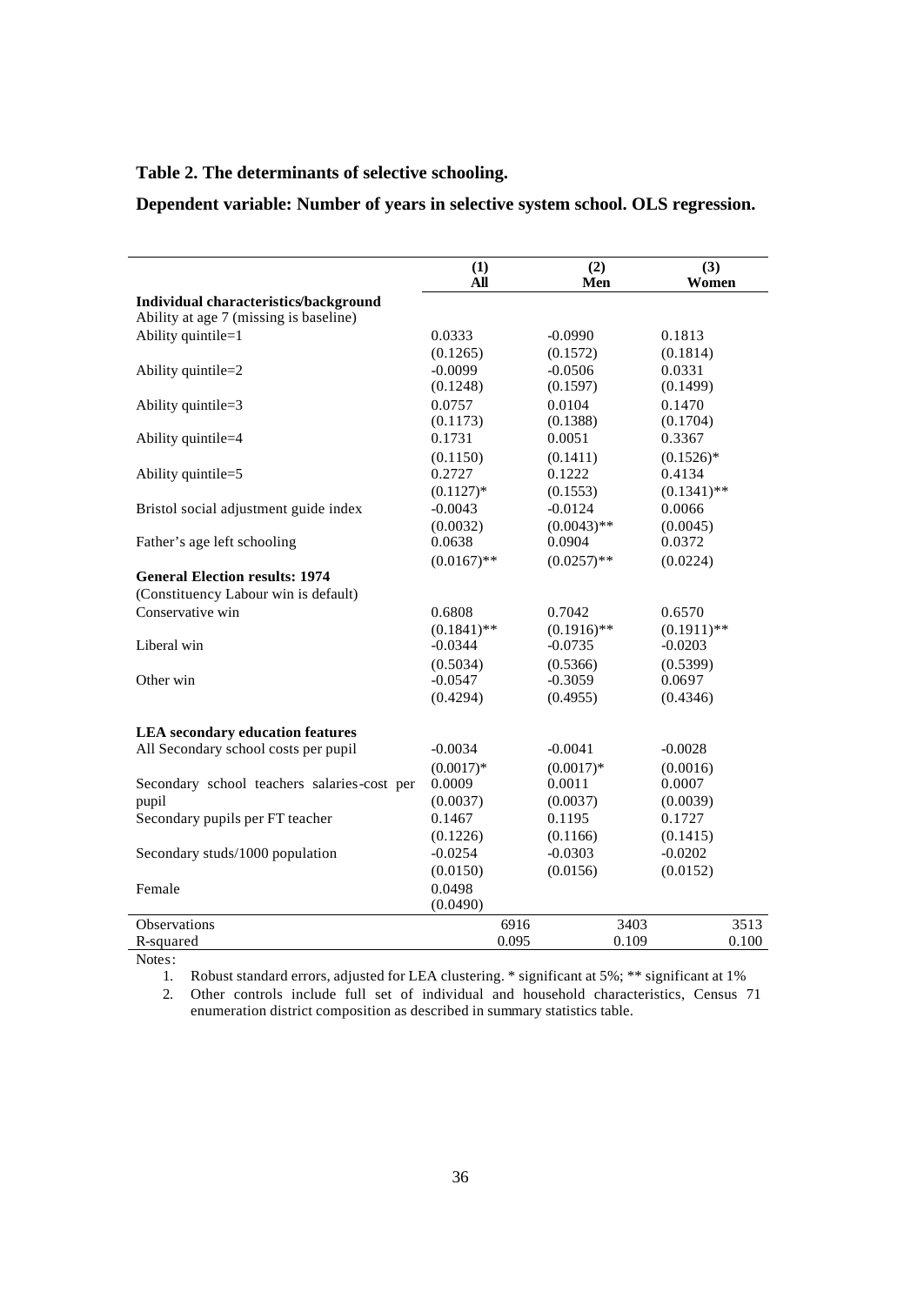### **Table 3. Matching estimates of the effect of selective schooling.**

**Highest (Q5) and lowest (Q1) ability quintiles.** 

|                            | Men           |               |               | Women         |
|----------------------------|---------------|---------------|---------------|---------------|
| Dept. variable             | Ability $Q=1$ | Ability $Q=5$ | Ability $Q=1$ | Ability $Q=5$ |
|                            |               |               |               |               |
| Maths score 16             | 0.973         | 1.916         | $-0.203$      | 3.016         |
|                            | (0.524)       | (0.725)       | (0.545)       | (0.691)       |
| Reading score 16           | 0.102         | 0.733         | $-0.307$      | 0.847         |
|                            | (0.922)       | (0.402)       | (0.896)       | (0.403)       |
|                            | 0.041         | 0.587         | 0.045         | 0.666         |
| Years of schooling         | (0.093)       |               |               |               |
|                            |               | (0.309)       | (0.118)       | (0.293)       |
| A-level or higher academic | 0.013         | 0.143         | $-0.054$      | 0.129         |
| qualification.             | (0.029)       | (0.065)       | (0.032)       | (0.063)       |
| Reading score 11           | 0.603         | 1.381         | 0.469         | 1.052         |
|                            | (0.700)       | (0.564)       | (0.649)       | (0.543)       |
|                            |               |               |               |               |
| Maths score 11             | 0.517         | 2.573         | 0.119         | 2.851         |
|                            | (0.799)       | (0.913)       | (0.885)       | (0.940)       |
|                            | 3.104         | 1.859         | 0.664         | 2.011         |
| General ability score 11   |               |               |               |               |
|                            | (1.577)       | (1.272)       | (1.699)       | (1.244)       |

Note: Matching estimates using Stata's *psmatch* command, matching on estimated predicted probability of being subject to selective schooling (either in grammar or secondary modern vs comprehensive). Caliper=0.005. Standard errors in parentheses.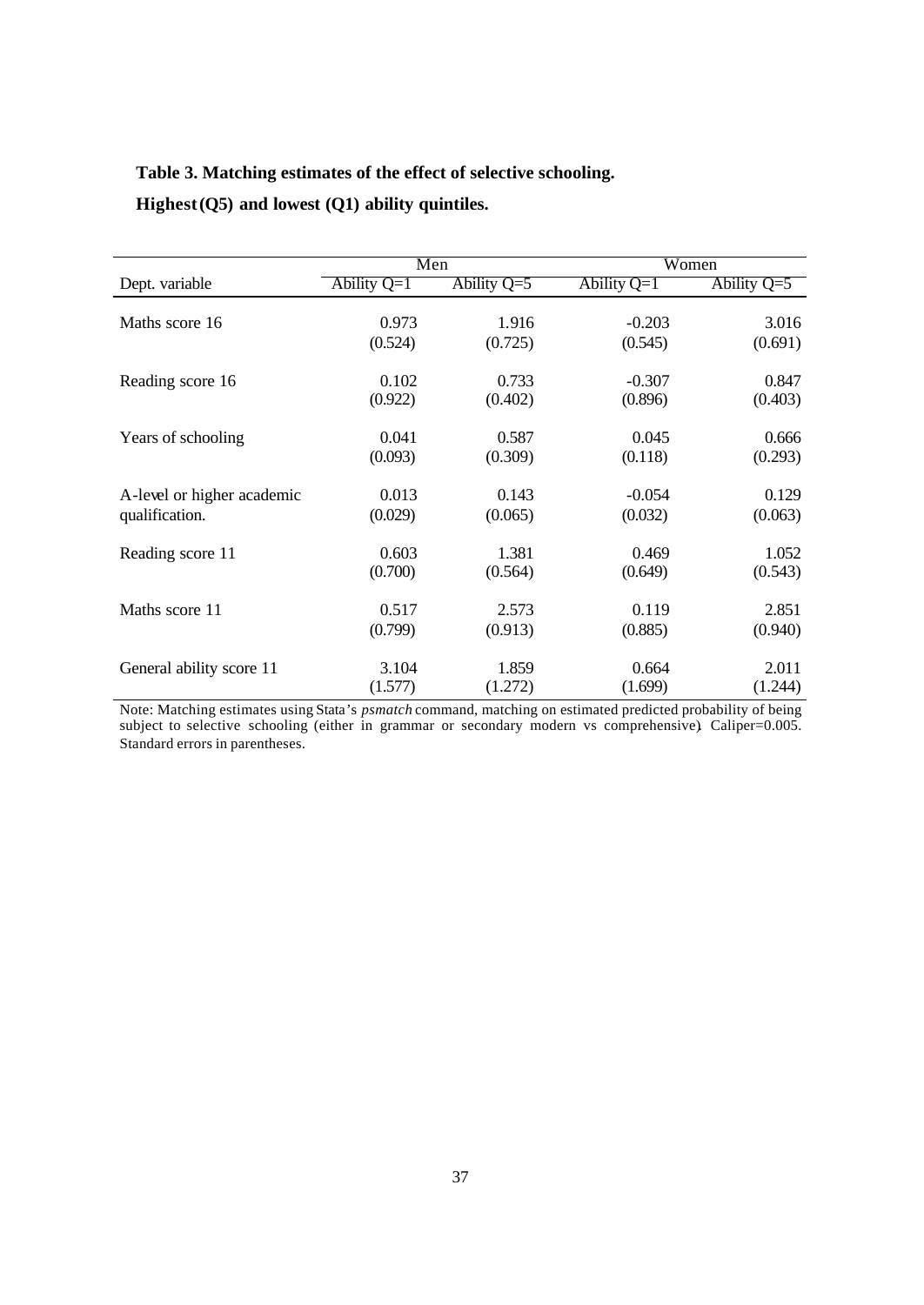## **Table 4. Matching estimates of the effect of selective schooling.**

**Decomposition by ability quintiles and selective school type.** 

|                                |                | Men            |                |                | Women          |                |
|--------------------------------|----------------|----------------|----------------|----------------|----------------|----------------|
|                                | <b>Ability</b> | <b>Ability</b> | <b>Ability</b> | <b>Ability</b> | <b>Ability</b> | <b>Ability</b> |
|                                | $Q=1$          | $Q=3$          | $Q=5$          | $Q=1$          | $Q=3$          | $Q=5$          |
| Maths scores at 16             |                |                |                |                |                |                |
| Selective vs comprehensive     | 0.973          | 1.189          | 1.916          | $-0.203$       | 1.328          | 3.016          |
|                                | (0.524)        | (0.725)        | (0.725)        | (0.545)        | (0.667)        | (0.691)        |
| Secondary modern vs compr      | 0.627          | $-0.424$       | -4.052         | $-0.537$       | $-1.018$       | $-3.379$       |
|                                | (0.505)        | (0.747)        | (1.155)        | (0.525)        | (0.663)        | (1.028)        |
| No. in secondary modern        | 215            | 181            | 89             | 184            | 189            | 90             |
| Grammar vs comprehensive       | 13.800         | 6.638          | 4.403          | 9.166          | 7.205          | 5.066          |
|                                | (3.860)        | (1.153)        | (0.747)        | (3.986)        | (0.970)        | (0.682)        |
| No. of individuals in grammars | 5              | 51             | 200            | 6              | 70             | 265            |
| <b>Years of schooling</b>      |                |                |                |                |                |                |
| Selective vs comprehensive     | 0.041          | 0.555          | 0.587          | 0.045          | 0.415          | 0.666          |
|                                | (0.093)        | (0.252)        | (0.309)        | (0.118)        | (0.213)        | (0.293)        |
| Secondary modern vs compr      | $-0.008$       | 0.125          | $-1.157$       | $-0.032$       | $-0.033$       | $-0.704$       |
|                                | (0.085)        | (0.251)        | (0.465)        | (0.11)         | (0.188)        | (0.381)        |
| No. in secondary modern        | 215            | 181            | 89             | 184            | 189            | 90             |
| Grammar vs comprehensive       | 1.771          | 1.881          | 1.248          | 1.749          | 1.572          | 1.095          |
|                                | (1.230)        | (0.487)        | (0.328)        | (0.892)        | (0.428)        | (0.324)        |
| No. of individuals in grammars | 5              | 51             | 200            | 6              | 70             | 265            |

Note: Matching estimates using Stata's *psmatch* command, matching on estimated predicted probability of being subject to selective schooling. Caliper=0.005. Standard errors in parentheses.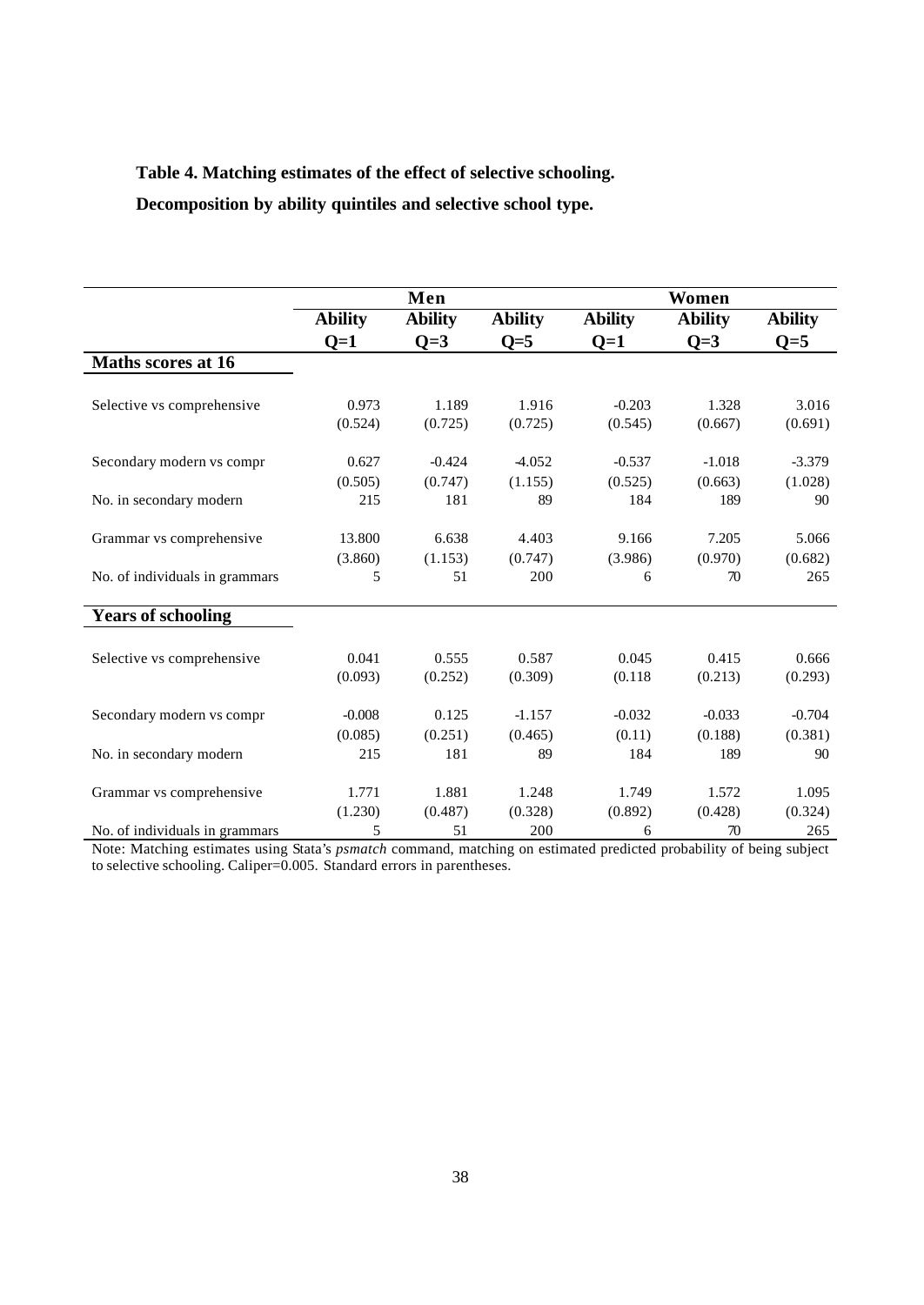|                               |                  | Selective vs non-selective |                  | Years of pre16 selective<br>schooling |      |
|-------------------------------|------------------|----------------------------|------------------|---------------------------------------|------|
| Men                           | <b>OLS</b>       | IV                         | <b>OLS</b>       | IV                                    | Obs  |
| Math score at 16              | 0.879<br>(0.604) | 1.359<br>(4.331)           | 0.206<br>(0.113) | 0.568<br>(0.747)                      | 3222 |
| <b>Years of</b><br>schooling  | 0.427<br>(0.179) | 2.462<br>(1.662)           | 0.091<br>(0.045) | 0.364<br>(0.291)                      | 2530 |
| A-level or higher             | 0.105<br>(0.042) | 0.361<br>(0.307)           | 0.019<br>(0.012) | 0.039<br>(0.053)                      | 2633 |
| Highest qual.<br><b>Index</b> | 0.625<br>(0.271) | 1.404<br>(2.337)           | 0.152<br>(0.059) | 0.122<br>(0.375)                      | 2624 |
| Women                         | <b>OLS</b>       | IV                         | <b>OLS</b>       | IV                                    | Obs  |
| Math score at 16              | 1.731<br>(0.684) | 2.574<br>(4.387)           | 0.441<br>(0.165) | 0.658<br>(0.712)                      | 3312 |
| <b>Years of</b><br>schooling  | 0.755<br>(0.214) | 2.515<br>(1.379)           | 0.172<br>(0.054) | 0.481<br>(0.258)                      | 2793 |
| A-level or higher             | 0.139<br>(0.041) | 0.751<br>(0.325)           | 0.030<br>(0.010) | 0.133<br>(0.062)                      | 2880 |
| Highest qual.<br><b>Index</b> | 0.672<br>(0.283) | 3.982<br>(2.204)           | 0.162<br>(0.064) | 0.674<br>(0.406)                      | 2868 |

**Table 5. OLS and IV estimates of the effect of selective schooling.**

**Differences in the effect of selective schooling, top vs bottom ability quintiles.**

Note: Difference in estimated coefficients for selective\*ability quintile interaction. (Top versus bottom ability quintiles). Robust standard errors reported within parentheses, corrected for LEA clustering. OLS regressions include political variables (statistically insignificant). Instruments in IV regressions are election results winning party dummies. F-statistic for first stage regression on joint significance of political variables always higher than 5.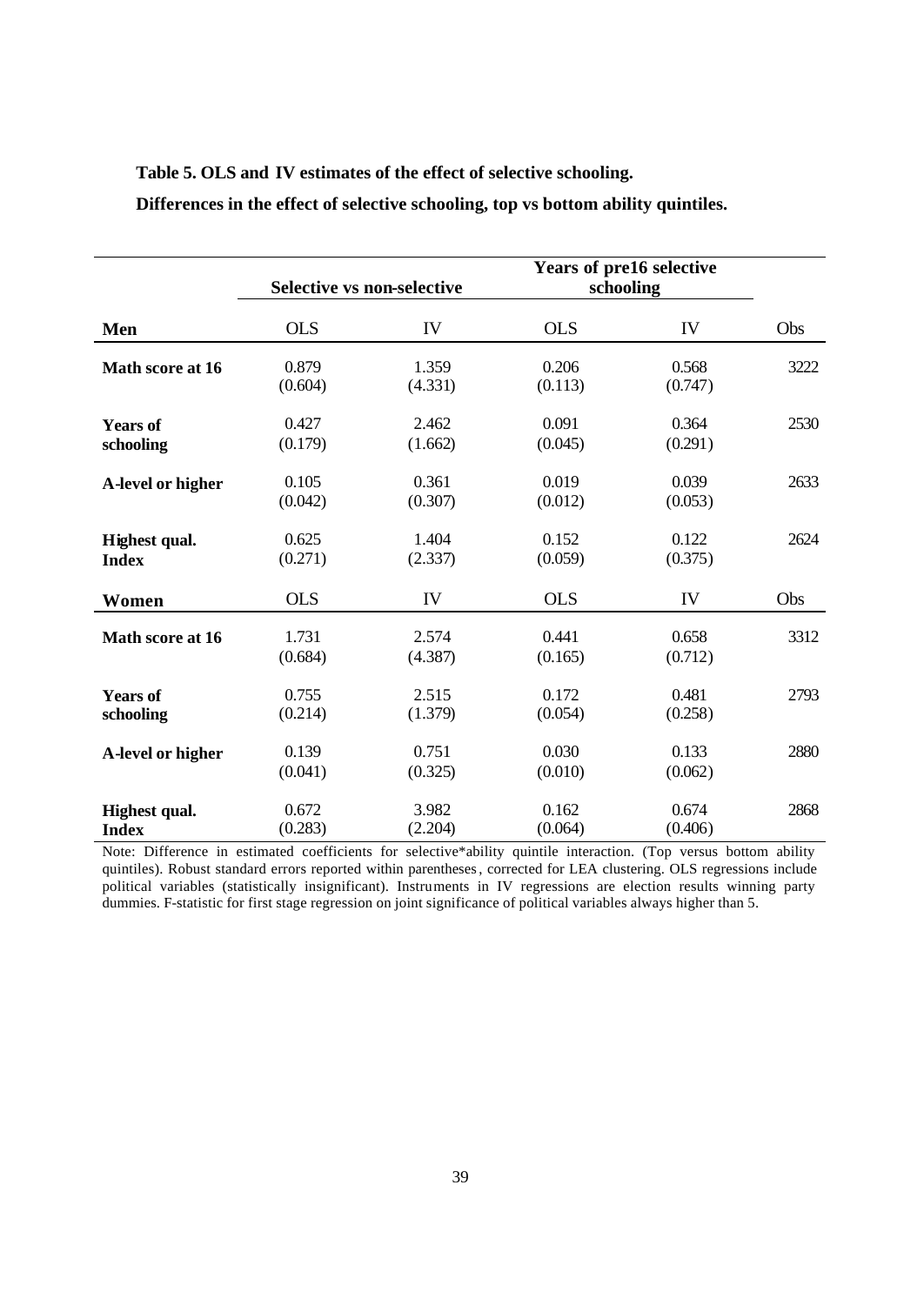|  | Table 6. Probability of attending a school in selective system conditional on |  |  |  |  |  |
|--|-------------------------------------------------------------------------------|--|--|--|--|--|
|  | comprehensive school density                                                  |  |  |  |  |  |

|                                                | Men        |          |            | Women    |  |  |
|------------------------------------------------|------------|----------|------------|----------|--|--|
|                                                | Marginal   | Standard | Marginal   | Standard |  |  |
| <b>Instruments</b>                             | effect     | Error    | effect     | Error    |  |  |
| Share comprehensive schooling in locality      | $-1.0192$  | 0.0680   | $-1.0905$  | 0.0685   |  |  |
| Conservative                                   | 0.0619     | 0.0292   | 0.0420     | 0.0385   |  |  |
| Liberal                                        | $-0.1616$  | 0.0920   | $-0.1821$  | 0.0940   |  |  |
| Other                                          | $-0.0909$  | 0.1168   | 0.0858     | 0.0638   |  |  |
|                                                |            |          |            |          |  |  |
| Significance test results (degrees of freedom) | Chi-Square | p-value  | Chi-Square | p-value  |  |  |
| All instruments $(dof=4)$                      | 228.19     | 0.0000   | 320.37     | 0.0000   |  |  |
| Election results only $(dof=3)$                | 7.95       | 0.0470   | 6.95       | 0.0735   |  |  |
| Ability controls (dof=6)                       | 21.08      | 0.0018   | 17.83      | 0.0067   |  |  |
| Family composition, parental SES measures      |            |          |            |          |  |  |
| $(dof=20)$                                     | 25.10      | 0.1977   | 19.87      | 0.4661   |  |  |
| Local characteristics $(dof=12)$               | 25.63      | 0.0121   | 31.00      | 0.0020   |  |  |
| <b>Observations</b>                            | 3598       |          | 3623       |          |  |  |
|                                                |            |          |            |          |  |  |
| Pseudo-R <sub>2</sub>                          | 0.2185     |          | 0.2234     |          |  |  |
| Log-likelihood                                 | $-1831.21$ |          | $-1877.66$ |          |  |  |
| Observed proportion                            | 0.36       |          | 0.38       |          |  |  |
| Predicted proportion                           | 0.32       |          | 0.35       |          |  |  |

**Notes:** Probit estimates of the probability of attending a school within the selective system (grammar or secondary modern). Marginal effects reported, with standard errors adjusted for LEA -level clustering. Standard set of controls included.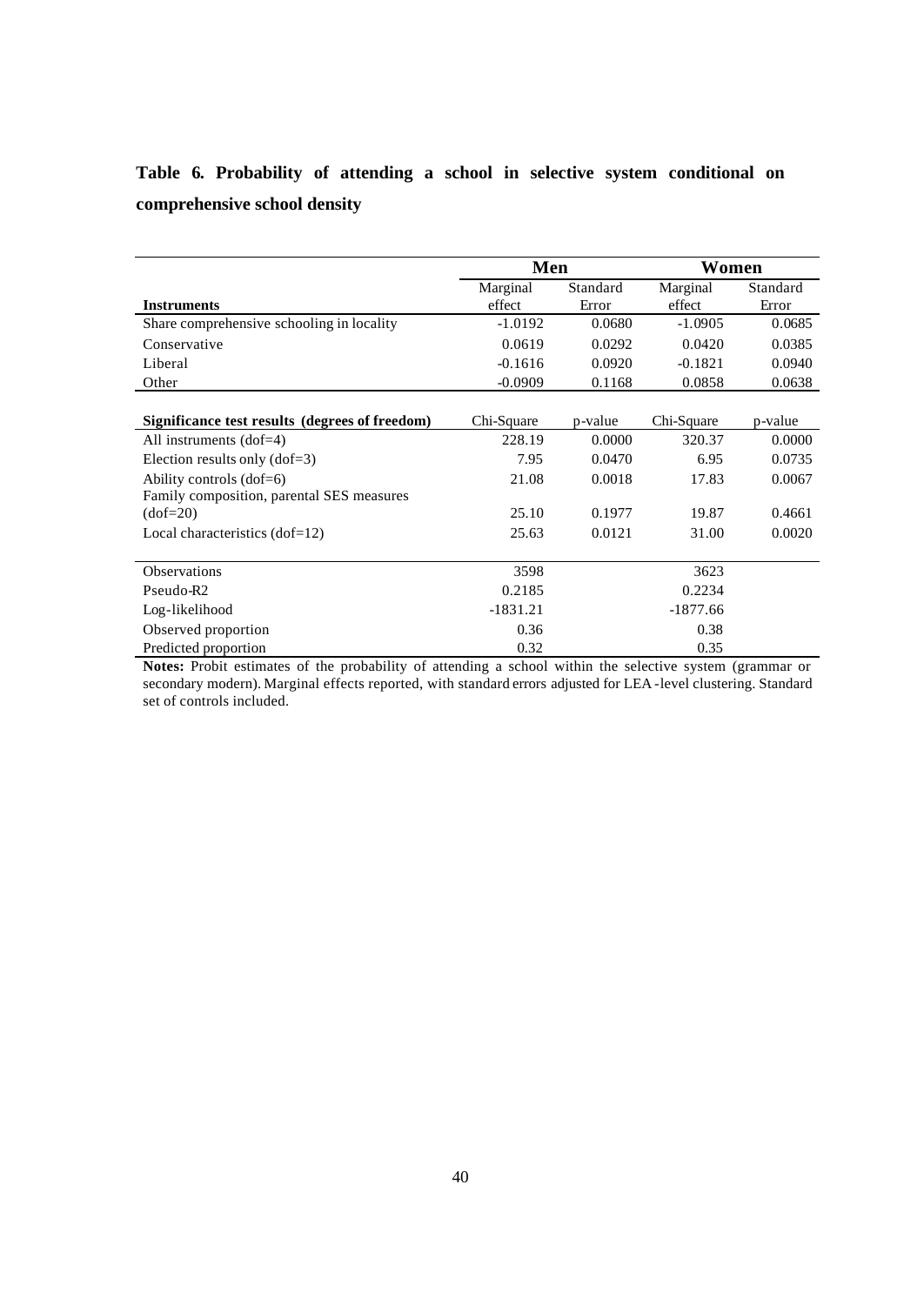# **Table 7. Instrumental variable estimates of the effect of attending a school in the selective system**

Dependent variable: Mathematics test results at age 16

|                                                       |                       | Men                 |                     |                       | Women               |                     |
|-------------------------------------------------------|-----------------------|---------------------|---------------------|-----------------------|---------------------|---------------------|
|                                                       | <b>OLS</b>            | <b>IV/A</b>         | <b>IV/B</b>         | <b>OLS</b>            | <b>IV/A</b>         | <b>IV/B</b>         |
| Panel A:<br><b>Homogeneous effects</b>                |                       |                     |                     |                       |                     |                     |
| Selective                                             | 0.931<br>$(0.236)$ ** | 0.360<br>(0.526)    | 0.301<br>(0.538)    | 1.089<br>$(0.263)$ ** | 0.842<br>$(0.375)*$ | 0.691<br>(0.394)    |
| Excluded instruments<br>Election results              |                       | Yes                 | N <sub>0</sub>      |                       | Yes                 | N <sub>0</sub>      |
| Local authority density of<br>comprehensive schools   |                       | Yes                 | Yes                 |                       | Yes                 | Yes                 |
| Overidentification p-value                            |                       | 0.8939              | $\qquad \qquad -$   |                       | 0.1131              | $\qquad \qquad -$   |
| Panel B:<br>Heterogeneous effects by<br>ability       |                       |                     |                     |                       |                     |                     |
| Selective                                             | 1.492<br>$(0.641)^*$  | $-0.758$<br>(1.259) | $-0.826$<br>(1.292) | 1.236<br>(0.630)      | 1.849<br>$(0.817)*$ | 1.544<br>(0.841)    |
| (Ability quintile= $1$ )* Selective                   | $-1.188$<br>(0.832)   | 0.118<br>(1.648)    | 0.149<br>(1.657)    | $-1.408$<br>(0.739)   | $-1.963$<br>(1.143) | $-1.900$<br>(1.140) |
| (Ability quintile=2)*Selective                        | $-1.129$<br>(0.757)   | 1.018<br>(1.773)    | 1.051<br>(1.783)    | $-1.173$<br>(0.706)   | $-2.882$<br>(1.499) | $-2.811$<br>(1.503) |
| (Ability quintile= $3$ )*Selective                    | $-0.643$<br>(0.871)   | 1.406<br>(1.682)    | 1.390<br>(1.669)    | 0.160<br>(0.734)      | $-0.570$<br>(1.007) | $-0.234$<br>(0.998) |
| (Ability quintile= $4$ )* Selective                   | $-0.256$<br>(0.890)   | 1.655<br>(1.653)    | 1.662<br>(1.656)    | 0.569<br>(0.636)      | $-0.825$<br>(1.128) | $-0.582$<br>(1.136) |
| (Ability quintile= $5$ )* Selective                   | $-0.295$<br>(0.679)   | 2.338<br>(1.414)    | 2.395<br>(1.425)    | 0.467<br>(0.743)      | $-0.346$<br>(1.217) | $-0.230$<br>(1.215) |
| Excluded instruments                                  |                       |                     |                     |                       |                     |                     |
| Election results                                      |                       | Yes                 | No                  |                       | Yes                 | N <sub>0</sub>      |
| Local authority density of<br>comprehensive schooling |                       | Yes                 | Yes                 |                       | Yes                 | Yes                 |
| Overidentification p-value                            |                       | 0.8935              |                     |                       | 0.0708              |                     |
| <b>Observations</b>                                   | 3593                  | 3395                | 3395                | 3621                  | 3408                | 3408                |

Notes:

1. Robust standard errors within parentheses. \* significant at 5%; \*\* significant at 1%. Standard set of controls included in all specifications.

2. IV/C includes election results in second stage specification. See main text for further details.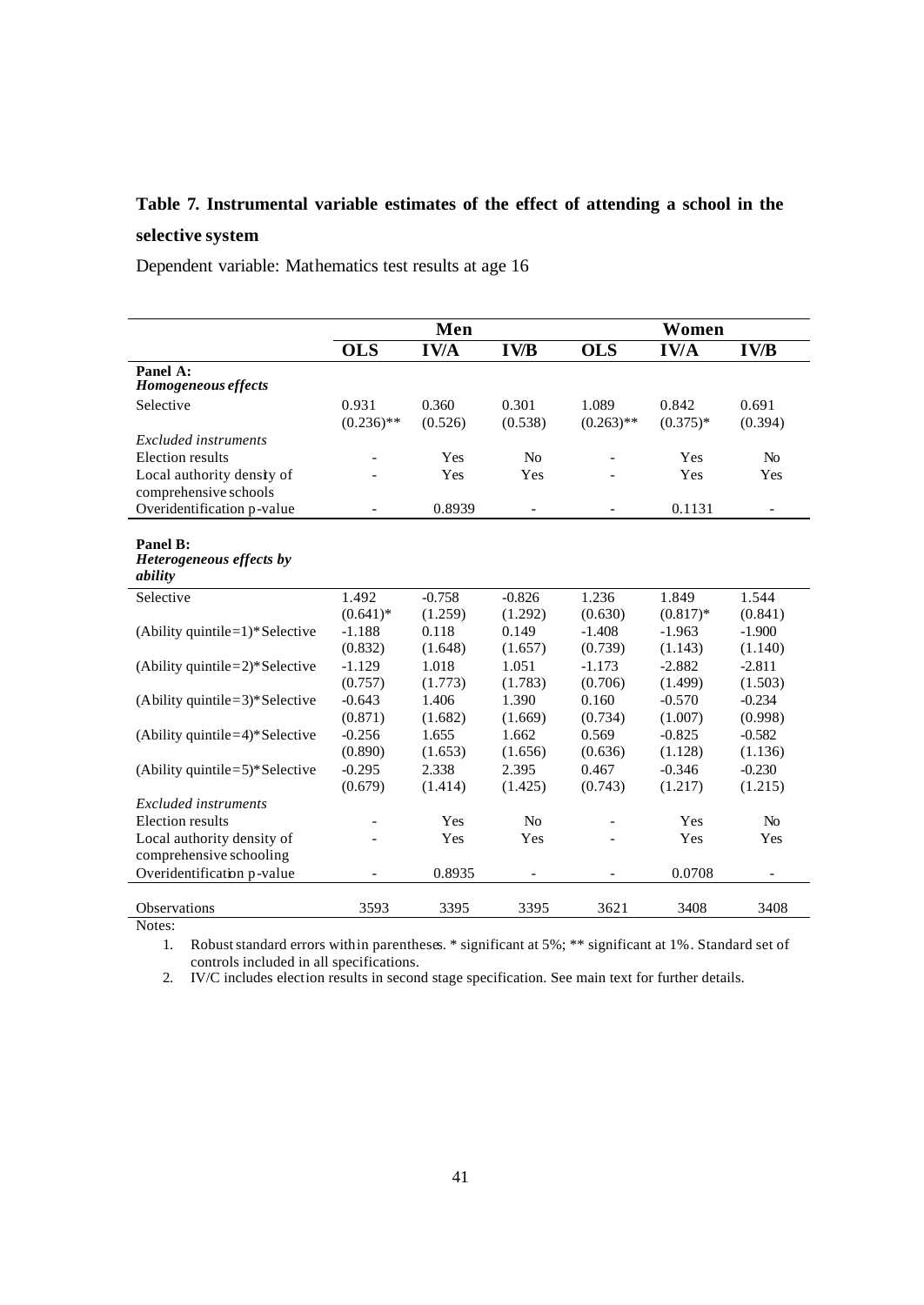### **Table 8.**

# **The effect of attending a school in the selective system on mathematics test scores: Area-level fixed effects**

|                               |                       | Men                   |                  |                       | Women                 |                     |
|-------------------------------|-----------------------|-----------------------|------------------|-----------------------|-----------------------|---------------------|
|                               | (1)                   | (2)                   | (3)              | (4)                   | (5)                   | (6)                 |
| Selection                     | 1.039<br>$(0.225)$ ** | 1.623<br>$(0.521)$ ** | 1.595<br>(0.896) | 1.211<br>$(0.213)$ ** | 1.334<br>$(0.471)$ ** | 1.915<br>$(0.859)*$ |
| Ability interactions          |                       |                       |                  |                       |                       |                     |
| (missing ability)<br>omitted) |                       |                       |                  |                       |                       |                     |
| Selection*Q1                  |                       | $-1.006$              | $-0.901$         |                       | $-1.369$              | $-1.347$            |
| (Low ability)                 |                       | (0.635)               | (0.645)          |                       | $(0.610)*$            | $(0.623)*$          |
| Selection*Q2                  |                       | $-1.272$              | $-1.269$         |                       | $-1.008$              | $-1.004$            |
|                               |                       | (0.672)               | (0.680)          |                       | (0.622)               | (0.630)             |
| Selection*Q3                  |                       | $-0.613$              | $-0.608$         |                       | 0.217                 | 0.186               |
|                               |                       | (0.699)               | (0.710)          |                       | (0.640)               | (0.648)             |
| Selection*O4                  |                       | $-0.366$              | $-0.415$         |                       | 0.567                 | 0.469               |
|                               |                       | (0.740)               | (0.748)          |                       | (0.656)               | (0.664)             |
| Selection*Q5                  |                       | $-0.473$              | $-0.547$         |                       | 0.384                 | 0.238               |
| (High ability)                |                       | (0.706)               | (0.717)          |                       | (0.649)               | (0.662)             |
| <b>Parental SES</b>           |                       |                       |                  |                       |                       |                     |
| interactions                  |                       |                       |                  |                       |                       |                     |
| (unskilled omitted)           |                       |                       |                  |                       |                       |                     |
| Selection*                    |                       |                       | $-0.762$         |                       |                       | $-0.768$            |
| Semi-skill manual             |                       |                       | (0.902)          |                       |                       | (0.854)             |
| Selection*                    |                       |                       | $-0.011$         |                       |                       | $-0.831$            |
| Semikill nonmanual            |                       |                       | (0.814)          |                       |                       | (0.782)             |
| Selection*                    |                       |                       | 1.547            |                       |                       | $-0.831$            |
| Skill manual                  |                       |                       | (1.010)          |                       |                       | (0.979)             |
| Selection*                    |                       |                       | 0.202            |                       |                       | 0.485               |
| Skill non-manual              |                       |                       | (0.942)          |                       |                       | (0.866)             |
| Selection*                    |                       |                       | $-0.592$         |                       |                       | $-0.536$            |
| Intermed/manager.             |                       |                       | (1.181)          |                       |                       | (1.168)             |
| Selection*                    |                       |                       | $-0.029$         |                       |                       | $-0.766$            |
| Professional                  |                       |                       | (1.396)          |                       |                       | (1.332)             |
| <b>Observations</b>           | 3593                  | 3593                  | 3593             | 3621                  | 3621                  | 3621                |
| R-squared                     | 0.41                  | 0.41                  | 0.42             | 0.39                  | 0.39                  | 0.39                |

Notes:

1. All specifications include 104 area-level fixed effects. (Statistically significant)

2. Robust standard errors with in parentheses. \* significant at 5%; \*\* significant at 1%

3. Standard set of controls included in all specifications.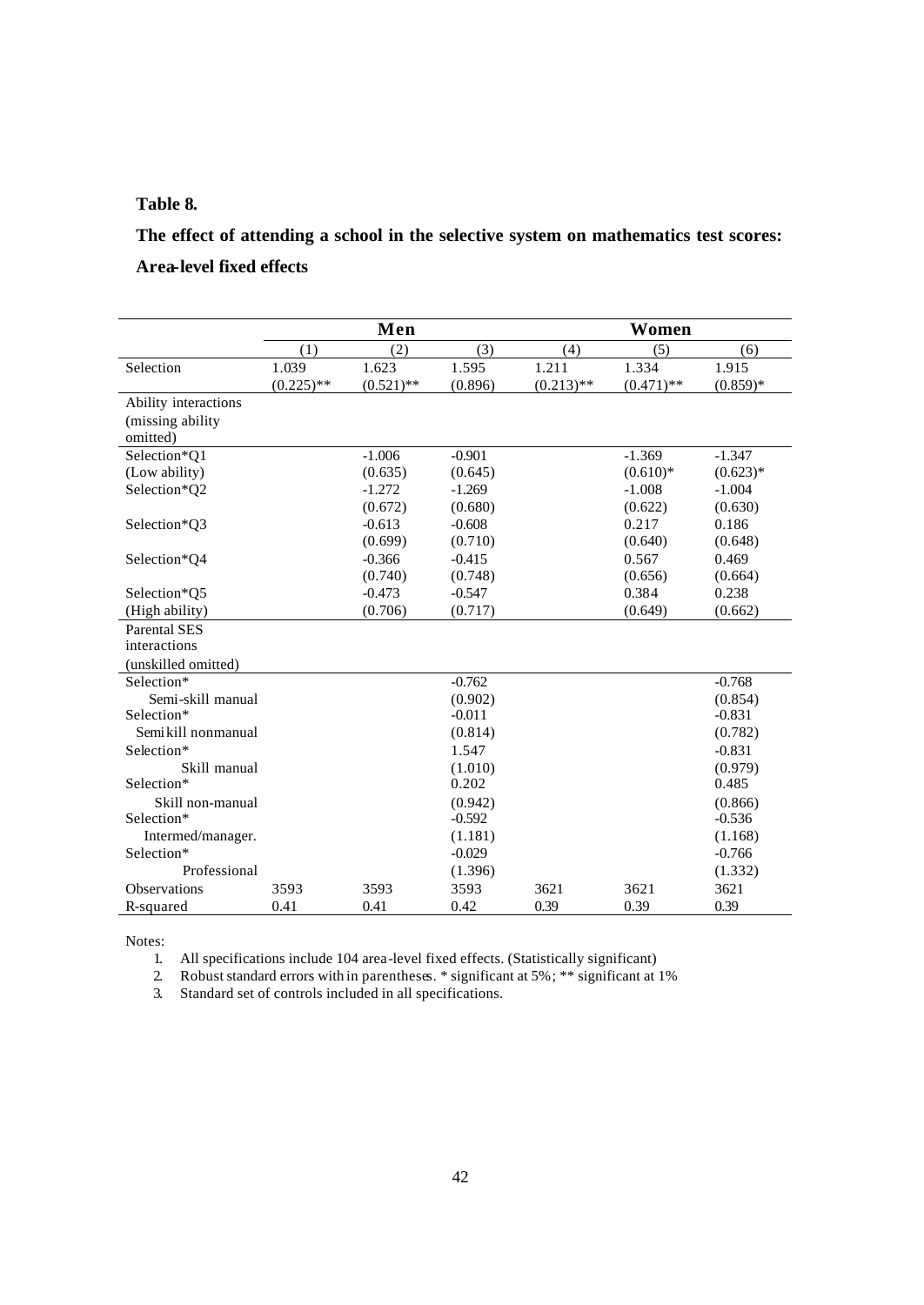### **Table 9.**

# **The effect of a selective secondary education system on changes in measured ability throughout primary schooling**

Dependent variable: Change in cognitive ability index: Age 7 (1965) to Age 11 (1969)

|                              |                | Men          |                | Women        |
|------------------------------|----------------|--------------|----------------|--------------|
|                              | (1)            | (2)          | (3)            | (4)          |
| Year school attended in 1974 |                |              |                |              |
| became comprehensive         |                |              |                |              |
| 1965                         | 0.130          | 0.155        | 0.183          | 0.119        |
|                              | (0.108)        | (0.104)      | $(0.060)$ **   | $(0.057)*$   |
| 1966                         | $-0.051$       | $-0.045$     | 0.079          | 0.030        |
|                              | (0.124)        | (0.118)      | (0.147)        | (0.104)      |
| 1967                         | 0.055          | 0.033        | 0.062          | 0.078        |
|                              | (0.089)        | (0.095)      | (0.094)        | (0.081)      |
| 1968                         | $-0.008$       | $-0.021$     | 0.075          | 0.040        |
|                              | (0.076)        | (0.069)      | (0.082)        | (0.063)      |
| 1969 (omitted)               |                |              |                |              |
| 1970                         | 0.088          | 0.077        | 0.202          | 0.139        |
|                              | (0.078)        | (0.072)      | $(0.082)*$     | $(0.065)*$   |
| 1971                         | 0.195          | 0.223        | 0.212          | 0.122        |
|                              | $(0.081)$ *    | $(0.087)*$   | $(0.082)*$     | (0.071)      |
| 1972                         | 0.255          | 0.258        | 0.301          | 0.232        |
|                              | $(0.100)*$     | $(0.080)$ ** | $(0.088)$ **   | $(0.067)$ ** |
| 1973                         | 0.328          | 0.297        | 0.190          | 0.162        |
|                              | $(0.084)$ **   | $(0.080)$ ** | $(0.070)**$    | $(0.063)*$   |
| 1974                         | 0.127          | 0.124        | 0.214          | 0.152        |
|                              | (0.074)        | (0.077)      | $(0.074)$ **   | $(0.058)*$   |
| Standard controls            | N <sub>0</sub> | Yes          | N <sub>o</sub> | Yes          |
| <b>Observations</b>          | 1676           | 1676         | 1635           | 1635         |
| R-squared                    | 0.02           | 0.23         | 0.01           | 0.28         |

Notes:

1. OLS regression of growth in cognitive ability index: age 7 to age 11.

2. Sample of individuals in a comprehensive school in 1974. Set of controls as specified in previous tables.

3. Robust standard errors in parentheses, adjusted for area-level clustering. \* significant at 5%; \*\* significant at 1%

4. Additional information: Higher ability growth is found amongst those students with lower initial ability and from higher social class.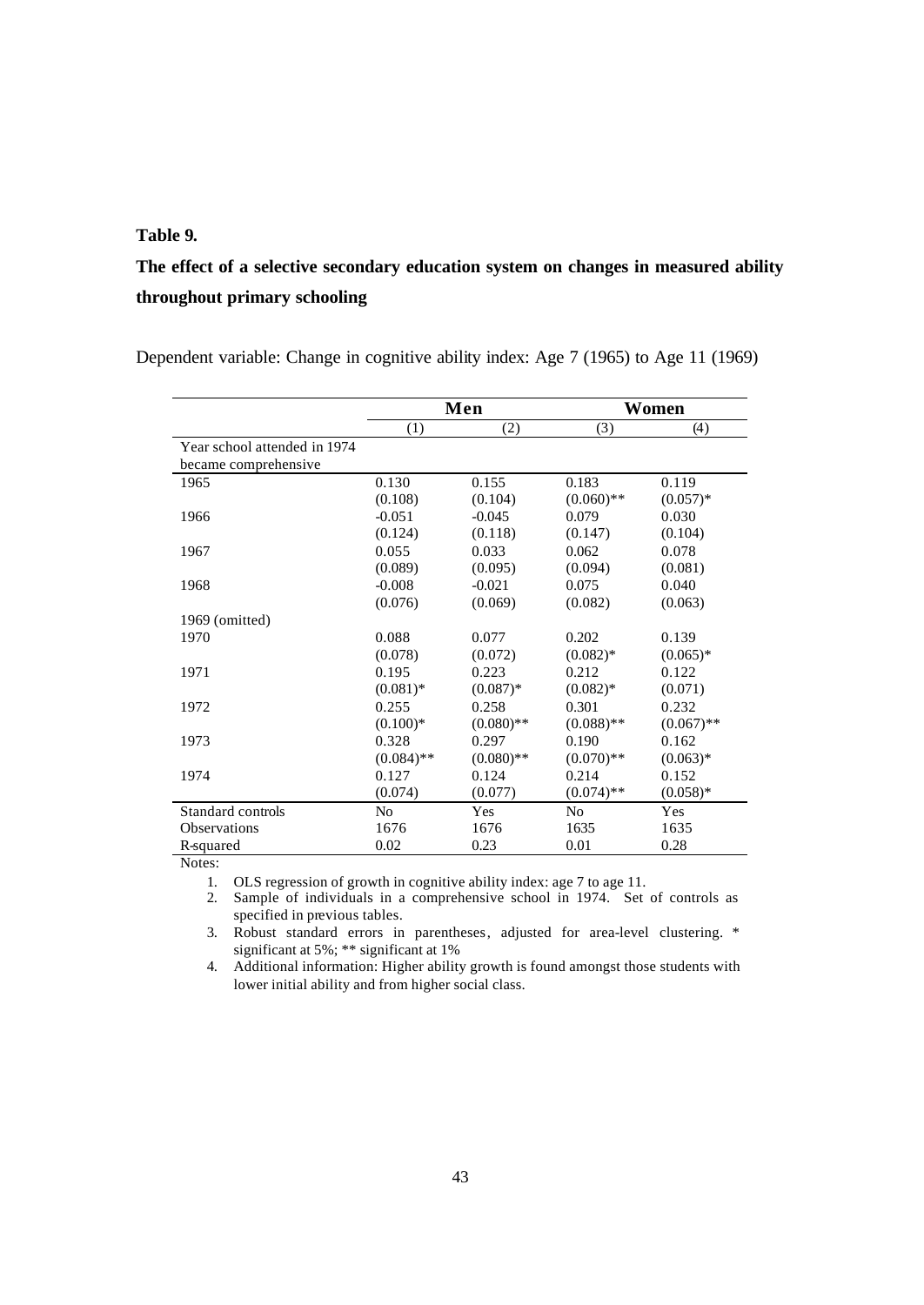### **Table A.1.**

**Probability of attending a school in selective system conditional on comprehensive school density**

|                       |                  |        | Men               |           |                  | Women     |               |        |
|-----------------------|------------------|--------|-------------------|-----------|------------------|-----------|---------------|--------|
|                       | <b>Secondary</b> |        |                   |           | <b>Secondary</b> |           |               |        |
|                       | modern vs        |        | <b>Grammar</b> vs |           | modern vs        |           | Grammar vs    |        |
|                       | Comprehensive    |        | Comprehensive     |           | Comprehensive    |           | Comprehensive |        |
|                       | Coef.            | SE     | Coef.             | <b>SE</b> | Coef.            | <b>SE</b> | Coef.         | SE     |
|                       |                  |        |                   |           |                  |           |               |        |
| Share comprehensive   | $-4.9658$        | 0.3666 | 4.3611            | 0.4833    | $-5.2640$        | 0.3313    | 4.2952        | 0.4857 |
| Conservative          | 0.4648           | 0.1720 | $-0.0500$         | 0.1375    | 0.3248           | 0.1797    | $-0.0789$     | 0.2211 |
| Liberal               | $-0.6228$        | 0.6817 | $-2.8755$         | 1.3423    | $-0.9420$        | 0.8377    | $-1.0109$     | 0.4988 |
| Other                 | $-0.4916$        | 0.9760 | $-0.4162$         | 0.5209    | 0.3700           | 0.2527    | 0.2311        | 0.4195 |
| <b>Ability</b>        |                  |        |                   |           |                  |           |               |        |
| Q1: Ability (Lowest)  | 0.2691           | 0.1640 | $-2.1173$         | 0.6033    | $-0.1716$        | 0.1872    | $-2.4926$     | 0.4799 |
| Q2: Ability           | 0.2340           | 0.1733 | $-0.8605$         | 0.2793    | 0.2026           | 0.1571    | -0.9898       | 0.2451 |
| Q3: Ability           | 0.2757           | 0.1566 | $-0.4292$         | 0.2245    | $-0.0184$        | 0.1840    | $-0.4196$     | 0.1908 |
| Q4 Ability            | $-0.0162$        | 0.1974 | 0.1938            | 0.2251    | $-0.1094$        | 0.1655    | 0.3597        | 0.1699 |
| Q5: Ability (High)    | $-0.3589$        | 0.2057 | 0.9368            | 0.2531    | $-0.5967$        | 0.1593    | 0.8357        | 0.1395 |
| Father's social class |                  |        |                   |           |                  |           |               |        |
| Semi-skill manual     | $-0.1782$        | 0.2512 | 0.5283            | 0.4604    | $-0.0672$        | 0.2590    | 0.4399        | 0.5286 |
| Skilled manual        | $-0.1552$        | 0.2096 | 0.7848            | 0.4720    | $-0.1477$        | 0.2730    | 0.5237        | 0.5643 |
| Skilled non-manual    | $-0.7650$        | 0.2953 | 1.1292            | 0.4655    | $-0.3936$        | 0.2907    | 0.8999        | 0.4871 |
| Intermediate manager  | $-0.4983$        | 0.2282 | 0.9966            | 0.4774    | $-0.1341$        | 0.2534    | 1.1467        | 0.5376 |
| Professional          | $-0.6630$        | 0.4636 | 1.1849            | 0.5108    | $-0.4196$        | 0.2996    | 1.1154        | 0.5336 |
|                       |                  |        |                   |           |                  |           |               |        |
| Log-likelihood        | $-2364.73$       |        |                   |           | $-2509.21$       |           |               |        |
| Pseudo R-Squared      | 0.2511           |        |                   |           | 0.2513           |           |               |        |
| <b>Observations</b>   | 3598             |        |                   |           | 3624             |           |               |        |

Notes: Multinomial logit estimates of probability of attending a given school type at 16. Reference group is comprehensive. Coefficients and standard errors reported, adjusted for clustering at the level of local authority.